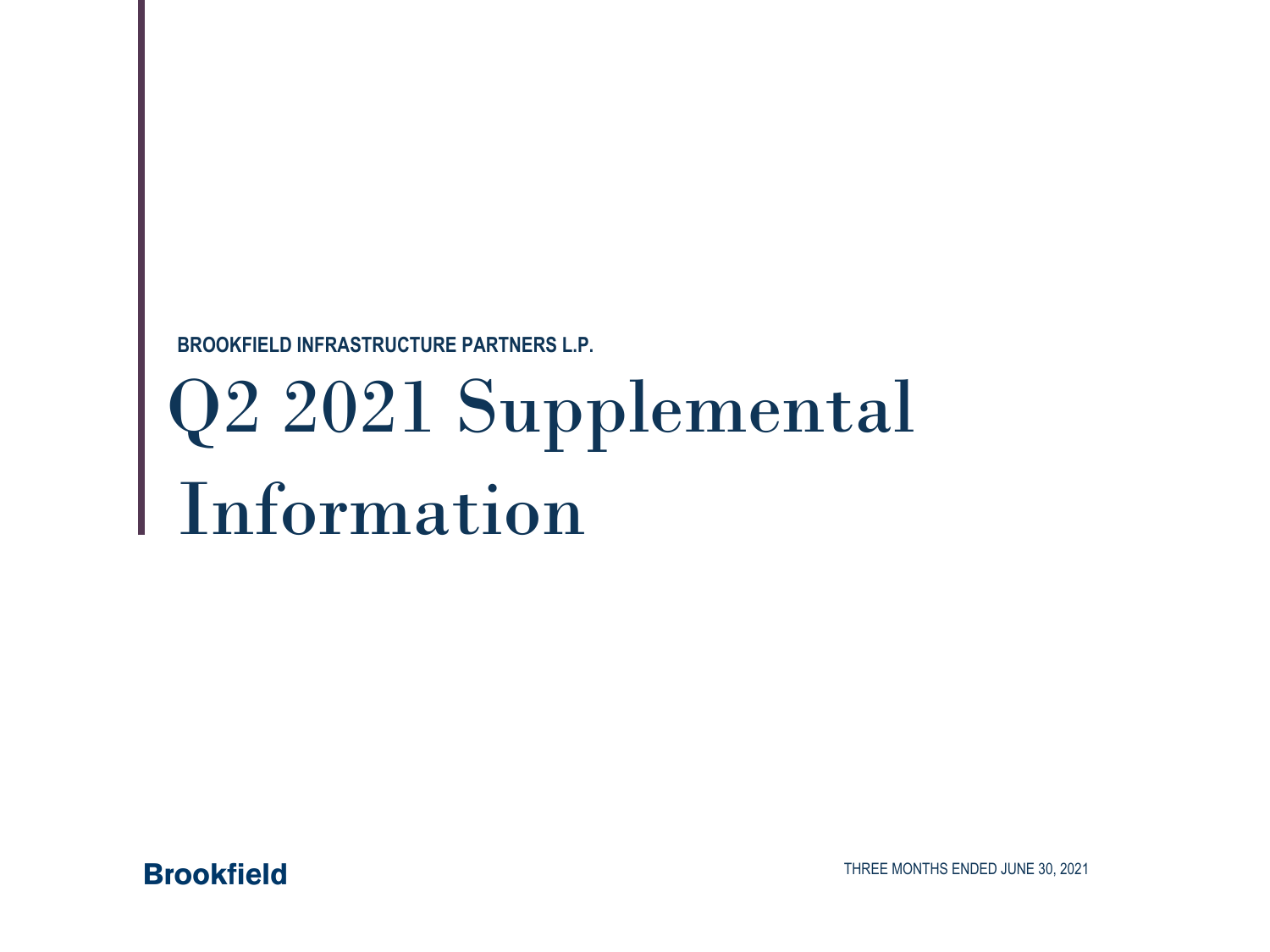## **Cautionary Statement Regarding Forward-Looking Statements**

This Supplemental Information contains forward-looking information within the meaning of Canadian provincial securities laws and "forward-looking statements" within the meaning of certain securities laws including Section 27A of the U.S. Securities Act of 1933, as amended, Section 21E of the U.S. Securities Exchange Act of 1934, as amended, "safe harbor" provisions of the United *States Private Securities Litigation Reform Act of 1995 and in any applicable Canadian securities regulations. We may make such statements in this report, in other filings with Canadian regulators or the SEC or in other communications. The words "expect", "target", "believe", "objective", "anticipate", "plan", "estimate", "growth", "increase", "return", "expand", "maintain", derivatives thereof and other expressions of similar import, or the negative variations thereof, and similar expressions of future or conditional verbs such as "will", "may", "should", "could", which are predictions of or*  indicate future events, trends or prospects and which do not relate to historical matters, identify forward-looking statements. Forward-looking statements in this Supplemental Information include *among others, statements with respect to our assets tending to appreciate in value over time, current and proposed growth initiatives in our assets and operations, increases in FFO per unit and*  resulting capital appreciation, returns on capital and on equity, increasing demand for commodities and global movement of goods, volume increases in the businesses in which we operate, expected capital expenditures, the impact of planned capital projects by customers of our businesses, the extent of our corporate, general and administrative expenses, our ability to close acquisitions and the expected timing thereof, our capacity to take advantage of opportunities in the marketplace, the future prospects of the assets that Brookfield Infrastructure operates or will *operate, ability to identify, acquire and integrate new acquisition opportunities, long-term targeted returns on our assets, sustainability of distribution levels, the level of distribution growth and payout*  ratios over the next several years and our expectations regarding returns to our unitholders as a result of such growth, operating results and margins for our business and each of our operations, future prospects for the markets for our products, Brookfield Infrastructure's plans for growth through internal growth and capital investments, ability to achieve stated objectives, ability to drive *operating efficiencies, return on capital expectations for the business, contract prices and regulated rates for our operations, our expected future maintenance and capital expenditures,*  commissioning of capital from our backlog, ability to deploy capital in accretive investments, impact on the business resulting from our view of future economic conditions, our ability to maintain sufficient financial liquidity, our ability to draw down funds under our bank credit facilities, our ability to secure financing through the issuance of equity or debt, expansions of existing operations, financing plans for operating companies, foreign currency management activities and other statements with respect to our beliefs, outlooks, plans, expectations and intentions. Although we believe that Brookfield Infrastructure's anticipated future results, performance or achievements expressed or implied by the forward-looking statements and information are based upon reasonable assumptions and expectations, the reader should not place undue reliance on forward-looking statements and information because they involve known and unknown risks, uncertainties and other factors which may cause the actual results, performance or achievements of Brookfield Infrastructure to differ materially from anticipated future results, performance or achievements expressed or *implied by such forward-looking statements and information.*

Factors that could cause actual results to differ materially from those contemplated or implied by forward-looking statements include: general economic and financial conditions in the countries in which we do business which may impact market demand for our products and services, foreign currency risk, the level of government regulation affecting our businesses, the outcome and timing of *various regulatory, legal and contractual issues, global credit and financial markets, the competitive business environment in the industries in which we operate, the competitive market for*  acquisitions and other growth opportunities, availability of equity and debt financing, the impact of health pandemics, such as the COVID-19, on our business and operations (including the *availability, distribution and acceptance of effective vaccines), the completion of various large capital projects by customers of our businesses which themselves rely on access to capital and*  continued favourable commodity prices, weakening of demand for products and services in the markets for the commodities that underpin demand for our infrastructure, our ability to complete *transactions in the competitive infrastructure space (including the transactions referred to in this presentation, some of which remain subject to the satisfaction of conditions precedent, and the*  inability to reach final agreement with counterparties to transactions referred to in this presentation as being currently pursued, given that there can be no assurance that any such transaction will be agreed to or completed) and to integrate acquisitions into existing operations, our ability to complete large capital expansion projects on time and within budget, our ability to achieve the milestones *necessary to deliver targeted returns to our unitholders, including targeted distribution growth, ability to negotiate favourable take-or-pay contractual terms, traffic volumes on our toll roads, our*  ability to obtain relevant regulatory approvals and satisfy conditions precedent required to complete acquisitions, acts of God, weather events, or similar events outside of our control, and other risks and factors detailed from time to time in documents filed by Brookfield Infrastructure with the securities regulators in Canada and the United States, including Brookfield Infrastructure's most recent *Annual Report on Form 20-F under the heading "Risk Factors".*

We caution that the foregoing list of important factors that may affect future results is not exhaustive. When relying on our forward-looking statements to make decisions with respect to Brookfield *Infrastructure, investors and others should carefully consider the foregoing factors and other uncertainties and potential events. Except as required by law, Brookfield Infrastructure undertakes no obligation to publicly update or revise any forward-looking statements or information, whether written or oral, that may be as a result of new information, future events or otherwise.*

#### **CAUTIONARY STATEMENT REGARDING USE OF NON-IFRS, ACCOUNTING MEASURES**

*Although our financial results are determined in accordance with International Financial Reporting Standards (IFRS), the basis of presentation throughout much of this report differs from IFRS in that it is organized by business segment and utilizes, funds from operations (FFO), adjusted funds from operations (AFFO), adjusted EBITDA and invested capital as important measures. This is*  reflective of how we manage the business and, in our opinion, enables the reader to better understand our affairs. We provide a reconciliation to the most directly comparable IFRS measure on *pages 33-43 of this Supplemental Information. Readers are encouraged to consider both measures in assessing Brookfield Infrastructure's results.*

#### **BUSINESS ENVIRONMENT AND RISKS**

Brookfield Infrastructure's financial results are impacted by various factors, including the performance of each of our operations and various external factors influencing the specific segments and *geographic locations in which we operate; macro-economic factors such as economic growth, changes in currency, inflation and interest rates; regulatory requirements and initiatives; and litigation*  and claims that arise in the normal course of business. These and other factors are described in Brookfield Infrastructure's most recent Annual Report on Form 20-F which is available on our *website at www.brookfieldinfrastructure.com and at www.sec.gov/edgar.shtml and www.sedar.com.*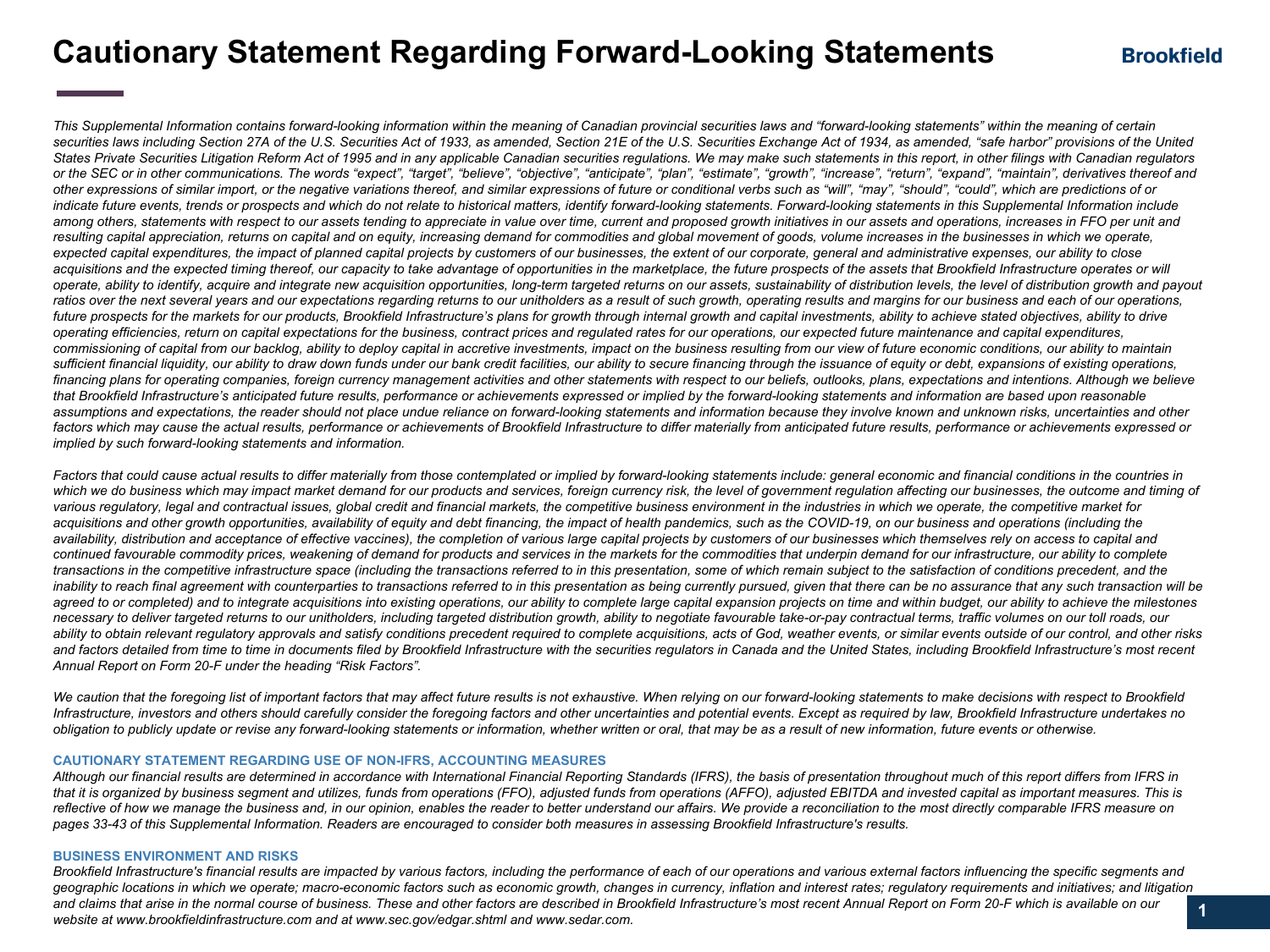## **Q2 2021 Highlights**

### **KEY PERFORMANCE METRICS**

| (See "Reconciliation of Non-IFRS Financial Measures")   | <b>Six Months Ended</b><br><b>Three Months Ended</b><br>June 30<br>June 30 |      |      |        |  |      |      |        |  |  |  |
|---------------------------------------------------------|----------------------------------------------------------------------------|------|------|--------|--|------|------|--------|--|--|--|
| US\$ MILLIONS, EXCEPT PER UNIT INFORMATION, UNAUDITED   |                                                                            | 2021 |      | 2020   |  | 2021 |      | 2020   |  |  |  |
| Funds from operations (FFO)                             | \$                                                                         | 394  | - \$ | 333S   |  | 825  | - \$ | 691    |  |  |  |
| Per unit FFO <sup>1</sup>                               |                                                                            | 0.85 |      | 0.72   |  | 1.77 |      | 1.49   |  |  |  |
| Distributions per unit <sup>1</sup>                     |                                                                            | 0.51 |      | 0.485  |  | 1.02 |      | 0.97   |  |  |  |
| Payout ratio <sup>2</sup>                               |                                                                            | 77%  |      | 85%    |  | 74%  |      | 82%    |  |  |  |
| Growth of per unit FFO                                  |                                                                            | 18%  |      | (5)%   |  | 19%  |      | (4)%   |  |  |  |
| Adjusted funds from operations (AFFO)                   |                                                                            | 310  |      | 265    |  | 689  |      | 566    |  |  |  |
| Return on Invested Capital (ROIC) <sup>3</sup>          |                                                                            | 12%  |      | 10%    |  | 13%  |      | 11%    |  |  |  |
| Net income $(\text{loss})^4$                            |                                                                            | 352  |      | (61)   |  | 542  |      | 58     |  |  |  |
| Net income (loss) per limited partner unit <sup>5</sup> |                                                                            | 0.61 |      | (0.25) |  | 0.88 |      | (0.12) |  |  |  |
| <b>Adjusted Earnings</b>                                |                                                                            | 152  |      | 139    |  | 361  |      | 270    |  |  |  |
| Adjusted Earnings per unit <sup>1</sup>                 |                                                                            | 0.33 |      | 0.30   |  | 0.78 |      | 0.58   |  |  |  |

### **KEY BALANCE SHEET METRICS**

|                          | AS VI         |        |               |        |  |  |  |  |  |  |
|--------------------------|---------------|--------|---------------|--------|--|--|--|--|--|--|
| US\$ MILLIONS, UNAUDITED | June 30, 2021 |        | Dec. 31, 2020 |        |  |  |  |  |  |  |
| Total assets             | S             | 60.278 | S             | 61,331 |  |  |  |  |  |  |
| Corporate borrowings     |               | 2.822  |               | 3.158  |  |  |  |  |  |  |
| Invested capital         |               | 9.413  |               | 9,213  |  |  |  |  |  |  |

**As of**

*1.Average units for the three and six-month periods ended June 30, 2021 of 465.1 million and 465.0 million (2020: 464.9 million and 464.8 million)*

*2.Payout ratio defined as distributions paid (inclusive of GP incentive and preferred unit distributions) divided by FFO*

*3.Return on invested capital is calculated as AFFO, adjusted for an estimate of return of capital of \$39 million and \$78 million for the three and six-month periods ended June 30, 2021 (2020: \$30 million and \$61 million), divided by average invested capital*

- *4.Includes net income attributable to limited partners, the general partner, non-controlling interests—Redeemable Partnership Units held by Brookfield, non-controlling interests—Exchange LP Units, and non-controlling interests—BIPC exchangeable shares*
- *5.Average limited partnership units outstanding on a time weighted average basis for the three and six-month periods ended June 30, 2021 of 295.5 million and 295.5 million (2020: 294.7 million and 294.1 million). Loss per limited partnership unit for the six-month period ended June 30, 2020 has been adjusted to reflect the dilutive impact of the special distribution*

|                      |           |                         |         | \$394                         | \$0.51                                                       |  |
|----------------------|-----------|-------------------------|---------|-------------------------------|--------------------------------------------------------------|--|
| Three Months Ended   | June 30   | <b>Six Months Ended</b> | June 30 | million of FFO                | Distribution per unit                                        |  |
| 2021                 | 2020      | 2021                    | 2020    | <b>PERFORMANCE HIGHLIGHTS</b> |                                                              |  |
| $394$ \$             | $333S$ \$ | $825 \t$$               | 691     | ٠                             | Generated FFO of \$394 million during the second quarter, or |  |
| 0.85<br>0.72<br>1.77 |           |                         | 1.49    |                               | \$0.85 per unit, an increase of 18% over the prior year      |  |

- Results for the quarter benefited from organic growth of 9%, contributions from capital recycling and higher volumes associated with the economic recovery
- Distribution of \$0.51 per unit represents an increase of 5%
- Payout ratio and return on invested capital of 72% and 13%, respectively, after adjusting for foreign currency impacts<sup>6</sup>
- Net income increased compared to the prior year as the current period benefited from organic growth as well as gains on the sale of our district energy operation in Canada and our portfolio of smart meters in the U.K.
	- These positive factors were partially offset by an increase in deferred taxes associated with U.K. tax rates which reduced income by more than \$100 million
- Total assets were relatively consistent with year-end, as increases driven by acquisitions and the mark-to-market of our financial assets were more than offset by the impacts of dispositions, foreign exchange and depreciation and amortization

*6. Brazilian real normalized using approximately 4.20 (the rate prior to the impact of the economic shutdowns)*

### **Brookfield**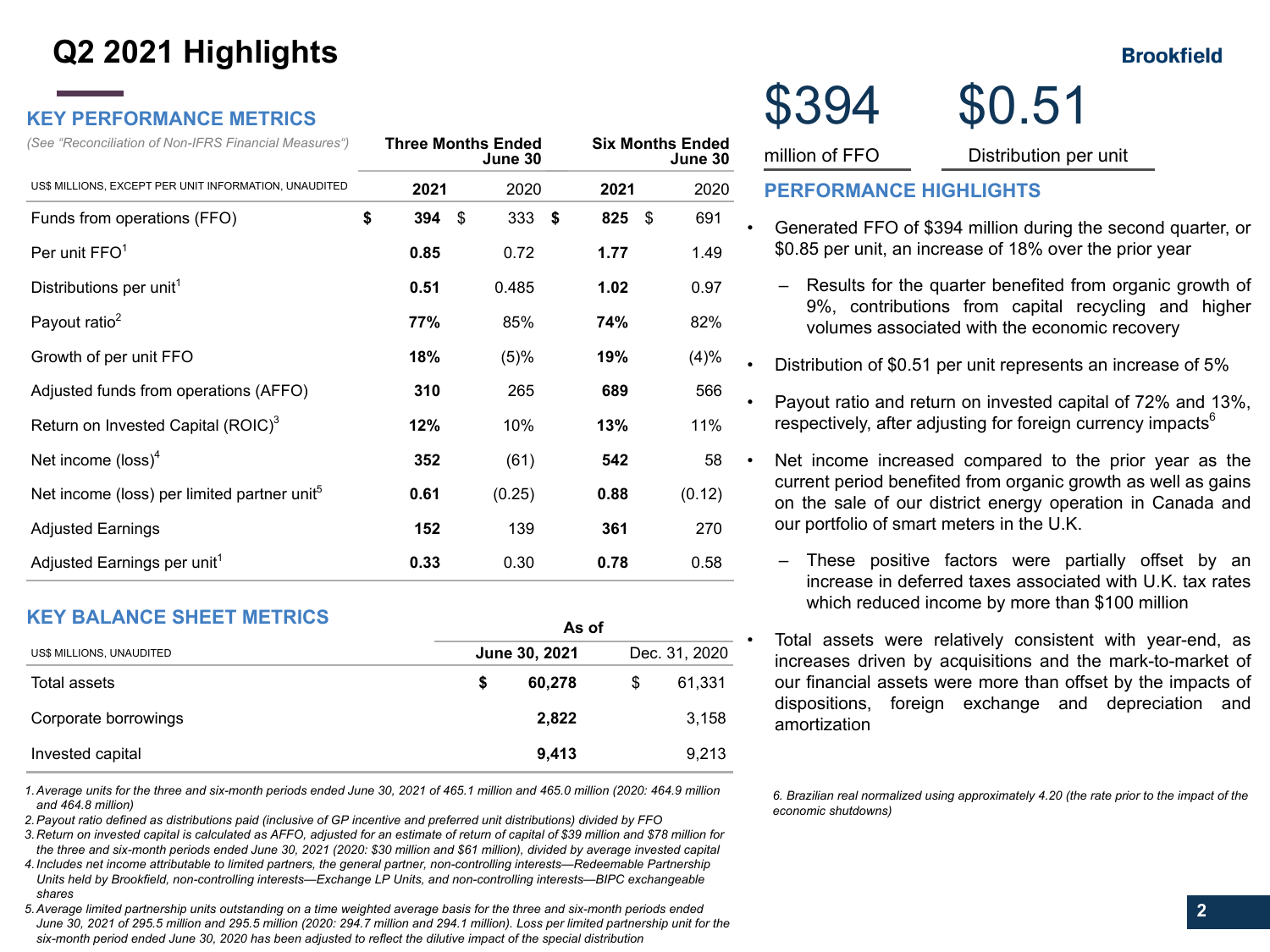## **Q2 2021 Highlights (cont'd)**

### **OPERATIONS**

- Deployed  $\sim$ \$235 million of growth capital expenditures to increase rate base at our utilities operations and add capacity at our transport and data businesses
- Strong performance at our U.K. residential distribution business as new connections activity returned to pre-shutdown levels and connections sales exceeded planned levels by 21% supported by robust take-up for our water offering
- Deployed ~\$30 million (BIP's share ~\$10 million) at our North American residential infrastructure business into two tuck-in acquisitions allowing us to enter new markets in the northeast U.S.
- Commenced an expansion of one of our existing data center facilities in Australia and the construction of a greenfield data center in New Zealand
	- These projects are anchored by leading hyperscale customers and scheduled to be commissioned in late 2022 with a total expected capital spend of  $\sim $40$  million (BIP's share)
- Our U.K. port operation secured a number of long-term, inflation linked contracts which will increase container and bulks capacity
	- These contracts will generate run-rate EBITDA of over  $\sim$ \$10 million (BIP's share - \$6 million) and support  $\sim$ \$30 million of capital projects (BIP's share - \$18 million)
- Local currency EBITDA at our French telecom business increased 13% due to organic growth supported by strong interest from mobile network operator (MNO) customers for its in-place tower infrastructure and build-to-suit capabilities

### **STRATEGIC INITIATIVES**

- Announced a revised offer to acquire all of the outstanding shares of Inter Pipeline for C\$20.00 cash or 0.25 shares of BIPC
	- $-$  If successful, BIP could deploy  $\sim$ \$2 billion, inclusive of consideration in the form of class A shares of BIPC, if elected
- Established a joint venture with Digital Realty focused on development, ownership and operation of hyperscale data centers in India
- Continue to progress our capital recycling program with the completion of two sales which generated over \$1.3 billion of net proceeds (BIP's share)
	- Closed the sale of our North American district energy business for net proceeds of \$1.0 billion; generated an IRR of 30% and MoC of over 6x
	- Closed the sale of our 1.6 million smart meter portfolio in the U.K. raising net proceeds of ~\$350 million (BIP's share)

### **FINANCING AND LIQUIDITY**

- Current liquidity at the corporate level exceeds \$5 billion<sup>1</sup>
	- Raised \$250 million of fixed rate subordinated notes to redeem our Series 5 Class A Preferred Units which reset on September 30, 2021
	- Capitalized on prevailing low rate environment as we opportunistically refinanced ~\$7 billion of asset-level debt during the quarter
- Well-laddered debt profile with  $~80\%$  of asset level funding sourced under long-term fixed rate financing

*<sup>1.</sup> Corporate liquidity presented on a proforma basis to include the proceeds from the sale of our U.S. district energy business, as well as a \$1 billion commitment from Brookfield in support of our bid to acquire Inter Pipeline Ltd. (conditional on a successful tender offer)*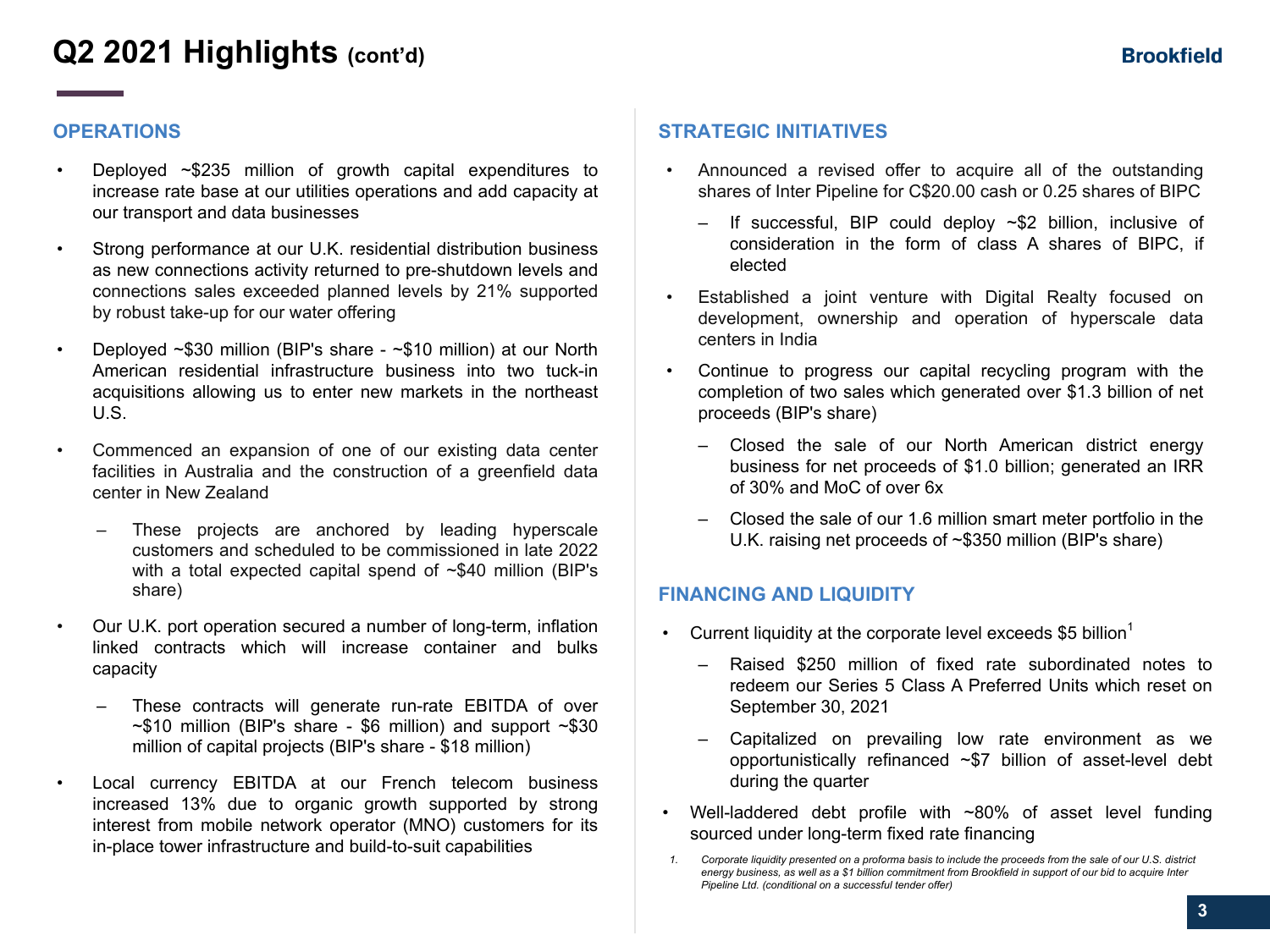## **Our Business**

### **OUR MISSION**

• To own and operate a globally diversified portfolio of high quality infrastructure assets that will generate sustainable and growing distributions over the long-term for our unitholders

### **PERFORMANCE TARGETS AND KEY MEASURES**

- Target a 12% to 15% total annual return on invested capital measured over the long term
- Expect to generate returns from in-place cash flows plus growth through investments in upgrades and expansions of our asset base
- Growth in FFO per unit is one of the key performance metrics that we use to assess our ability to sustainably increase distributions in future periods

### **BASIS OF PRESENTATION**

- Our consolidated financial statements are prepared in accordance with International Financial Reporting Standards (IFRS) as issued by the International Accounting Standards Board (IASB)
- For each operating segment, this Supplemental Information outlines Brookfield Infrastructure's proportionate share of results in order to demonstrate the impact of key value drivers of each operating segment on the partnership's overall performance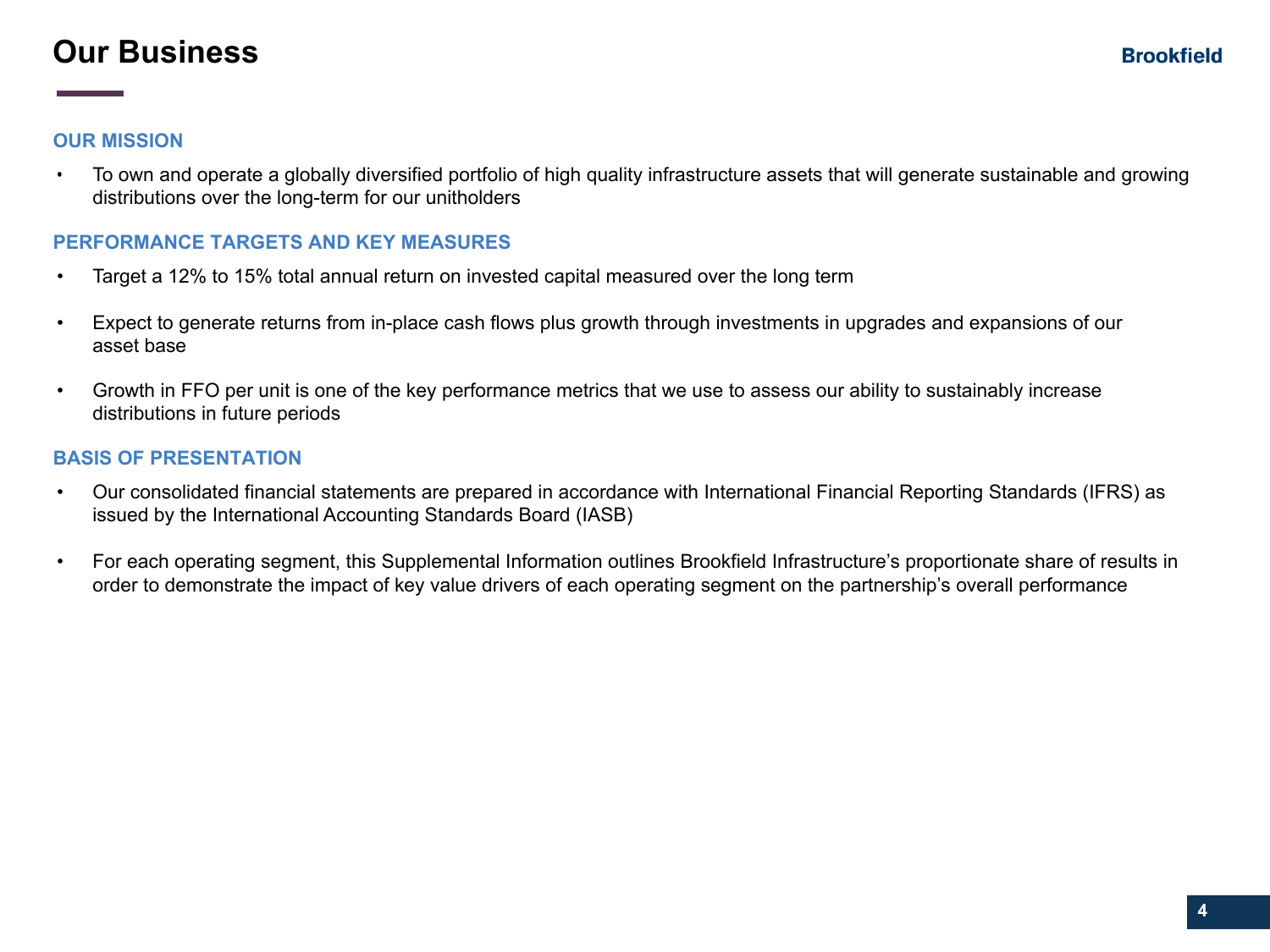## **Distribution Policy**

## *Our payout ratio is determined based on the amount of cash flow generated in our businesses that is available for distribution*

- Objective is to pay a distribution that is sustainable on a long-term basis while retaining sufficient liquidity within operations to fund recurring growth capital expenditures and general corporate requirements
- We fund all of our growth initiatives through a combination of issuances of common equity, preferred equity and corporate debt, proceeds from asset sales and retained cash flows
	- Available funding and assessment of corporate liquidity is undertaken prior to committing to all new investments and capital projects
- Distributions are determined on the basis of the proportionate cash flow generating capacity of our businesses. We monitor proportionate cash flow from operations rather than focusing exclusively on its consolidated equivalent, since we exercise cocontrol or significant influence over decision-making with respect to distributions from our unconsolidated subsidiaries:
	- Each of our businesses is required to distribute all of its available cash (generally defined as cash on hand less any amounts reserved for committed growth projects)
	- Our governance arrangements over these businesses effectively provide us with a veto over any decision not to distribute all available cash flow. That is, any decision not to distribute available cash flow in these businesses requires our consent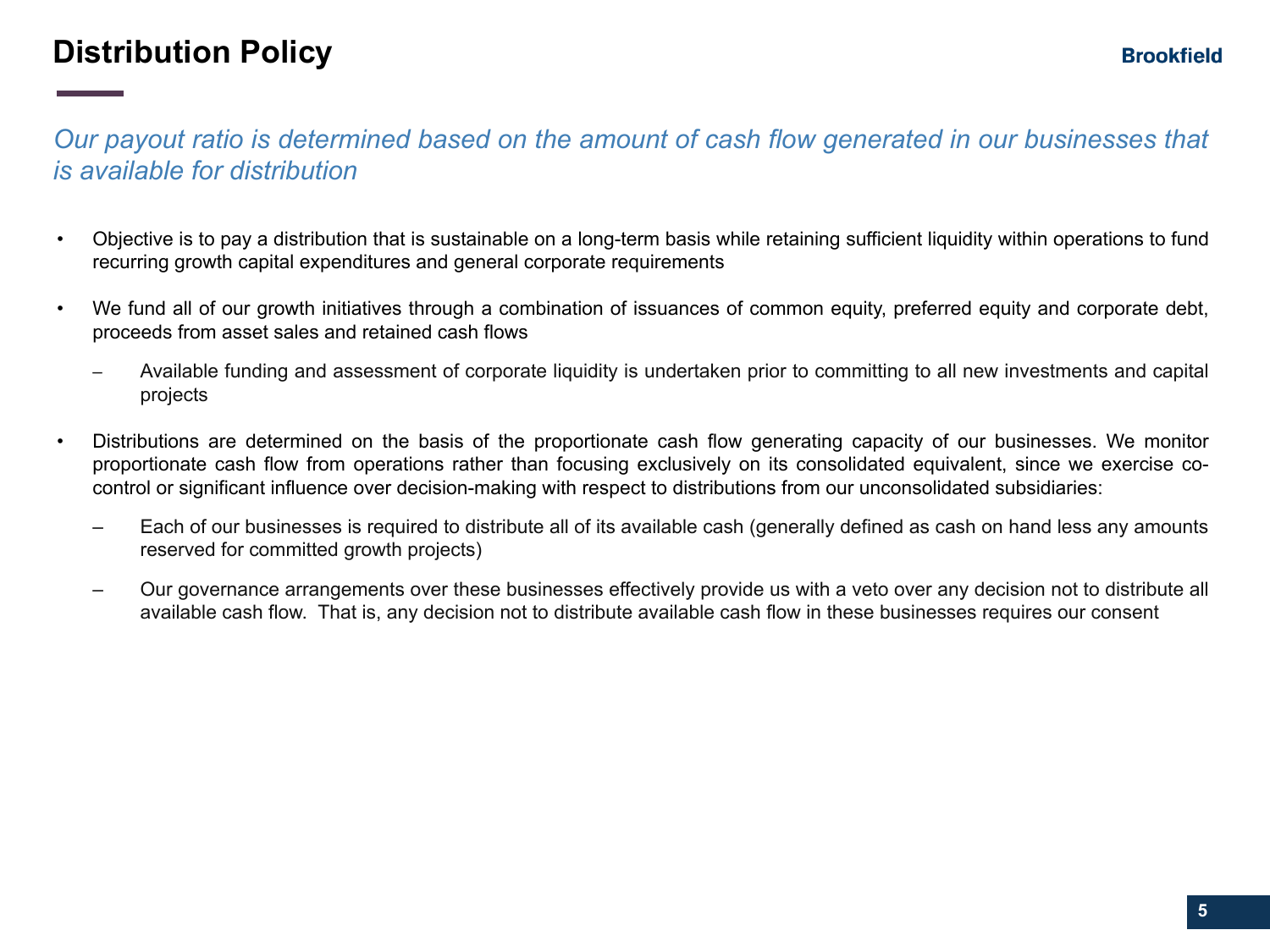## **Distribution Profile**

*BIP has a conservative payout ratio underpinned by stable, highly regulated or contracted cash flows generated from operations*

- We believe that a payout of 60-70% of FFO is appropriate
- Targeting 5% to 9% annual distribution growth, in light of expected per unit FFO growth
- Distribution payout is reviewed with the Board of Directors in the first quarter of each year
- The Board of Directors has declared a quarterly distribution in the amount of \$0.51 per unit, payable on September 29, 2021 to unitholders of record as at the close of business on August 31, 2021. This quarterly distribution represents a 5% increase compared to the prior year
	- Distributions have grown at a **compound annual growth rate of 10%** over the last 10 years
- Below is a summary of our distribution history since the spin-off

| US\$, UNAUDITED                  |                                                                                                     | 2009 | 2010 | 2011 | 2012 | 2013 |     |     | 2014 2015 2016 2017 |     | 2018 | 2019 | 2020 | 2021 |
|----------------------------------|-----------------------------------------------------------------------------------------------------|------|------|------|------|------|-----|-----|---------------------|-----|------|------|------|------|
| Annual Distribution <sup>1</sup> | $$0.532$ \$0.64 \$0.66 \$0.79 \$0.90 \$1.04 \$1.15 \$1.27 \$1.40 \$1.57 \$1.69 \$1.81 \$1.94 \$2.04 |      |      |      |      |      |     |     |                     |     |      |      |      |      |
| Growth                           | N/A                                                                                                 |      |      | 20%  | 14%  | 15%  | 12% | 10% | 10%                 | 12% | 8%   | 7%   | 7%   | 5%   |

*1. Annual distribution amounts have been adjusted for the 3-for-2 stock split effective September 14, 2016 and the special distribution of BIPC shares effective March 31, 2020*

*2. 2008 distribution was prorated from spin-off*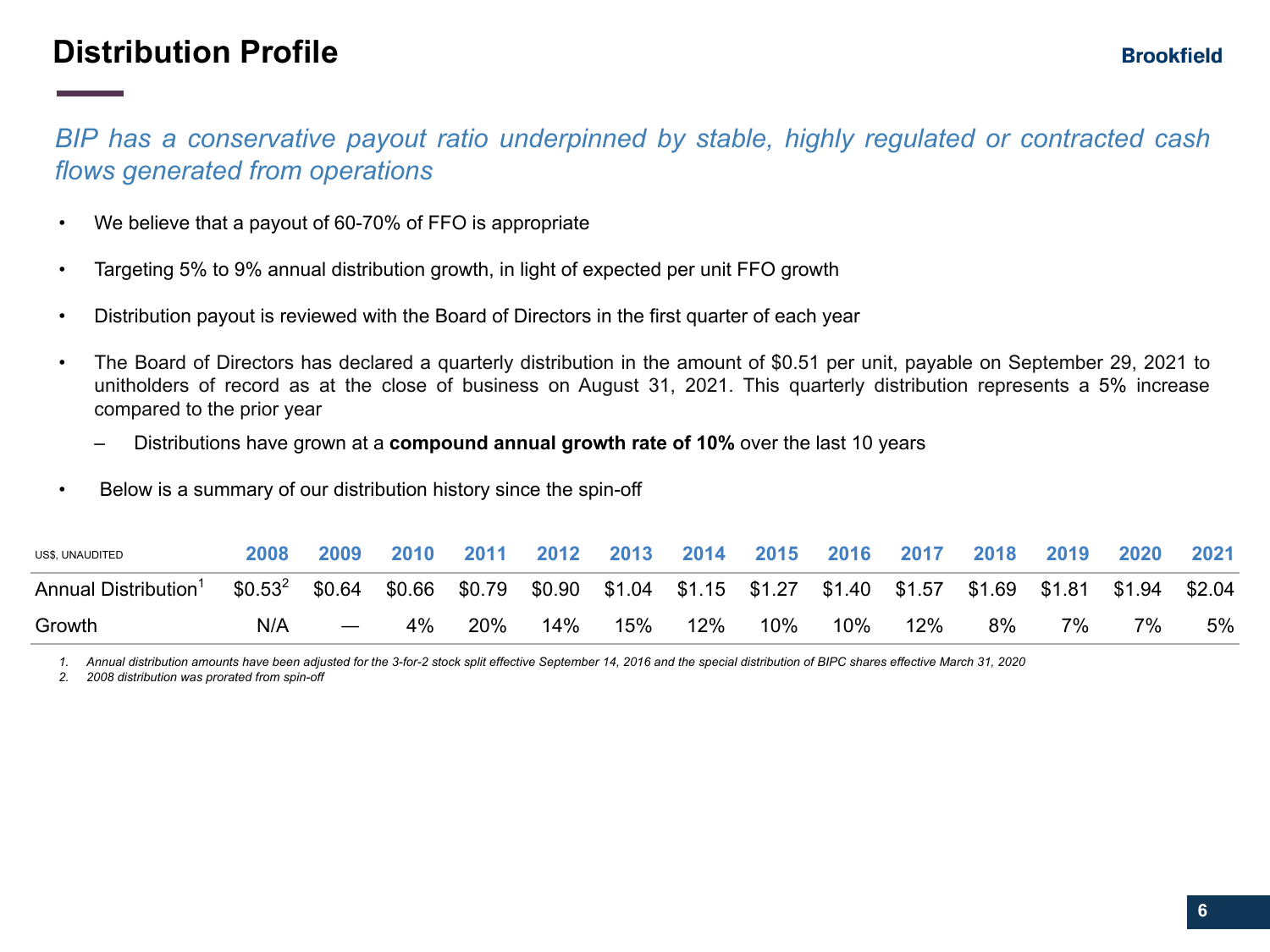## **Distribution Profile (cont'd)**

## *Over the last 10 years, the Partnership has been able to achieve its target payout ratio of 60-70% of funds from operations while increasing its distribution by an average of 10%*

*•* Based on our distribution track record, the Partnership's average distribution payout ratio for the last 10 years is 69% of FFO, as shown below

|                                          |   |      |     |      |     |      |           |              |      |             |         |         |         | <b>Total</b> |
|------------------------------------------|---|------|-----|------|-----|------|-----------|--------------|------|-------------|---------|---------|---------|--------------|
| US\$ MILLIONS, UNAUDITED                 |   | 2011 |     | 2012 |     | 2013 | 2014      | 2015         | 2016 | 2017        | 2018    | 2019    | 2020    | 2011-2020    |
| <b>Funds from Operations</b><br>(FFO)    | ¢ | 392  | \$. | 462  | -\$ | 682  | \$<br>724 | \$<br>808 \$ |      | 944 \$1,170 | \$1,231 | \$1,384 | \$1,454 | \$<br>9,251  |
| Adjusted Funds from<br>Operations (AFFO) |   | 300  |     | 355  |     | 553  | 593       | 672          | 771  | 941         | 982     | 1,096   | 1,173   | 7,436        |
| <b>Distributions</b>                     |   | 222  |     | 304  |     | 388  | 448       | 546          | 628  | 794         | 919     | 1,027   | 1,134   | 6,410        |
| FFO payout ratio                         |   | 57%  |     | 66%  |     | 57%  | 62%       | 68%          | 67%  | 68%         | 75%     | 74%     | 78%     | 69%          |
| AFFO payout ratio                        |   | 74%  |     | 86%  |     | 70%  | 76%       | 81%          | 81%  | 84%         | 94%     | 94%     | 97%     | 86%          |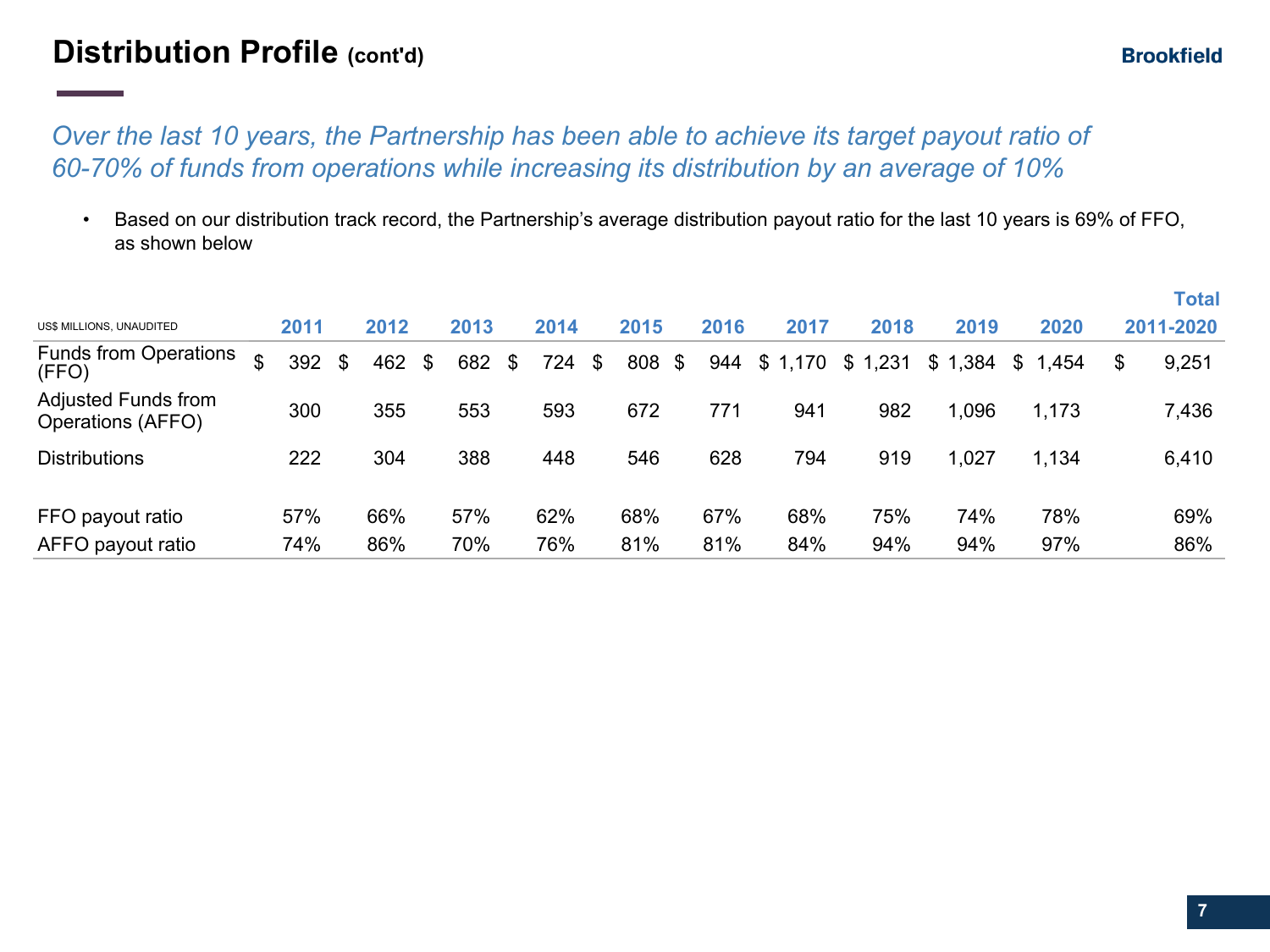## **Organic Growth within our Business**

### **Brookfield**

## *Organic growth demonstrates our ability to deliver sustainable cash flow growth*

- Our business is well-positioned to deliver per unit FFO organic growth of 6-9%
- The three principle drivers of recurring annual cash flow growth embedded in our businesses are:



- In order to showcase the sustainability of our cash flow growth year-over-year, we calculate organic growth prior to fees and corporate expenses and remove the following impacts:
	- Contributions from acquisitions and dispositions completed in the last 12 months
	- Impacts of foreign exchange since the previous period
	- Movements in results at our gas storage operations as cash flows can be impacted by volatility caused by movements in spreads relating to natural gas prices

### *Current environment is very supportive for organic growth at or above the high-end of our target range*

- Inflationary pressures in all markets will benefit 75% of our FFO
- Significant GDP growth forecasted in many parts of the global economy could impact 40% of our business
- Willingness of customers to expand existing operations is heightened during economic expansions which should lead to additional opportunities to grow our capital backlog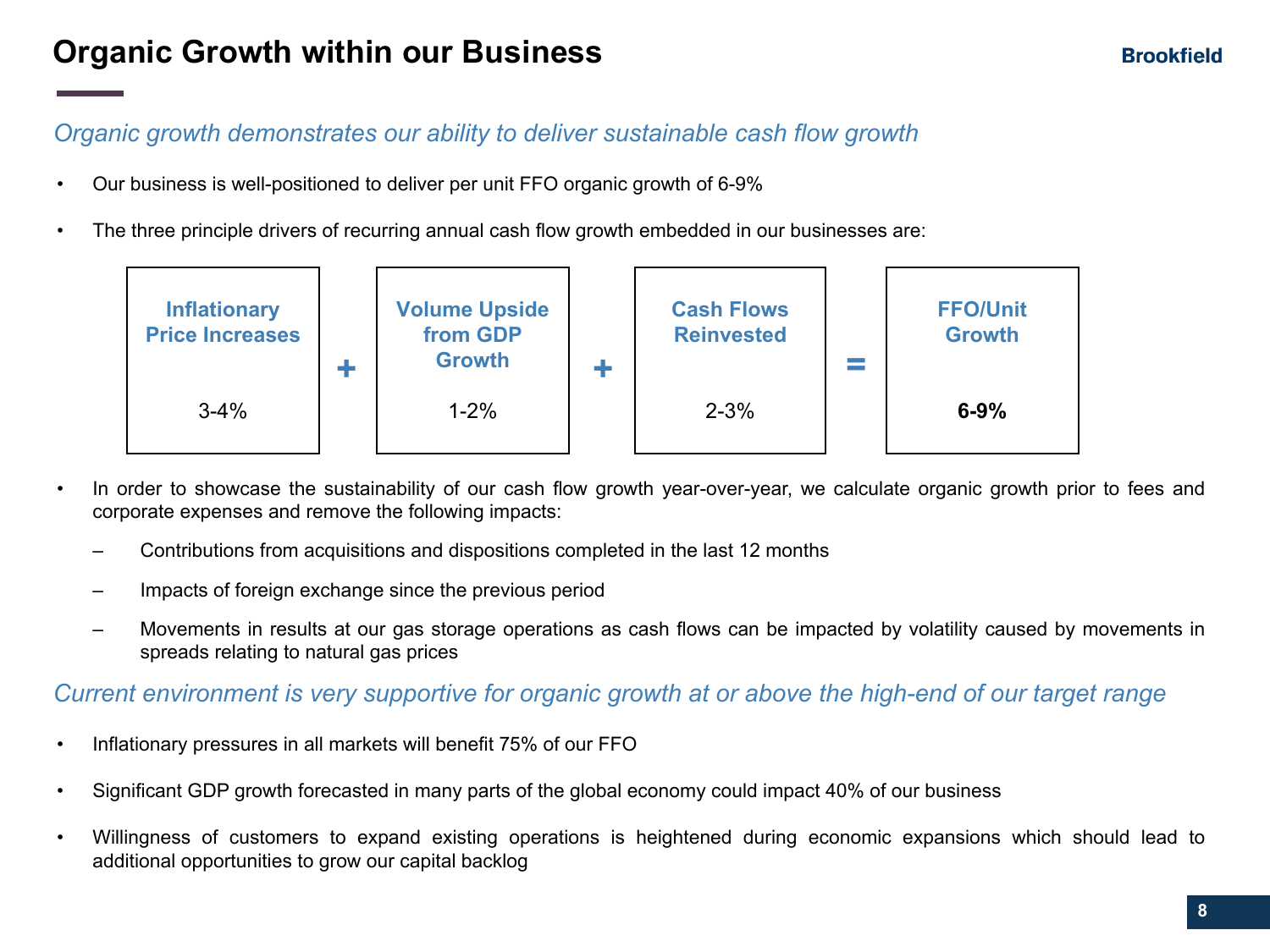## **Our Operations**

- Own and operate a diversified portfolio of high-quality, long-life utilities, transport, midstream and data assets
- Generate stable cash flows with ~95% of adjusted EBITDA supported by regulated or long-term contracts
- Leverage Brookfield's best in-class operating segments to extract additional value from investments

| <b>SEGMENT</b>   | <b>DESCRIPTION</b>                                                                     | <b>ASSET TYPE</b>                                                               | <b>PRIMARY LOCATION</b>                                                                                           |
|------------------|----------------------------------------------------------------------------------------|---------------------------------------------------------------------------------|-------------------------------------------------------------------------------------------------------------------|
| <b>Utilities</b> | Regulated or contractual<br>businesses which earn a<br>return on their asset base      | • Regulated Transmission $(1)$<br>• Commercial & Residential Distribution $(1)$ | • North & South America, Asia Pacific<br>• North & South America, Europe                                          |
| <b>Transport</b> | Provide transportation for<br>freight, commodities and<br>passengers                   | $\bullet$ Rail<br>• Toll Roads<br>• Diversified Terminals $(1)$                 | • North & South America, Asia Pacific<br>• South America & Asia Pacific<br>• North America, Europe & Asia Pacific |
| Midstream $(1)$  | Systems that provide<br>transmission, gathering,<br>processing and storage<br>services | • Midstream                                                                     | • North America                                                                                                   |
| Data $^{(1)}$    | Provide critical infrastructure<br>and services to global<br>communication companies   | • Data Transmission & Distribution<br>• Data Storage                            | • Europe & Asia Pacific<br>• North & South America, Asia Pacific                                                  |

1. During the fourth quarter of 2020, our partnership conducted a comprehensive review of our operating segments. To better align with how our partnership reviews and evaluates our operations, our district energy and Indian natural gas operations were reallocated to our regulated distribution and regulated transmission subsegments, respectively, within our utilities segment. Our Australian export terminal was reallocated *to our ports subsegment, within our transport segment. Our regulated distribution subsegment was renamed commercial and residential distribution, our ports subsegment was renamed diversified terminals, our energy segment was renamed to midstream and our data infrastructure segment was renamed to data*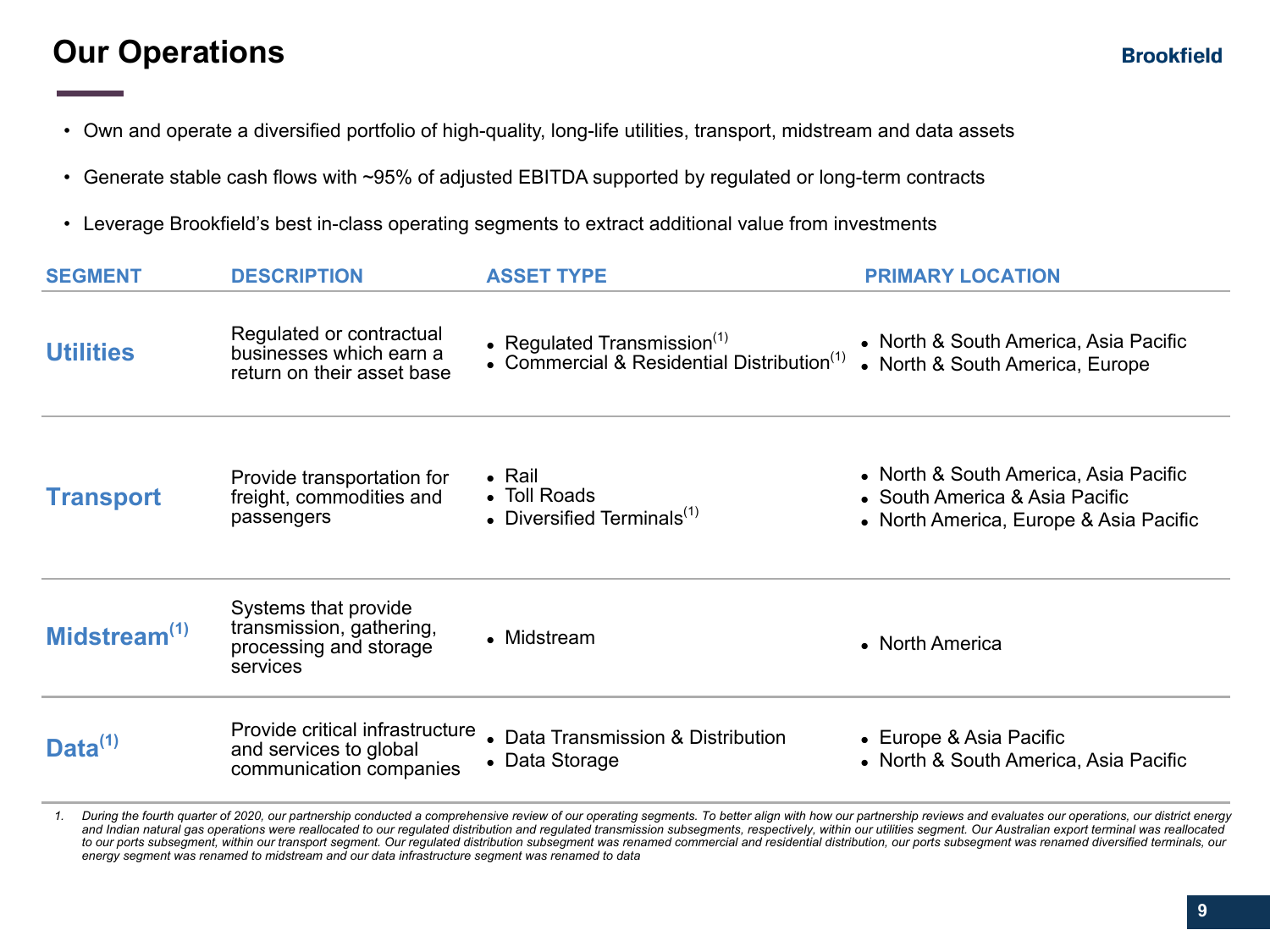The following tables present selected income statement and balance sheet information by operating segment on a proportionate basis:

|                              |    | <b>Three Months Ended</b> | June 30         | <b>Six Months Ended</b><br>June 30 |  |       |                                | As of |              |    |               |  |  |  |
|------------------------------|----|---------------------------|-----------------|------------------------------------|--|-------|--------------------------------|-------|--------------|----|---------------|--|--|--|
| US\$ MILLIONS, UNAUDITED     |    | 2021                      | 2020            | 2021                               |  | 2020  | US\$ MILLIONS, UNAUDITED       |       | Jun 30, 2021 |    | Dec. 31, 2020 |  |  |  |
| Net income (loss) by segment |    |                           |                 |                                    |  |       | Assets by segment              |       |              |    |               |  |  |  |
| <b>Utilities</b>             | \$ | 155                       | \$<br>$57$ \$   | $243$ \$                           |  | 96    | <b>Utilities</b>               | \$    | 6,414        | \$ | 6,814         |  |  |  |
| Transport                    |    | 6                         | 14              | 41                                 |  | (5)   | Transport                      |       | 9,188        |    | 9,155         |  |  |  |
| Midstream                    |    | 1                         | 12              | 95                                 |  | 37    | Midstream                      |       | 3,245        |    | 3,829         |  |  |  |
| Data                         |    | (4)                       | 16              | (2)                                |  | (8)   | Data                           |       | 3,355        |    | 3,338         |  |  |  |
| Corporate                    |    | 194                       | (160)           | 165                                |  | (62)  | Corporate                      |       | (1,829)      |    | (2,062)       |  |  |  |
| Net income (loss)            | \$ | 352                       | \$<br>$(61)$ \$ | 542 \$                             |  | 58    | <b>Total assets</b>            | \$    | 20,373       | \$ | 21,074        |  |  |  |
| Adjusted EBITDA by segment   |    |                           |                 |                                    |  |       | Net debt by segment            |       |              |    |               |  |  |  |
| <b>Utilities</b>             | \$ | 251                       | \$<br>$203$ \$  | 474 \$                             |  | 417   | <b>Utilities</b>               | \$    | 3,895        | \$ | 3,918         |  |  |  |
| Transport                    |    | 239                       | 174             | 472                                |  | 369   | Transport                      |       | 5,016        |    | 4,946         |  |  |  |
| Midstream                    |    | 82                        | 82              | 267                                |  | 182   | Midstream                      |       | 1,363        |    | 1,584         |  |  |  |
| Data                         |    | 84                        | 53              | 166                                |  | 109   | Data                           |       | 1,461        |    | 1,343         |  |  |  |
| Corporate                    |    | (96)                      | (72)            | (191)                              |  | (133) | Corporate                      |       | 1,986        |    | 2,694         |  |  |  |
| <b>Adjusted EBITDA</b>       | \$ | 560                       | \$<br>440 \$    | 1,188 \$                           |  | 944   | Net debt                       | \$    | 13,721       | \$ | 14,485        |  |  |  |
| FFO by segment               |    |                           |                 |                                    |  |       | Partnership capital by segment |       |              |    |               |  |  |  |
| <b>Utilities</b>             | \$ | 190                       | \$<br>$157$ \$  | $356*$                             |  | 322   | <b>Utilities</b>               | \$    | 2,519        | \$ | 2,896         |  |  |  |
| Transport                    |    | 173                       | 127             | 335                                |  | 266   | Transport                      |       | 4,172        |    | 4,209         |  |  |  |
| Midstream                    |    | 60                        | 60              | 206                                |  | 137   | Midstream                      |       | 1,882        |    | 2,245         |  |  |  |
| Data                         |    | 60                        | 43              | 120                                |  | 85    | Data                           |       | 1,894        |    | 1,995         |  |  |  |
| Corporate                    |    | (89)                      | (54)            | (192)                              |  | (119) | Corporate                      |       | (3, 815)     |    | (4, 756)      |  |  |  |
| <b>FFO</b>                   | \$ | 394                       | \$<br>333S      | 825 \$                             |  | 691   | Partnership capital            | \$    | 6,652        | \$ | 6,589         |  |  |  |

### **STATEMENTS OF OPERATIONS STATEMENTS OF FINANCIAL POSITION**

| s Ended<br>June 30 |                                | As of |              |    |               |  |  |  |  |  |  |
|--------------------|--------------------------------|-------|--------------|----|---------------|--|--|--|--|--|--|
| 2020               | US\$ MILLIONS, UNAUDITED       |       | Jun 30, 2021 |    | Dec. 31, 2020 |  |  |  |  |  |  |
|                    | Assets by segment              |       |              |    |               |  |  |  |  |  |  |
| 96                 | <b>Utilities</b>               | \$    | 6,414        | \$ | 6,814         |  |  |  |  |  |  |
| (5)                | Transport                      |       | 9,188        |    | 9,155         |  |  |  |  |  |  |
| 37                 | Midstream                      |       | 3,245        |    | 3,829         |  |  |  |  |  |  |
| (8)                | Data                           |       | 3,355        |    | 3,338         |  |  |  |  |  |  |
| (62)               | Corporate                      |       | (1,829)      |    | (2,062)       |  |  |  |  |  |  |
| 58                 | <b>Total assets</b>            | \$    | 20,373       | \$ | 21,074        |  |  |  |  |  |  |
|                    | Net debt by segment            |       |              |    |               |  |  |  |  |  |  |
| 417                | <b>Utilities</b>               | \$    | 3,895        | \$ | 3,918         |  |  |  |  |  |  |
| 369                | Transport                      |       | 5,016        |    | 4,946         |  |  |  |  |  |  |
| 182                | Midstream                      |       | 1,363        |    | 1,584         |  |  |  |  |  |  |
| 109                | Data                           |       | 1,461        |    | 1,343         |  |  |  |  |  |  |
| (133)              | Corporate                      |       | 1,986        |    | 2,694         |  |  |  |  |  |  |
| 944                | Net debt                       | \$    | 13,721       | \$ | 14,485        |  |  |  |  |  |  |
|                    | Partnership capital by segment |       |              |    |               |  |  |  |  |  |  |
| 322                | <b>Utilities</b>               | \$    | 2,519        | \$ | 2,896         |  |  |  |  |  |  |
| 266                | Transport                      |       | 4,172        |    | 4,209         |  |  |  |  |  |  |
| 137                | Midstream                      |       | 1,882        |    | 2,245         |  |  |  |  |  |  |
| 85                 | Data                           |       | 1,894        |    | 1,995         |  |  |  |  |  |  |
| (119)              | Corporate                      |       | (3, 815)     |    | (4, 756)      |  |  |  |  |  |  |
| 691                | Partnership capital            | \$    | 6,652        | \$ | 6,589         |  |  |  |  |  |  |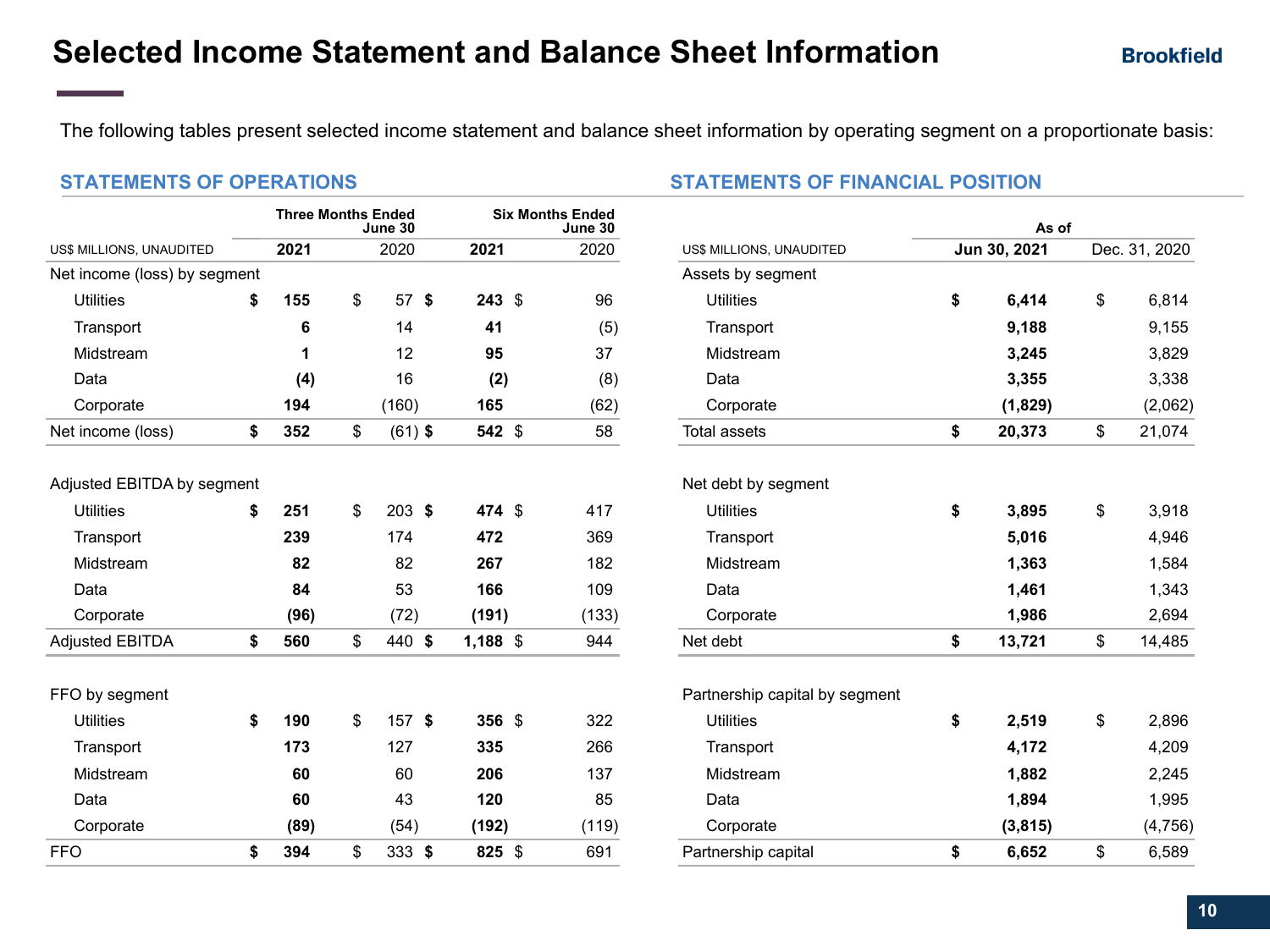### **Brookfield**



## OPERATING SEGMENTS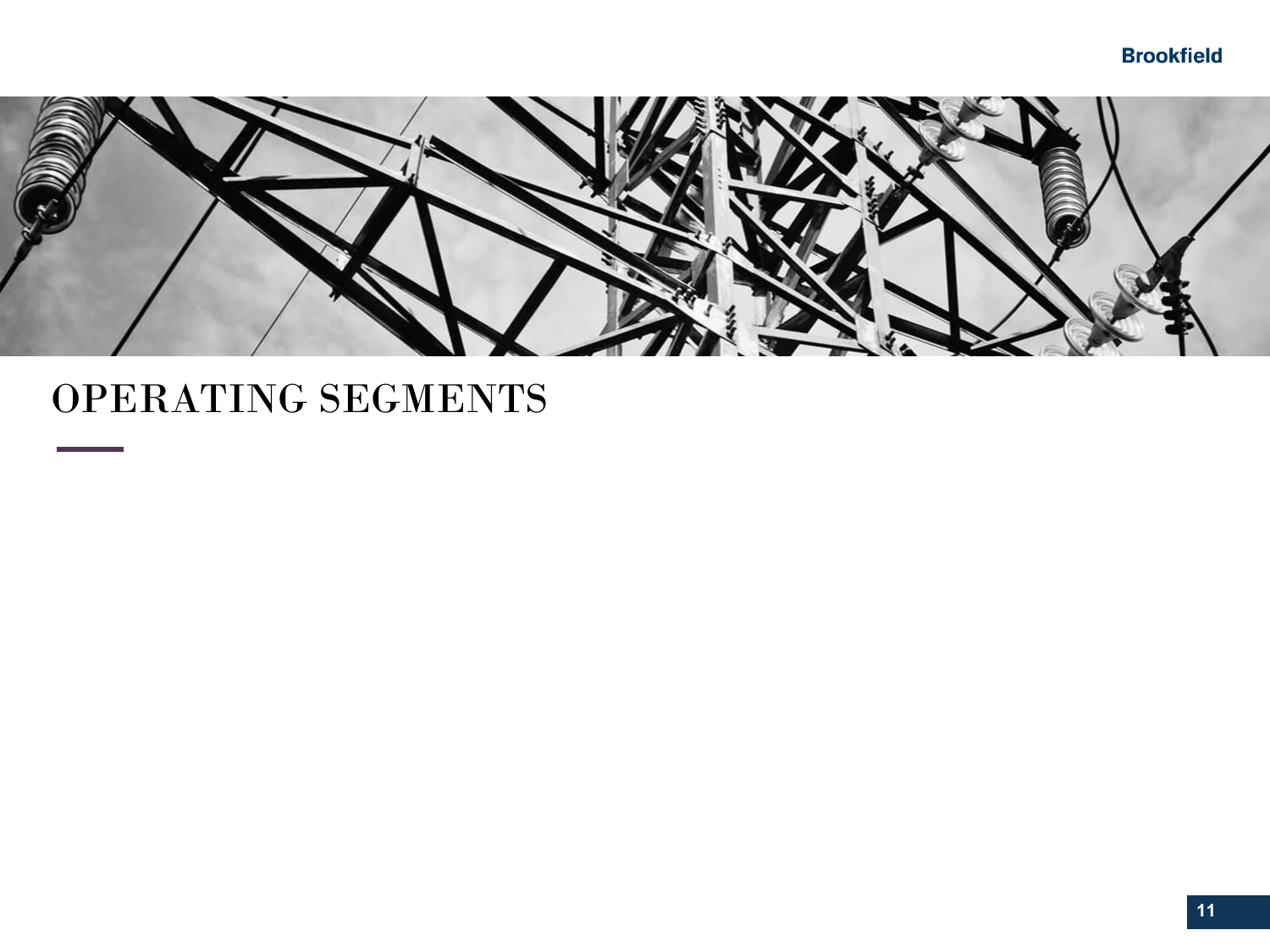## **Utilities Operations**

#### **SEGMENT OVERVIEW**

- Businesses that generate long-term returns on regulated or contractual asset base (rate base)
- Rate base increases with capital that we invest to upgrade and/or expand our systems
- Virtually all of adjusted EBITDA are supported by regulated or contractual revenues

#### **OBJECTIVES**

- Invest capital to increase our rate base
- Earn an attractive return on rate base
- Provide safe and reliable service to our customers

#### **OPERATIONS**

- Regulated Transmission:
	- $-4,200$  km of natural gas pipelines in North America, South America and India
	- $-$  ~5,300 km of transmission lines in Brazil, of which ~2,700 km are operational
- Commercial & Residential Distribution:
	- Provides residential infrastructure services to ~1.9 million customers annually in the U.S. and Canada and ~330,000 long-term contracted sub-metering services within Canada
	- $-7.0$  million connections, predominantly electricity and natural gas

The following table presents selected key performance metrics of our utilities segment:

|                                       |             |     | <b>Three Months Ended</b><br>June 30 | <b>Six Months Ended</b><br>June 30 |       |      |       |  |  |
|---------------------------------------|-------------|-----|--------------------------------------|------------------------------------|-------|------|-------|--|--|
| US\$ MILLIONS, UNAUDITED              | 2021        |     | 2020                                 |                                    | 2021  |      | 2020  |  |  |
| Rate base                             | \$<br>5.735 | S   | 4,688                                | \$                                 | 5,735 | \$   | 4,688 |  |  |
| Funds from operations (FFO)           | \$<br>190   | -\$ | 157                                  | S                                  | 356   | - \$ | 322   |  |  |
| Maintenance capital                   | (11)        |     | (7)                                  |                                    | (16)  |      | (16)  |  |  |
| Adjusted funds from operations (AFFO) | \$<br>179   | \$  | 150                                  | S                                  | 340   | \$   | 306   |  |  |
| Return on rate base <sup>1,2</sup>    | 12%         |     | 12%                                  |                                    | 12%   |      | 12%   |  |  |

*1. Return on rate base is adjusted EBITDA divided by time weighted average rate base*

*2. Return on rate base excludes impact of connections revenue at our U.K. regulated distribution business, a return of capital component from earnings generated at our Brazilian transmission businesses and our North America district energy operation as we agreed to sell the business in February 2021*

- FFO of \$190 million in Q2'21 compared to \$157 million in the prior year
	- FFO increased by 21% due to a recovery in connections activity at our U.K. regulated distribution business, as well as organic growth driven by inflation indexation and capital commissioned into rate base
	- Results also benefited from the contribution associated with the acquisition of the remaining interest in our Brazilian regulated gas transmission operation completed at the end of April
		- These contributions were partially offset by the sale of our smart meter portfolio and North American transmission operation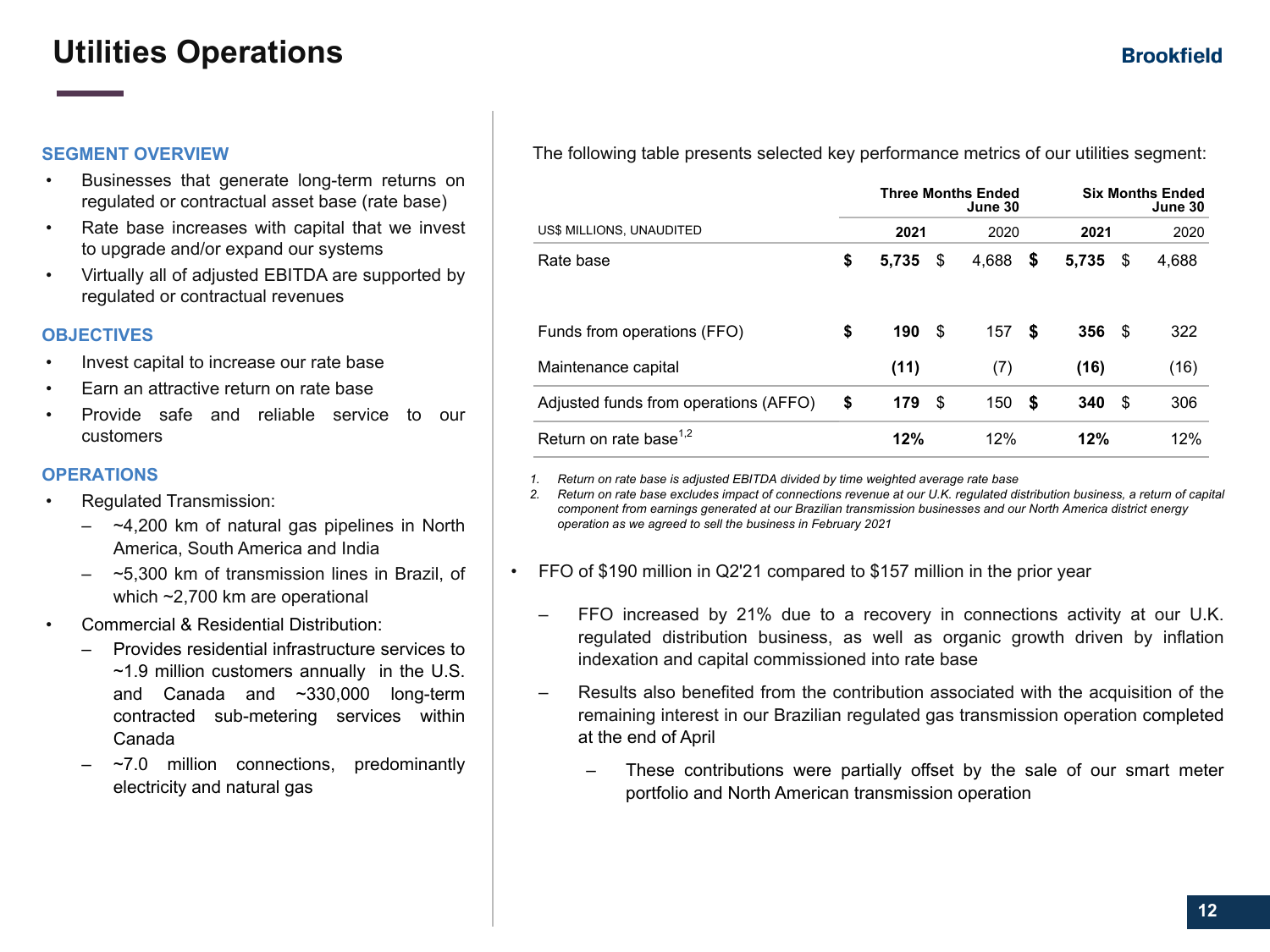The following table presents our utilities segment's proportionate share of financial results:

|                                | <b>Three Months Ended</b> | June 30  | <b>Six Months Ended</b><br>June 30 |       |  |  |  |  |
|--------------------------------|---------------------------|----------|------------------------------------|-------|--|--|--|--|
| US\$ MILLIONS, UNAUDITED       | 2021                      | 2020     | 2021                               | 2020  |  |  |  |  |
| Revenue                        | \$<br>392S                | 311S     | 755 \$                             | 634   |  |  |  |  |
| Connections revenue            | 36                        | 18       | 63                                 | 50    |  |  |  |  |
| Cost attributable to revenues  | (177)                     | (126)    | (344)                              | (267) |  |  |  |  |
| <b>Adjusted EBITDA</b>         | 251                       | 203      | 474                                | 417   |  |  |  |  |
| Interest expense               | (43)                      | (38)     | (84)                               | (77)  |  |  |  |  |
| Other expenses                 | (18)                      | (8)      | (34)                               | (18)  |  |  |  |  |
| Funds from operations (FFO)    | 190                       | 157      | 356                                | 322   |  |  |  |  |
| Depreciation and amortization  | (62)                      | (63)     | (129)                              | (130) |  |  |  |  |
| Deferred taxes and other items | 27                        | (37)     | 16                                 | (96)  |  |  |  |  |
| Net income                     | \$<br>155S                | \$<br>57 | 243S                               | 96    |  |  |  |  |

The following table presents our proportionate adjusted EBITDA and FFO for this operating segment by business:

#### **FINANCIAL RESULTS**

- Adjusted EBITDA and FFO were \$251 million and \$190 million, respectively, versus \$203 million and \$157 million, respectively, in the prior year
	- Commercial & Residential Distribution: Adjusted EBITDA and FFO benefited from inflation indexation, capital commissioned into rate base over the last 12 months, and a recovery in connections activity at our U.K. regulated distribution business
		- These positive factors were partially offset by the loss of earnings associated with the sale of our portfolio of smart meters in the U.K. completed in May
	- Regulated Transmission: Adjusted EBITDA and FFO benefited from a 24% annual inflationary tariff adjustment at our Brazilian regulated gas transmission operation, the ongoing expansion of our Brazilian electricity transmission network, and the acquisition of the remaining 10% interest in our Brazilian regulated gas transmission business
		- These positive factors were partially offset by the loss of earnings from the sale of our North American transmission operation

|                                                  | <b>Adjusted EBITDA</b> |      |                                      |  |        |  |                                           | <b>FFO</b> |      |  |                                      |  |                  |                                    |
|--------------------------------------------------|------------------------|------|--------------------------------------|--|--------|--|-------------------------------------------|------------|------|--|--------------------------------------|--|------------------|------------------------------------|
|                                                  |                        |      | <b>Three Months Ended</b><br>June 30 |  |        |  | <b>Six Months Ended</b><br><b>June 30</b> |            |      |  | <b>Three Months Ended</b><br>June 30 |  |                  | <b>Six Months Ended</b><br>June 30 |
| US\$ MILLIONS, UNAUDITED                         | 2021                   |      | 2020                                 |  | 2021   |  | 2020                                      |            | 2021 |  | 2020                                 |  | 2021             | 2020                               |
| <b>Commercial &amp; Residential Distribution</b> | \$<br>141 $$$          |      | 120S                                 |  | 267S   |  | $236 $ \$                                 |            | 113S |  | 96 <sup>5</sup>                      |  | 210S             | 190                                |
| <b>Regulated Transmission</b>                    | 110                    |      | 83                                   |  | 207    |  | 181                                       |            | 77   |  | 61                                   |  | 146              | 132                                |
| Total                                            | 251                    | - \$ | $203 \text{ }$ \$                    |  | 474 \$ |  | 417S                                      |            | 190S |  | 157S                                 |  | 356 <sup>°</sup> | 322                                |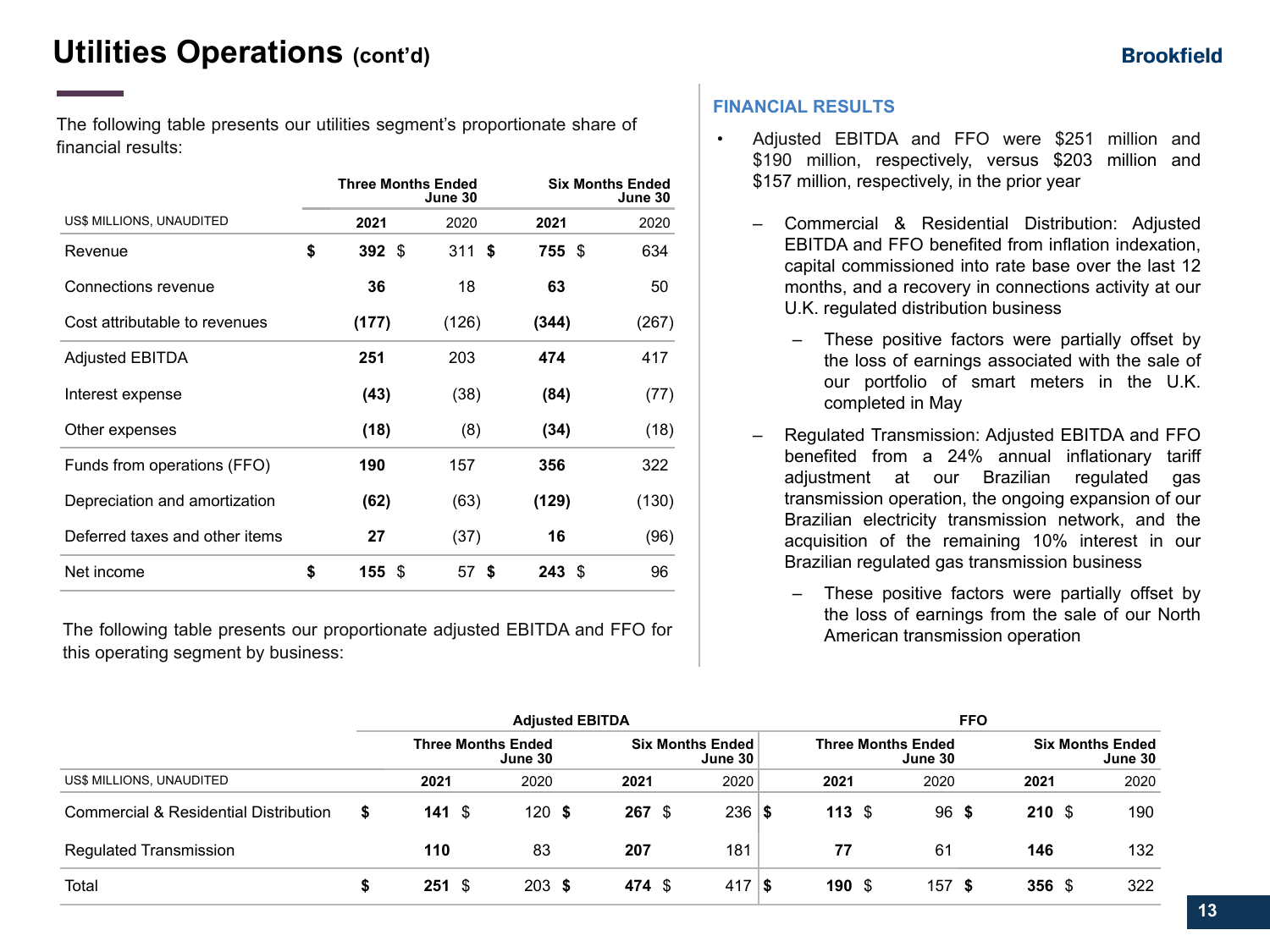The following tables present our proportionate share of capital backlog and rate base:

| US\$ MILLIONS, UNAUDITED            | For the Three Month<br><b>Period Ended</b><br>June 30, 2021 | For the Six Month<br><b>Period Ended</b><br><b>June 30, 2021</b> | For the 12 Month<br>Period Ended<br>December 31, 2020 |
|-------------------------------------|-------------------------------------------------------------|------------------------------------------------------------------|-------------------------------------------------------|
| Capital backlog, start of period    | \$<br>674 \$                                                | 634 \$                                                           | 848                                                   |
| Impact of asset sales               | (151)                                                       | (139)                                                            | (19)                                                  |
| Additional capital project mandates | 108                                                         | 258                                                              | 360                                                   |
| Less: capital expenditures          | (108)                                                       | (232)                                                            | (521)                                                 |
| Foreign exchange and other          | 14                                                          | 16                                                               | (34)                                                  |
| Capital backlog, end of period      | 537                                                         | 537                                                              | 634                                                   |
| Construction work in progress       | 403                                                         | 403                                                              | 438                                                   |
| Total capital to be commissioned    | \$<br>940 S                                                 | 940S                                                             | 1.072                                                 |

| US\$ MILLIONS, UNAUDITED                | For the Three Month<br><b>Period Ended</b><br>June 30, 2021 | For the Six Month<br><b>Period Ended</b><br>June 30, 2021 | For the 12 Month<br>Period Ended<br>December 31, 2020 |
|-----------------------------------------|-------------------------------------------------------------|-----------------------------------------------------------|-------------------------------------------------------|
| Rate base, start of period <sup>1</sup> | \$<br>$5,363$ \$                                            | $5,199$ \$                                                | 5,169                                                 |
| Impact of acquisitions (asset sales)    | 125                                                         | 131                                                       | (162)                                                 |
| Capital expenditures commissioned       | 85                                                          | 190                                                       | 338                                                   |
| Inflation indexation                    |                                                             | 136                                                       | 164                                                   |
| Regulatory depreciation                 | (8)                                                         | (21)                                                      | (87)                                                  |
| Foreign exchange and other              | 170                                                         | 100                                                       | (223)                                                 |
| Rate base, end of period <sup>1</sup>   | \$<br>5,735 \$                                              | 5,735 \$                                                  | 5.199                                                 |

*1. Rate base and capital backlog excludes our North America district energy operation as we agreed to sell the business in February 2021*

### **CAPITAL BACKLOG**

*Projects that we have been awarded and/or filed with regulators with anticipated commissioning into rate base in the next two to three years* 

- Ended the period with \$0.9 billion of total capital to be commissioned into rate base; 12% decrease compared to year-end
	- New connection mandates awarded were more than offset by capital projects commissioned into rate base and the impact of asset sales
	- The largest contributors to capital expected to be commissioned into rate base include:
		- ~\$540 million at our U.K. regulated distribution business;
		- ~\$200 million at our Brazilian electricity transmission business; and
		- ~\$180 million at our North American residential infrastructure business to grow the customer base

### **RATE BASE**

• Rate base increased compared to year-end due to the positive impacts of new connections at our U.K. regulated distribution business, inflationindexation at our Brazilian regulated gas transmission business and the impact of foreign exchange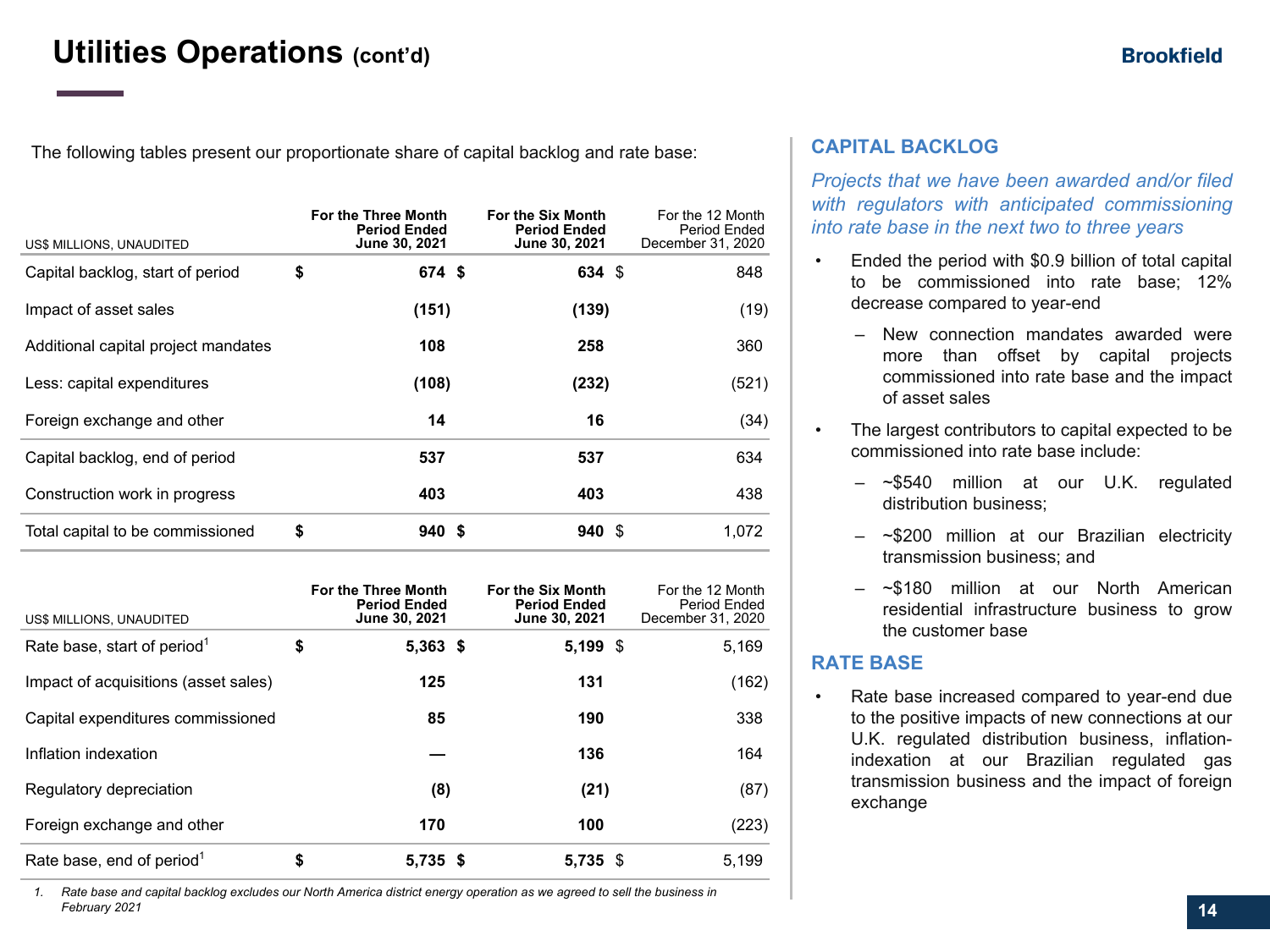## **Transport Operations**

#### **SEGMENT OVERVIEW**

- Provide transportation for freight, commodities and passengers
- Rail and toll road revenues are subject to regulatory price ceilings, while ports are primarily unregulated

#### **OBJECTIVES**

- Increase throughput of existing assets
- Expand networks in a capital efficient manner to support incremental customer demand
- Provide safe and reliable service for our customers

#### **OPERATIONS**

- Rail
	- 116 short line freight railroads comprising over 22,000 km of track in North America and Europe
	- Sole provider of rail network in southern half of Western Australia with ~5,500 km of track and operator of ~4,800 km of rail in Brazil
- **Toll Roads** 
	- ~3,800 km of motorways in Brazil, Chile, Peru and India
- Diversified Terminals
	- 13 terminals in North America, U.K., and Australia
	- $\sim$ 25 million tonnes per annum LNG export terminal in the U.S. and ~85 million tonnes per annum export facility in Australia

The following table presents selected key performance metrics for our transport segment:

|                                          | <b>Three Months Ended</b><br>June 30 | <b>Six Months Ended</b><br>June 30 |          |      |  |
|------------------------------------------|--------------------------------------|------------------------------------|----------|------|--|
| US\$ MILLIONS, UNAUDITED                 | 2021                                 | 2020                               | 2021     | 2020 |  |
| Growth capital expenditures              | \$<br>\$<br>71                       | 24<br>\$                           | 119<br>S | 57   |  |
| Adjusted EBITDA margin <sup>1</sup>      | 47 %                                 | 51%                                | 47%      | 52%  |  |
| Funds from operations (FFO)              | 173                                  | 127                                | 335      | 266  |  |
| Maintenance capital                      | (38)                                 | (31)                               | (67)     | (63) |  |
| Adjusted funds from operations (AFFO) \$ | 135<br>\$                            | 96<br>S                            | 268<br>S | 203  |  |

*1. Adjusted EBITDA margin is adjusted EBITDA divided by revenues*

- FFO of \$173 million in Q2'21 compared to \$127 million in the prior year reflects a 26% increase on a same-store basis
	- Results benefited from the re-opening of economies as overall volumes across our business exceeded the prior year by 14%
	- Results also benefited from the contribution of our U.S. LNG export terminal acquired last year, partially offset by the partial sale of our Australian export terminal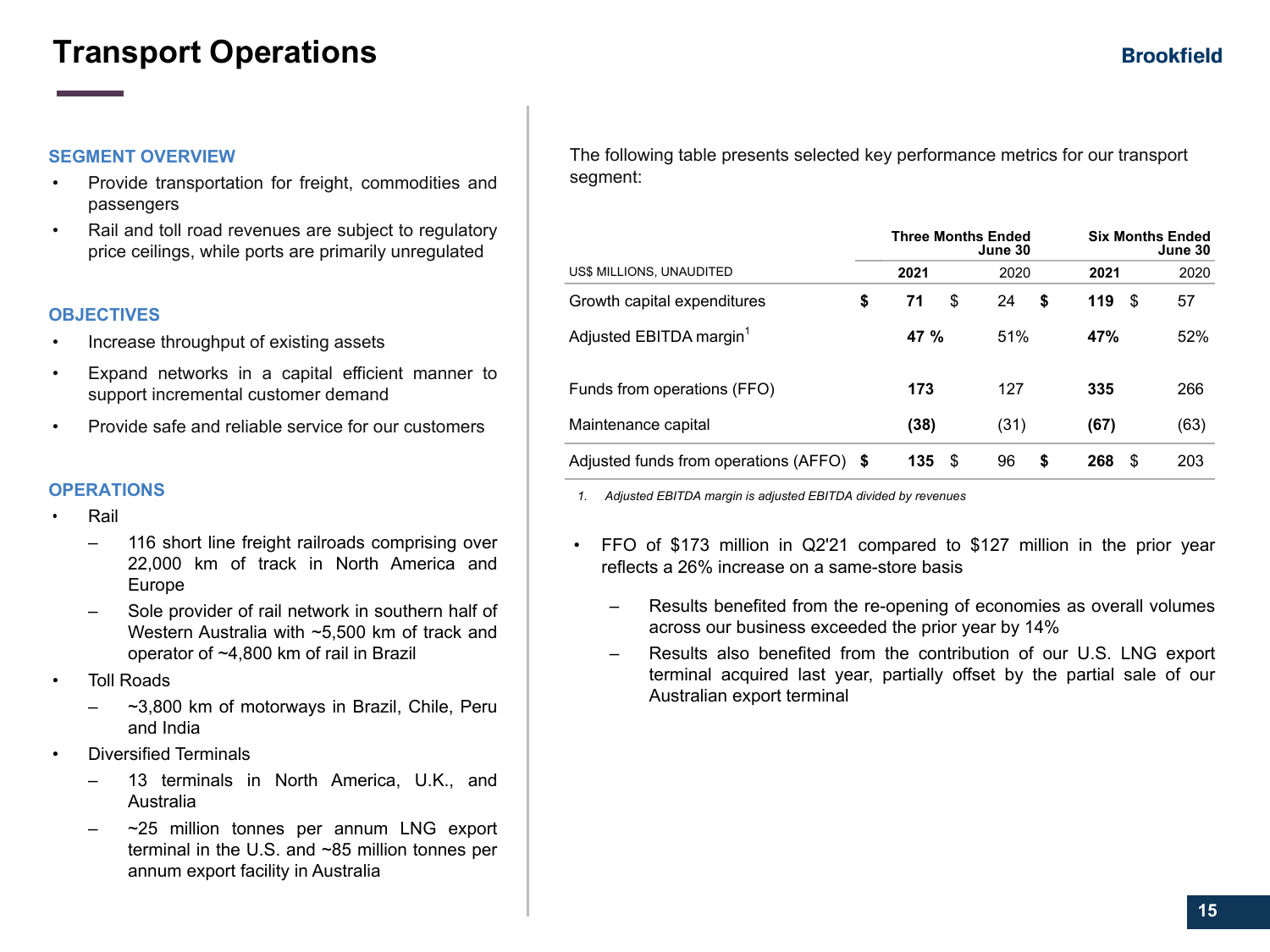## **Transport Operations (cont'd)**

The following table presents our transport segment's proportionate share of financial results:

|                                | <b>Three Months Ended</b> | June 30 | <b>Six Months Ended</b><br>June 30 |       |  |  |
|--------------------------------|---------------------------|---------|------------------------------------|-------|--|--|
| US\$ MILLIONS, UNAUDITED       | 2021                      | 2020    | 2021                               | 2020  |  |  |
| Revenue                        | \$<br>506<br>- \$         | 340S    | 1,001<br>\$                        | 716   |  |  |
| Cost attributable to revenues  | (267)                     | (166)   | (529)                              | (347) |  |  |
| <b>Adjusted EBITDA</b>         | 239                       | 174     | 472                                | 369   |  |  |
| Interest expense               | (66)                      | (54)    | (133)                              | (107) |  |  |
| Other income (expense)         |                           | 7       | (4)                                | 4     |  |  |
| Funds from operations (FFO)    | 173                       | 127     | 335                                | 266   |  |  |
| Depreciation and amortization  | (118)                     | (79)    | (234)                              | (173) |  |  |
| Deferred taxes and other items | (49)                      | (34)    | (60)                               | (98)  |  |  |
| Net income (loss)              | \$<br>6<br>\$             | 14 \$   | 41 \$                              | (5)   |  |  |

The following table presents our proportionate adjusted EBITDA and FFO for this operating segment by business:

### **FINANCIAL RESULTS**

- Adjusted EBITDA and FFO were \$239 million and \$173 million, respectively, versus \$174 million and \$127 million, respectively, in the prior year
	- Rail: Adjusted EBITDA and FFO benefited from a 4% increase in volumes across our rail business due to higher economic activity in the U.S., a new task in Australia and a strong agriculture harvest in Brazil
	- Toll Roads: Adjusted EBITDA and FFO increased due to the return to pre-shutdown traffic volumes, which were partially offset by the planned hand-back of a state concession at our Brazilian toll road operation
	- Diversified Terminals: Adjusted EBITDA and FFO benefited from the contribution from our U.S. LNG export terminal acquired last year and an 18% increase in container and bulk volumes driven by a recovery in economic activity
		- These positive factors were partially offset by the loss of earnings associated with the partial sale of our Australian export terminal completed in the fourth quarter of 2020

|                              |                           | <b>Adjusted EBITDA</b> |        | <b>FFO</b>                           |  |           |                                      |                   |                                    |  |
|------------------------------|---------------------------|------------------------|--------|--------------------------------------|--|-----------|--------------------------------------|-------------------|------------------------------------|--|
|                              | <b>Three Months Ended</b> | June 30                |        | <b>Six Months Ended</b><br>June $30$ |  |           | <b>Three Months Ended</b><br>June 30 |                   | <b>Six Months Ended</b><br>June 30 |  |
| US\$ MILLIONS, UNAUDITED     | 2021                      | 2020                   | 2021   | 2020                                 |  | 2021      | 2020                                 | 2021              | 2020                               |  |
| Rail                         | $95 \text{ }$ \$          | 81<br>-S               | 179 \$ | 160                                  |  | 77<br>\$. | 65 \$                                | $143 \text{ } $s$ | 125                                |  |
| <b>Toll Roads</b>            | 53                        | 40                     | 108    | 107                                  |  | 37        | 25                                   | 76                | 70                                 |  |
| <b>Diversified Terminals</b> | 91                        | 53                     | 185    | 102                                  |  | 59        | 37                                   | 116               | 71                                 |  |
| Total                        | 239S                      | 174<br>-S              | 472 \$ | 369                                  |  | 173       | 127S                                 | $335$ \$          | 266                                |  |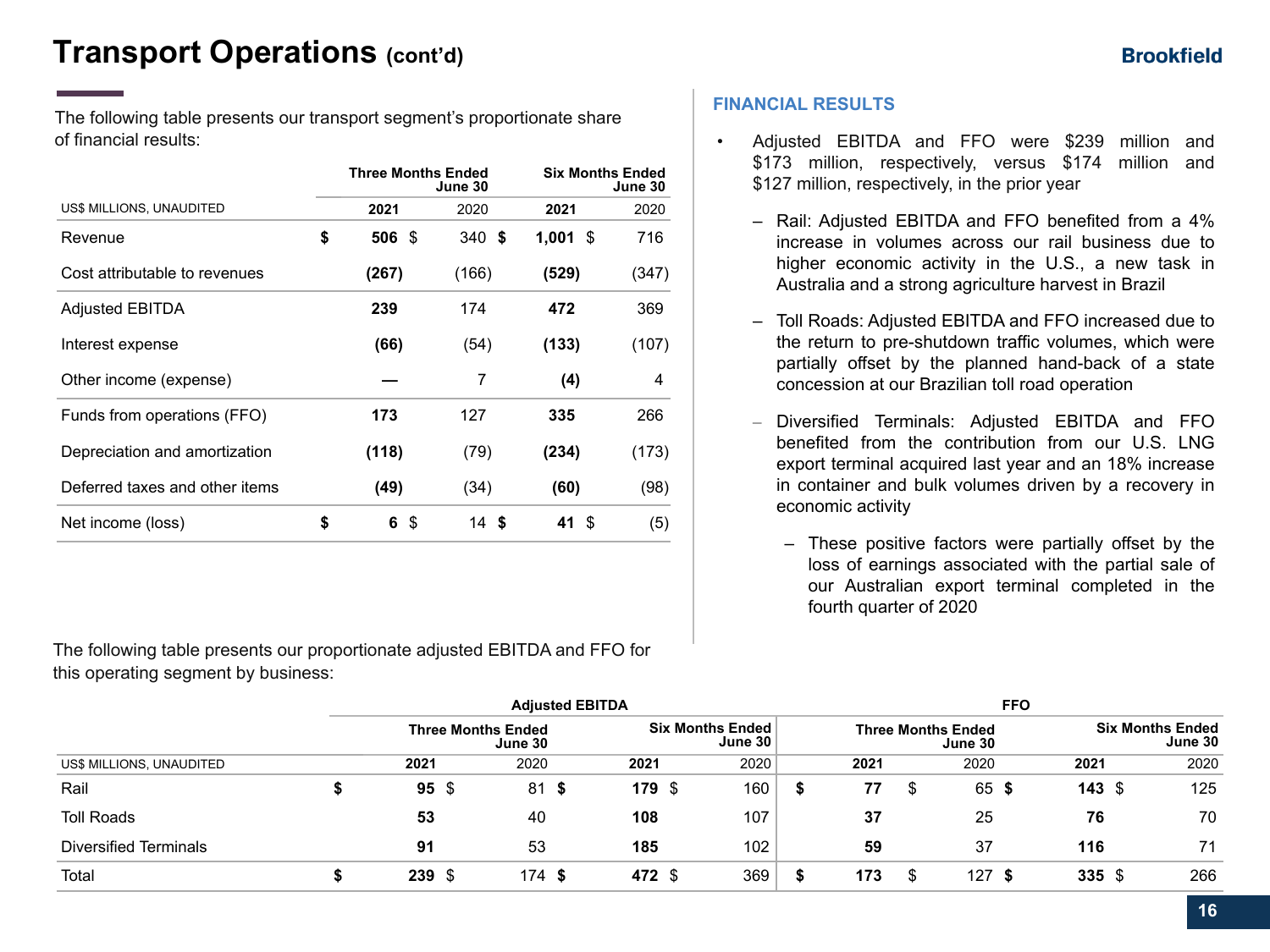## **Brookfield**

## **Capital Backlog**

*We expect enhancements to our networks over the next two to three years to expand capacity and support additional volumes, leading to cash flow growth over the long term* 

The following table presents our proportionate share of growth capital backlog:

| US\$ MILLIONS, UNAUDITED            | For the Three Month<br><b>Period Ended</b><br>June 30, 2021 | For the Six Month<br><b>Period Ended</b><br>June 30, 2021 | For the 12 Month<br>Period Ended<br>December 31, 2020 |
|-------------------------------------|-------------------------------------------------------------|-----------------------------------------------------------|-------------------------------------------------------|
| Capital backlog, start of period    | \$<br>$414$ \$                                              | 421 $$$                                                   | 383                                                   |
| Impact of acquisitions              |                                                             |                                                           | 54                                                    |
| Additional capital project mandates | 81                                                          | 137                                                       | 157                                                   |
| Less: capital expenditures          | (71)                                                        | (119)                                                     | (138)                                                 |
| Foreign exchange and other          | 23                                                          | 8                                                         | (35)                                                  |
| Capital backlog, end of period      | \$<br>447 \$                                                | 447 \$                                                    | 421                                                   |
| Construction work in progress       | 364                                                         | 364                                                       | 333                                                   |
| Total capital to be commissioned    | \$<br>811S                                                  | 811 S                                                     | 754                                                   |

- Consists of the following types of projects:
	- Rail: Upgrading and expanding our network to capture volume growth from incremental activity in the sectors we serve
	- Toll roads: Expanding the capacity of our roads by increasing and widening lanes on certain routes to support traffic growth
	- Diversified Terminals: Increasing capacity of our terminals by deepening the berths and expanding, enhancing and modernizing our existing infrastructure
- Largest contributors to capital to be commissioned over the next two to three years include ~\$465 million at our South American toll road businesses and ~\$190 million to increase capacity at our U.S. LNG export terminal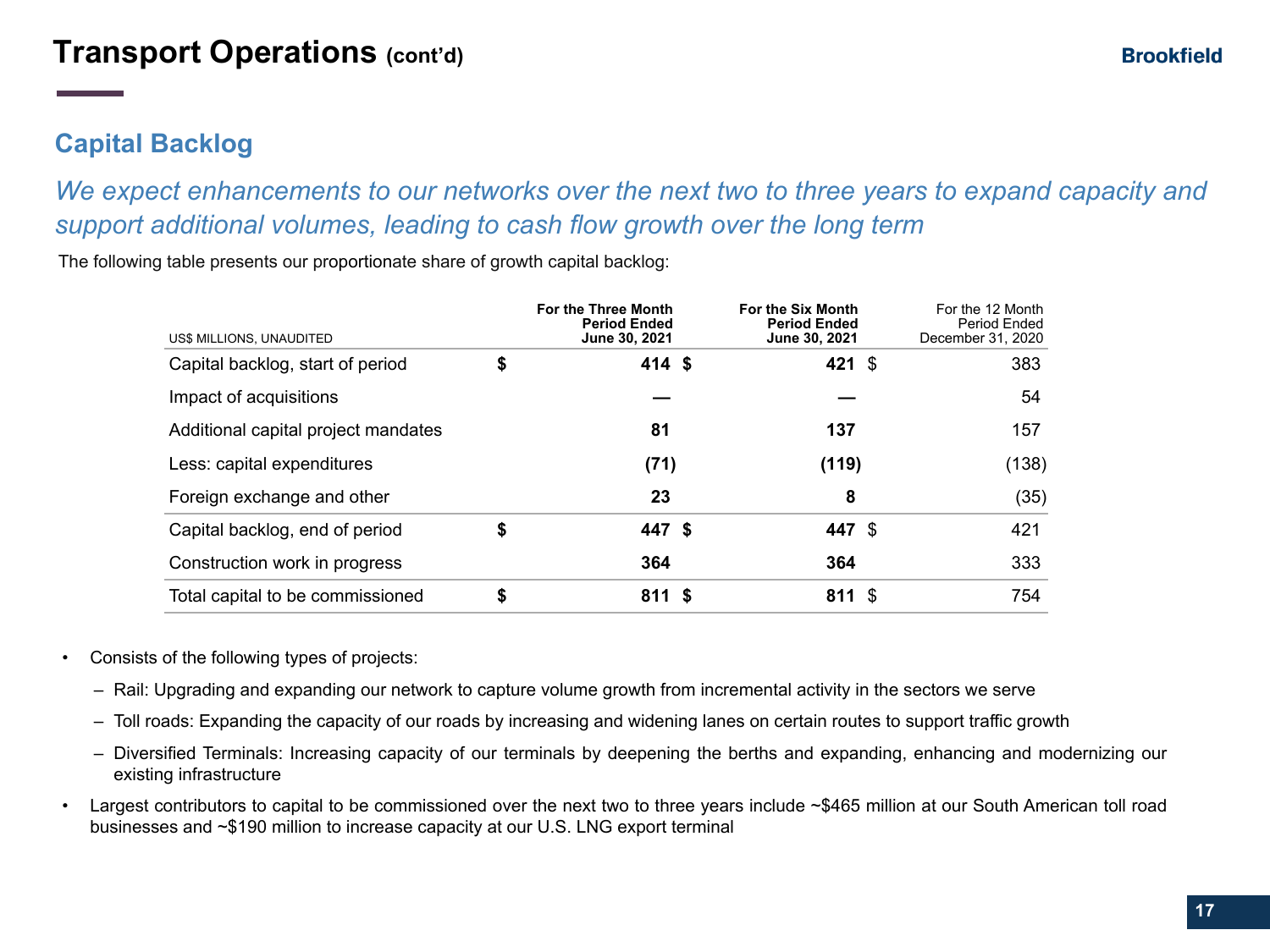## **Midstream Operations**

### **SEGMENT OVERVIEW**

- Systems that provide transmission and storage services
- Profitability based on the volume and price achieved for the provision of these services
- Businesses are either unregulated or subject to price ceilings

### **OBJECTIVES**

- Satisfy customer growth requirements by increasing the utilization of our assets and expanding our capacity in a capital efficient manner
- Provide safe and reliable service to our customers

### **OPERATIONS**

- Midstream:
	- $-$  ~15,000 km of natural gas transmission pipelines in the U.S.
	- ~600 billion cubic feet of natural gas storage in the U.S. and Canada
	- $-$  16 natural gas processing plants with  $\sim$ 2.9 Bcf per day of total processing capacity and ~3,400 km of gas gathering pipelines in Canada

The following table presents selected key performance metrics for our midstream segment:

|                                          | <b>Three Months Ended</b> | <b>Six Months Ended</b><br>June 30 |           |    |      |  |  |
|------------------------------------------|---------------------------|------------------------------------|-----------|----|------|--|--|
| US\$ MILLIONS, UNAUDITED                 | 2021                      | 2020                               | 2021      |    | 2020 |  |  |
| Growth capital expenditures              | \$<br>\$<br>1             | 36                                 | \$<br>4   | \$ | 83   |  |  |
| Adjusted EBITDA margin <sup>1</sup>      | 63 %                      | 63 %                               | 73 %      |    | 65 % |  |  |
| Funds from operations (FFO)              | 60                        | 60                                 | 206       |    | 137  |  |  |
| Maintenance capital                      | (21)                      | (25)                               | (29)      |    | (33) |  |  |
| Adjusted funds from operations (AFFO) \$ | 39                        | \$<br>35                           | \$<br>177 | \$ | 104  |  |  |

*1. Adjusted EBITDA margin is adjusted EBITDA divided by revenues*

- FFO of \$60 million in Q2'21 was consistent with the prior year
	- Results for the second quarter grew by 14% on a same-store basis, reflecting strong gas transportation volumes and growth initiatives commissioned at our U.S. gas pipeline last March
		- These positive factors offset by the partial monetization of our stake in our U.S. gas pipeline last quarter; net-to-BIP ownership decreased from 50% to 37.5%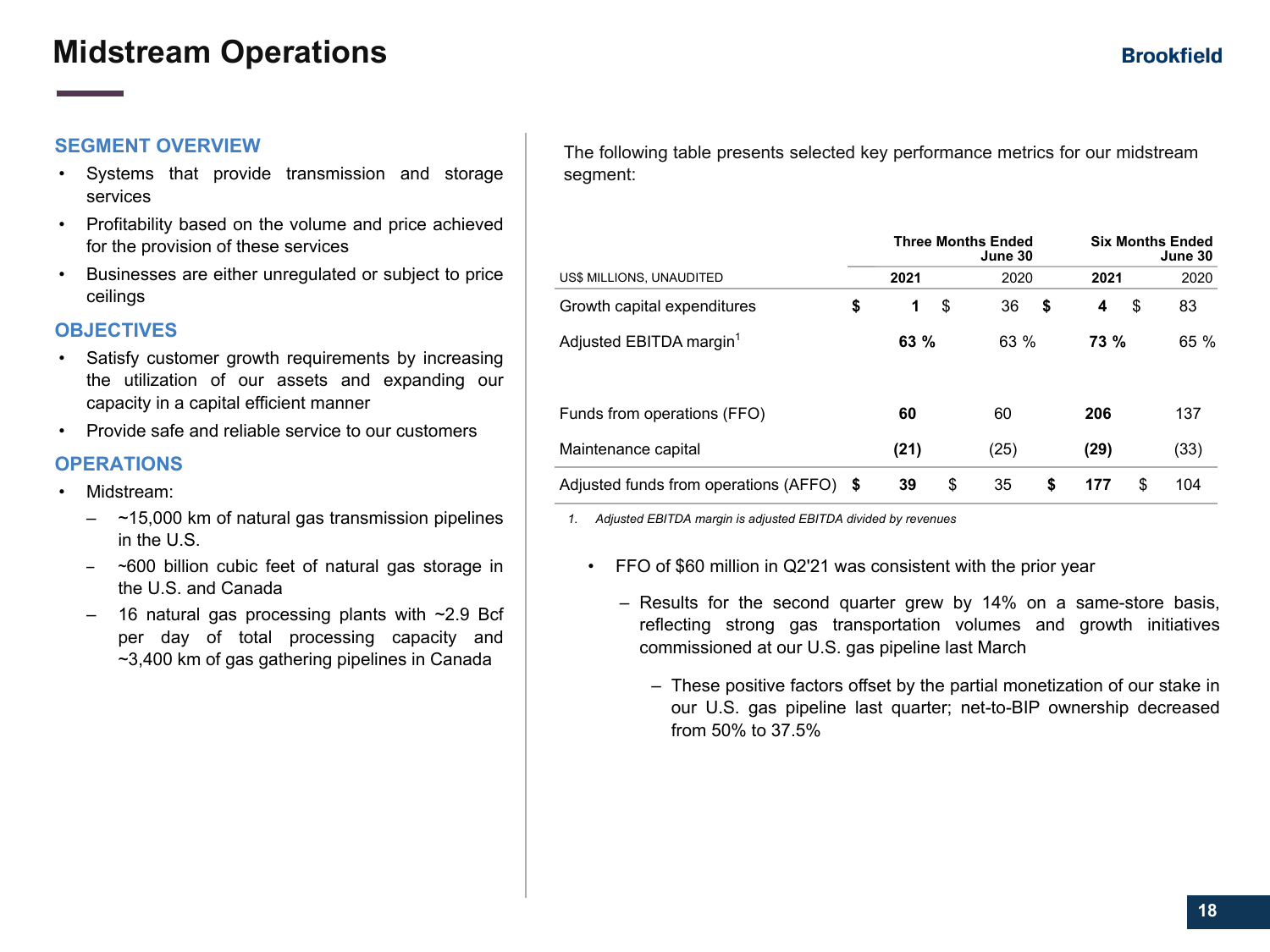The following table presents our midstream segment's proportionate share of financial results:

|                                | <b>Three Months Ended</b> | June 30 | <b>Six Months Ended</b><br>June 30 |      |  |  |  |
|--------------------------------|---------------------------|---------|------------------------------------|------|--|--|--|
| US\$ MILLIONS, UNAUDITED       | 2021                      | 2020    | 2021                               | 2020 |  |  |  |
| Revenue                        | \$<br>130 \$              | 130S    | $364 \text{ } $s$                  | 278  |  |  |  |
| Cost attributable to revenues  | (48)                      | (48)    | (97)                               | (96) |  |  |  |
| <b>Adjusted EBITDA</b>         | 82                        | 82      | 267                                | 182  |  |  |  |
| Interest expense               | (22)                      | (22)    | (46)                               | (46) |  |  |  |
| Other (expense) income         |                           |         | (15)                               | 1    |  |  |  |
| Funds from operations (FFO)    | 60                        | 60      | 206                                | 137  |  |  |  |
| Depreciation and amortization  | (36)                      | (39)    | (78)                               | (77) |  |  |  |
| Deferred taxes and other items | (23)                      | (9)     | (33)                               | (23) |  |  |  |
| Net income                     | \$<br>S<br>1              | 12 S    | 95 S                               | 37   |  |  |  |

### **FINANCIAL RESULTS**

- Adjusted EBITDA and FFO were \$82 million and \$60 million, respectively, versus \$82 million and \$60 million, respectively, in the prior year
	- Adjusted EBITDA and FFO benefited from strong gas transportation volumes and the commissioning of the second phase of our Gulf Coast expansion project in March at our U.S. gas pipeline
		- These positive factors were offset by a full quarter impact of the monetization of a 12.5% stake in our U.S. gas pipeline completed in March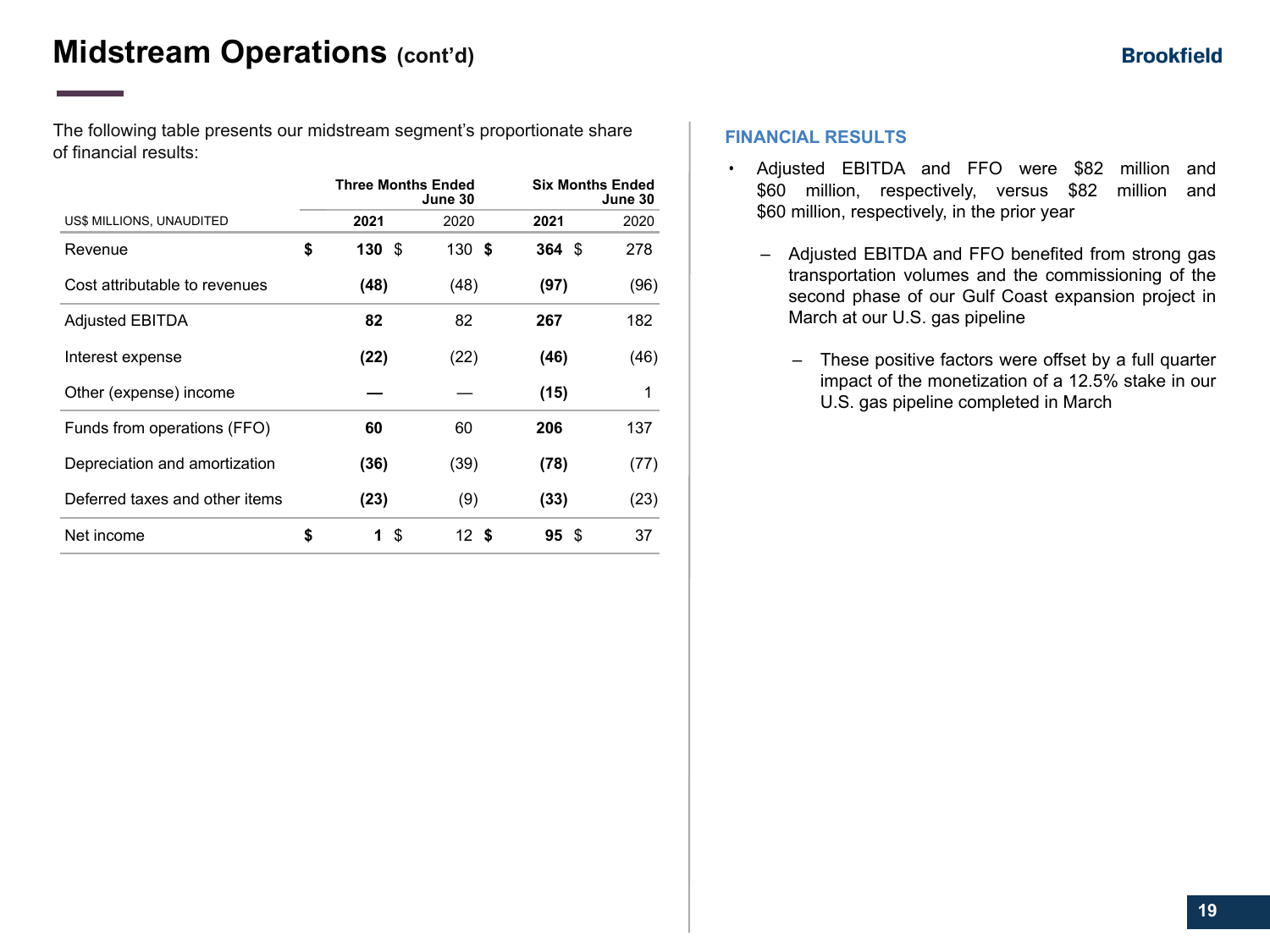## **Data Operations**

#### **SEGMENT OVERVIEW**

- Businesses that provide essential services and critical infrastructure to media broadcasting and telecom sectors
- Adjusted EBITDA underpinned by both regulated and unregulated services, secured by long-term inflation-linked contracts

#### **OBJECTIVES**

- Increase profitability through site rental revenue growth
- Maintain high level of service by managing availability and reliability of our customers network
- Deploy capital in response to customer demands for increased densification of their networks

### **OPERATIONS**

- Data Transmission & Distribution:
	- $-$  ~141,000 operational telecom towers in India
	- $-7,000$  towers and active rooftop sites in France
	- ~10,000 km of fiber located in France and Brazil
	- $-$  ~1,600 cell sites and over 11,500 km of fiber optic cable in New Zealand
	- $-2,100$  active telecom towers and over 70 distributed antenna systems, primarily in the U.K.
- Data Storage:
	- 54 data centers, with  $~1.6$  million square feet of raised floors and 200 megawatts of critical load capacity

The following table presents selected key performance metrics for our data segment:

|                                       |      |      |    | <b>Three Months Ended</b><br>June 30 | <b>Six Months Ended</b><br>June 30 |      |  |  |
|---------------------------------------|------|------|----|--------------------------------------|------------------------------------|------|--|--|
| <b>US\$ MILLIONS, UNAUDITED</b>       |      | 2021 |    | 2020                                 | 2021                               | 2020 |  |  |
| Growth capital expenditures           | \$   | 57   | \$ | 26<br>S                              | \$<br>99                           | 58   |  |  |
| Adjusted EBITDA margin <sup>1</sup>   |      | 56 % |    | 51%                                  | 52%                                | 51%  |  |  |
| Funds from operations (FFO)           |      | 60   |    | 43                                   | 120                                | 85   |  |  |
| Maintenance capital                   |      | (14) |    | (5)                                  | (24)                               | (13) |  |  |
| Adjusted funds from operations (AFFO) | - \$ | 46   | S  | 38<br>S                              | 96<br>S                            | 72   |  |  |

*1. Adjusted EBITDA margin is adjusted EBITDA divided by revenues*

- FFO of \$60 million in Q2'21 increased by 40% compared to \$43 million in the prior year
	- Results benefited from 10% organic growth supported by additional points-of-presence and the roll-out of our fiber-to-the-home program at our French telecom business
	- Results also benefited from the contribution of our Indian telecom business acquired last year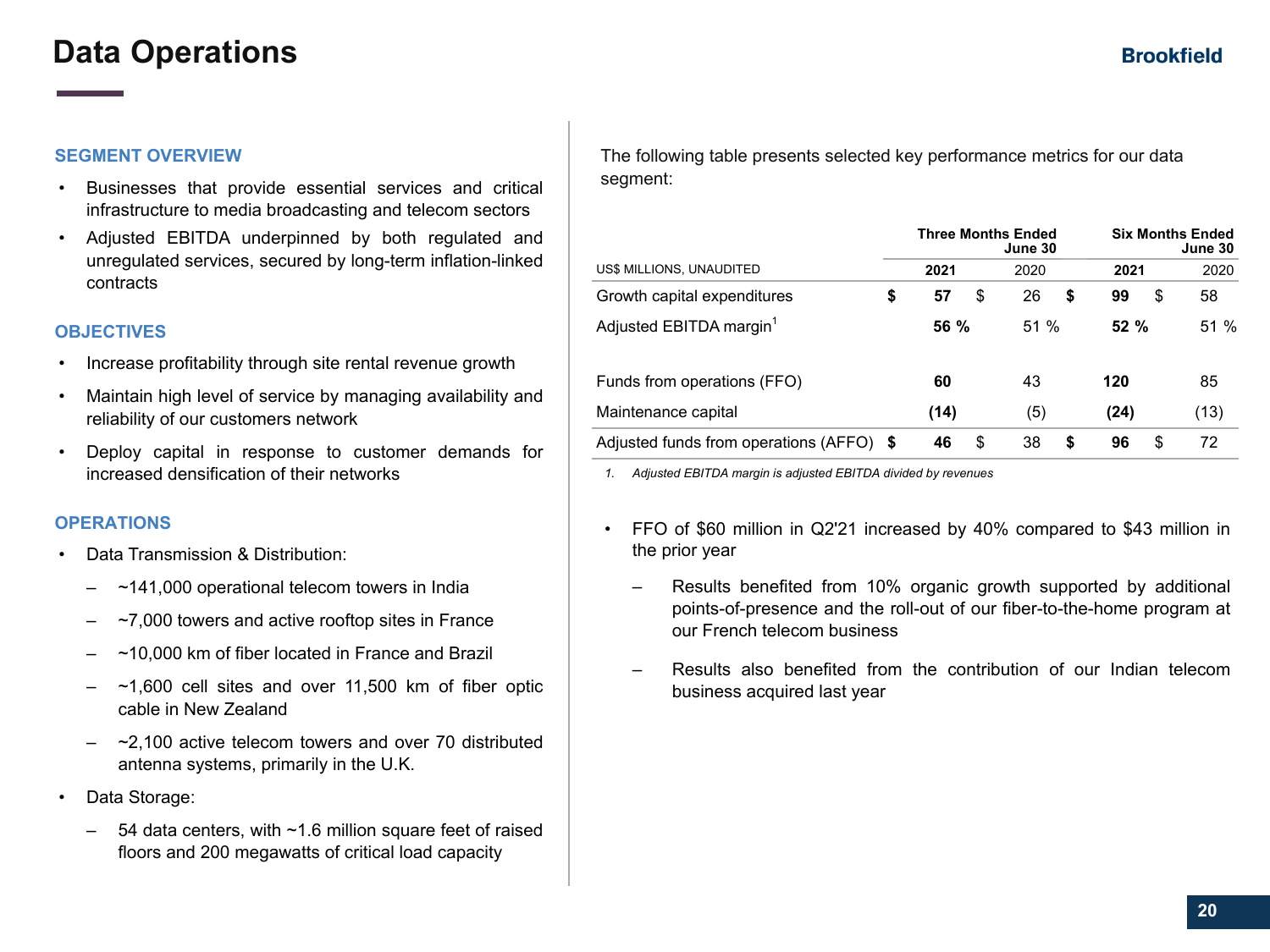## **Data Operations (cont'd)**

The following table presents our data segment's proportionate share of financial results:

|                                | <b>Three Months Ended</b> | June 30  | <b>Six Months Ended</b><br>June 30 |       |  |  |
|--------------------------------|---------------------------|----------|------------------------------------|-------|--|--|
| US\$ MILLIONS, UNAUDITED       | 2021                      | 2020     | 2021                               | 2020  |  |  |
| Revenue                        | \$<br>151S                | $104$ \$ | 319S                               | 213   |  |  |
| Cost attributable to revenues  | (67)                      | (51)     | (153)                              | (104) |  |  |
| <b>Adjusted EBITDA</b>         | 84                        | 53       | 166                                | 109   |  |  |
| Interest expense               | (24)                      | (12)     | (51)                               | (24)  |  |  |
| Other income                   |                           | 2        | 5                                  |       |  |  |
| Funds from operations (FFO)    | 60                        | 43       | 120                                | 85    |  |  |
| Depreciation and amortization  | (57)                      | (41)     | (112)                              | (89)  |  |  |
| Deferred taxes and other items | (7)                       | 14       | (10)                               | (4)   |  |  |
| Net (loss) income              | \$<br>$(4)$ \$            | 16 \$    | $(2)$ \$                           | (8)   |  |  |

The following table presents our proportionate adjusted EBITDA and FFO for this operating segment by business:

#### **FINANCIAL RESULTS**

- Adjusted EBITDA and FFO were \$84 million and \$60 million, respectively, versus \$53 million and \$43 million, respectively, in the prior year
	- Data Transmission & Distribution: Adjusted EBITDA and FFO benefited from the roll-out of growth initiatives at our French telecom business and the contribution from our Indian telecom business acquired last year
		- The roll-out of our build-to-suit tower program at our French telecom business is accelerating, with ~265 sites added over the last 12 months supported by record activations in June
	- Data Storage: Adjusted EBITDA and FFO decreased as the contribution from capacity commissioned at our Brazilian data center operation over the last 12 months was more than offset by lower sales at our U.S. operation

|                                  | <b>Adjusted EBITDA</b> |  |                                      |  |        | <b>FFO</b>                           |        |  |                                      |  |                   |  |                                    |
|----------------------------------|------------------------|--|--------------------------------------|--|--------|--------------------------------------|--------|--|--------------------------------------|--|-------------------|--|------------------------------------|
|                                  |                        |  | <b>Three Months Ended</b><br>June 30 |  |        | <b>Six Months Ended</b><br>June $30$ |        |  | <b>Three Months Ended</b><br>June 30 |  |                   |  | <b>Six Months Ended</b><br>June 30 |
| US\$ MILLIONS, UNAUDITED         | 2021                   |  | 2020                                 |  | 2021   | 2020                                 | 2021   |  | 2020                                 |  | 2021              |  | 2020                               |
| Data Transmission & Distribution | <b>72 \$</b>           |  | 40 \$                                |  | 143S   | 83 S                                 | 53 $$$ |  | 35S                                  |  | 106S              |  | 69                                 |
| Data Storage                     | 12                     |  | 13                                   |  | 23     | 26                                   |        |  | 8                                    |  | 14                |  | 16                                 |
| Total                            | $84 \text{ } $$        |  | 53S                                  |  | 166 \$ | $109$   \$                           | $60*$  |  | 43 \$                                |  | $120 \text{ }$ \$ |  | 85                                 |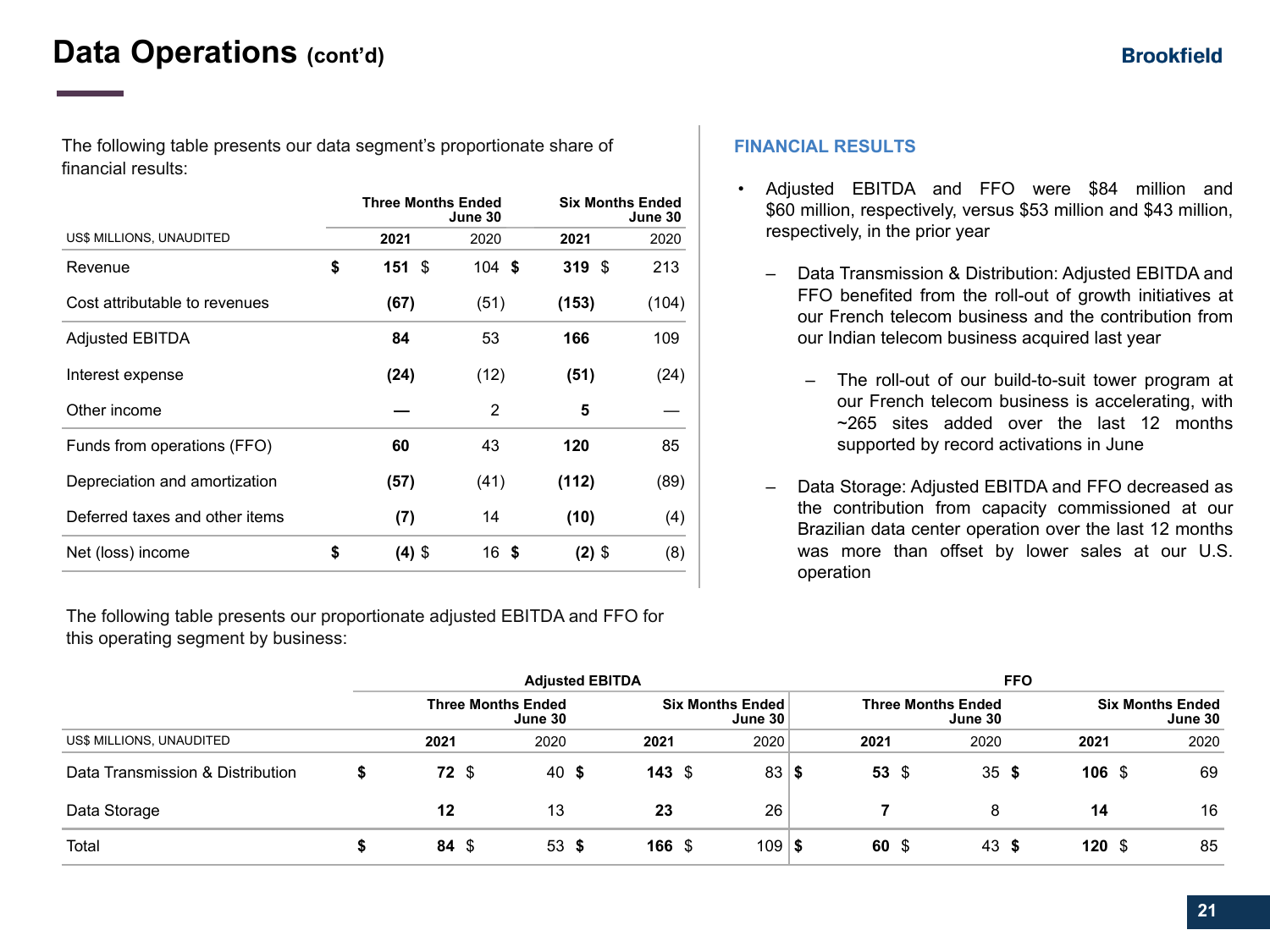## **Capital Backlog**

*Additions and improvements to our networks and sites over the next two or three years that are expected to accommodate growing data consumption, leading to cash flow growth over the long term*

The following table presents our proportionate share of growth capital backlog:

| US\$ MILLIONS, UNAUDITED            | <b>For the Three Month</b><br><b>Period Ended</b><br>June 30, 2021 | <b>For the Six Month</b><br><b>Period Ended</b><br>June 30, 2021 | For the 12 Month<br>Period Ended<br>December 31, 2020 |
|-------------------------------------|--------------------------------------------------------------------|------------------------------------------------------------------|-------------------------------------------------------|
| Capital backlog, start of period    | \$<br>$421$ \$                                                     | $367$ \$                                                         | 152                                                   |
| Impact of acquisitions              |                                                                    |                                                                  | 144                                                   |
| Additional capital project mandates | 74                                                                 | 177                                                              | 180                                                   |
| Less: capital expenditures          | (57)                                                               | (99)                                                             | (131)                                                 |
| Foreign exchange and other          | 6                                                                  | (1)                                                              | 22                                                    |
| Capital backlog, end of period      | \$<br>444 \$                                                       | 444 \$                                                           | 367                                                   |
| Construction work in progress       | 63                                                                 | 63                                                               | 48                                                    |
| Total capital to be commissioned    | \$<br>507 \$                                                       | 507 \$                                                           | 415                                                   |

- Capital to be commissioned includes ~\$400 million within our Data Transmission & Distribution operations and ~\$110 million at our Data Storage operations:
	- Data Transmission & Distribution: Includes ~\$175 million related to the build-out of additional contracted towers at our Indian telecom towers business, as well as ~\$160 million and ~\$35 million related to roll-out of our fiber-to-the-home program and additional points-ofpresence, respectively, at our French telecom business
	- Data Storage: Increasing the capacity of our data storage network with the build-out of new sites or expansion of existing data centers
		- Total capital to be commissioned primarily relates to the construction of several new facilities at our South American and Australian operations, the majority of which are underpinned by attractive long-term contracts with investment grade, global hyperscale customers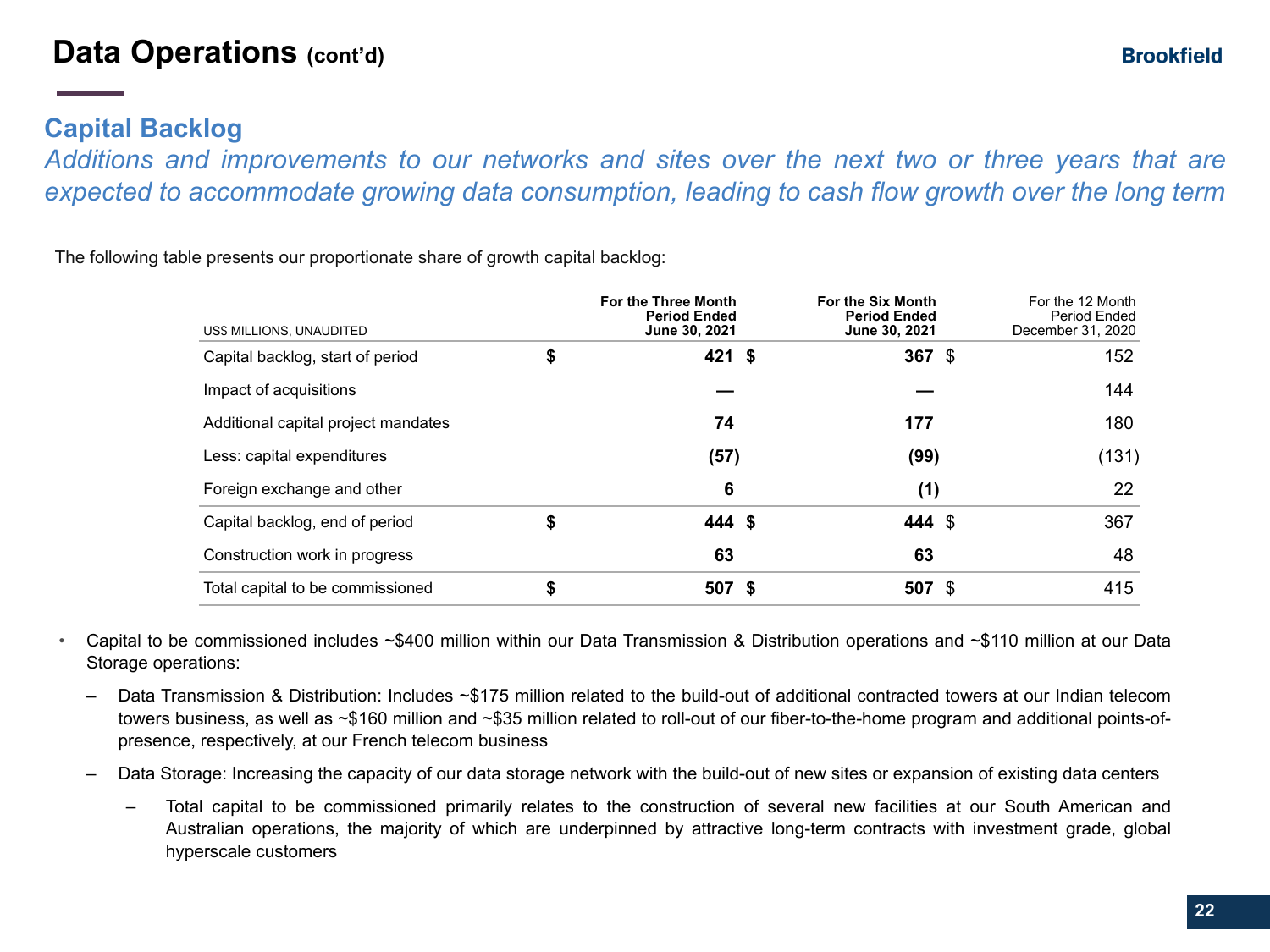## **Corporate**

The following table presents the components of corporate on a proportionate basis:

|                                  | <b>Three Months Ended</b> | June 30    | <b>Six Months Ended</b><br>June 30 |       |  |  |
|----------------------------------|---------------------------|------------|------------------------------------|-------|--|--|
| US\$ MILLIONS, UNAUDITED         | 2021                      | 2020       | 2021                               | 2020  |  |  |
| General and administrative costs | \$<br>$(3)$ \$            | $(3)$ \$   | $(6)$ \$                           | (5)   |  |  |
| Base management fee              | (93)                      | (69)       | (185)                              | (128) |  |  |
| <b>Adjusted EBITDA</b>           | (96)                      | (72)       | (191)                              | (133) |  |  |
| Other income                     | 30                        | 40         | 49                                 | 59    |  |  |
| Financing costs                  | (23)                      | (22)       | (50)                               | (45)  |  |  |
| Funds from operations (FFO)      | (89)                      | (54)       | (192)                              | (119) |  |  |
| Deferred taxes and other items   | 283                       | (106)      | 357                                | 57    |  |  |
| Net income (loss)                | \$<br>194S                | $(160)$ \$ | 165 \$                             | (62)  |  |  |

### **FINANCIAL RESULTS**

- General and administrative costs were relatively consistent with prior year
	- Anticipate corporate and administrative costs of \$10 to \$12 million per year, excluding the base management fee
- We pay Brookfield an annual base management fee equal to 1.25% of our market value, plus recourse debt net of cash and financial assets
	- Base management fee increased over the prior year due to an increase in our unit price
- Other income includes interest and dividend income, as well as realized gains or losses earned on corporate financial assets
- Corporate financing costs include interest expense and standby fees on our committed credit facility, less interest earned on cash balances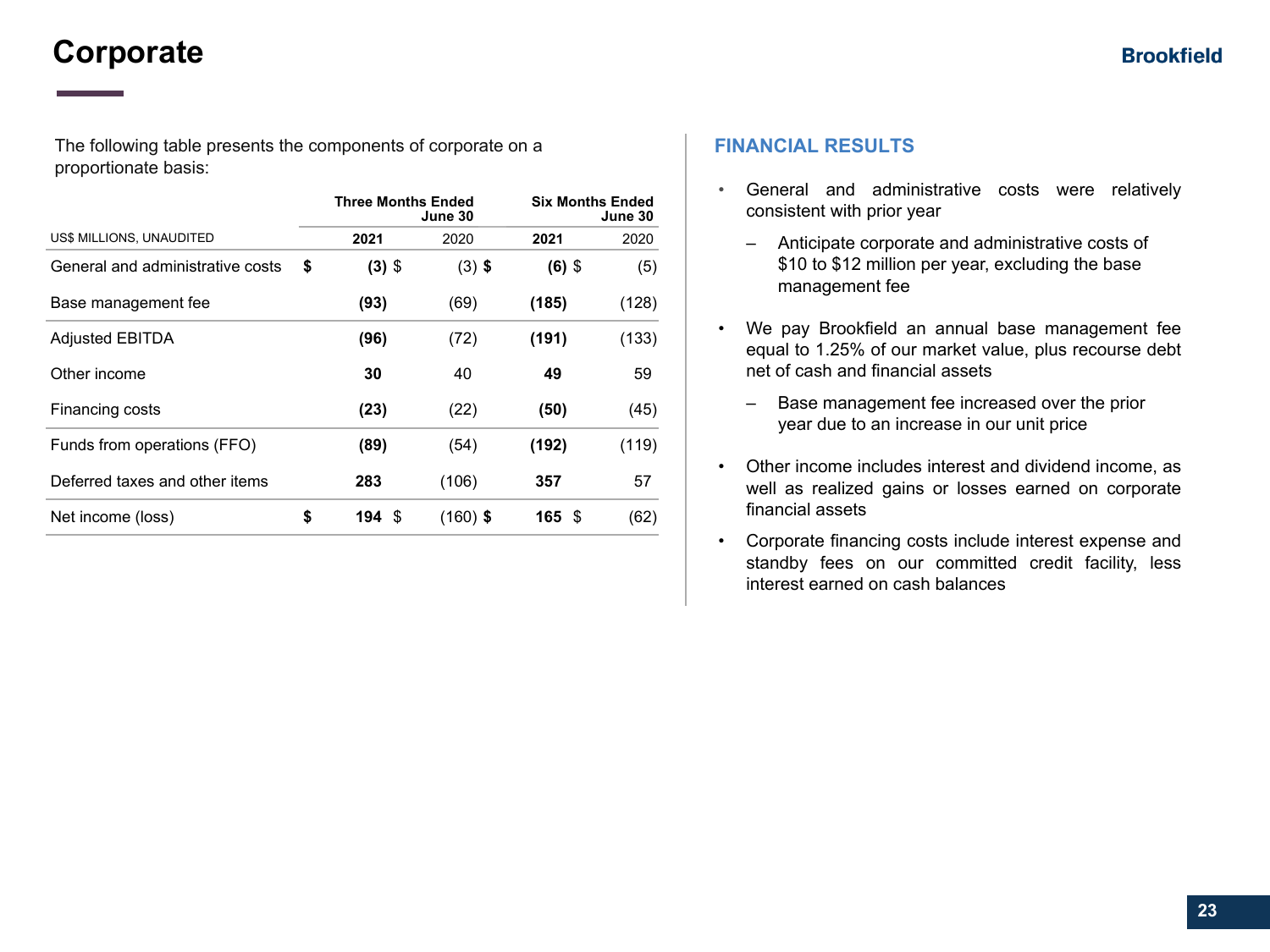## **Liquidity**

Total liquidity was ~\$5.0 billion at June 30, 2021, comprised of the following:

| US\$ MILLIONS, UNAUDITED                                      | June 30, 2021   | Dec. 31, 2020 | Proforma <sup>1</sup> |
|---------------------------------------------------------------|-----------------|---------------|-----------------------|
| Corporate cash and financial assets                           | \$<br>836 \$    | 464 \$        | 960                   |
| Committed corporate credit facility <sup>2</sup>              | 2,975           | 2,975         | 2,975                 |
| Subordinated corporate credit facility                        | 500             | 500           | 1,500                 |
| Draws under corporate credit facility <sup>2</sup>            |                 | (1, 131)      |                       |
| Commitments under corporate credit facility                   | (64)            | (63)          | (64)                  |
| Commercial paper <sup>2</sup>                                 | (496)           |               | (246)                 |
| Deposit from parent <sup>3</sup>                              | (201)           | (545)         |                       |
| Proportionate cash retained in businesses                     | 635             | 502           | 635                   |
| Proportionate availability under subsidiary credit facilities | 778             | 767           | 778                   |
| <b>Total liquidity</b>                                        | \$<br>4,963 $$$ | $3,469$ \$    | 6,538                 |

1. Corporate cash and financial assets, commercial paper and deposit from parent are presented on a proforma basis to include the expected impact of the proceeds from the sale of our U.S. district energy business. Subordinated corporate credit facility is presented on a proforma basis to include a \$1 billion commitment from Brookfield in support of our bid to acquire Inter Pipeline Ltd. (conditional on a successful tender offer)

2. Includes a \$1,975 million committed corporate credit facility and a \$1 billion temporary bulge facility. As of June 30, 2021, our committed corporate credit facility and temporary bulge facility were undrawn and we *had commercial paper outstanding of \$496 million*

3. Brookfield Infrastructure, from time to time, will place deposits with, or receive deposits from Brookfield. The deposit bears interest at market rates and was provided to Brookfield Infrastructure to utilize excess *cash held by the parent to repay Brookfield Infrastructure's draws on the corporate credit facility*

- We maintain sufficient liquidity at all times to participate in attractive opportunities as they arise, withstand sudden adverse changes in economic circumstances and maintain a relatively high payout of our FFO to unitholders
- Principal sources of liquidity are cash flows from operations, undrawn credit facilities, proceeds from capital recycling and access to public and private capital markets
- We may, from time to time, invest in financial assets comprised mainly of liquid equity and debt infrastructure securities in order to earn attractive short-term returns and for strategic purpose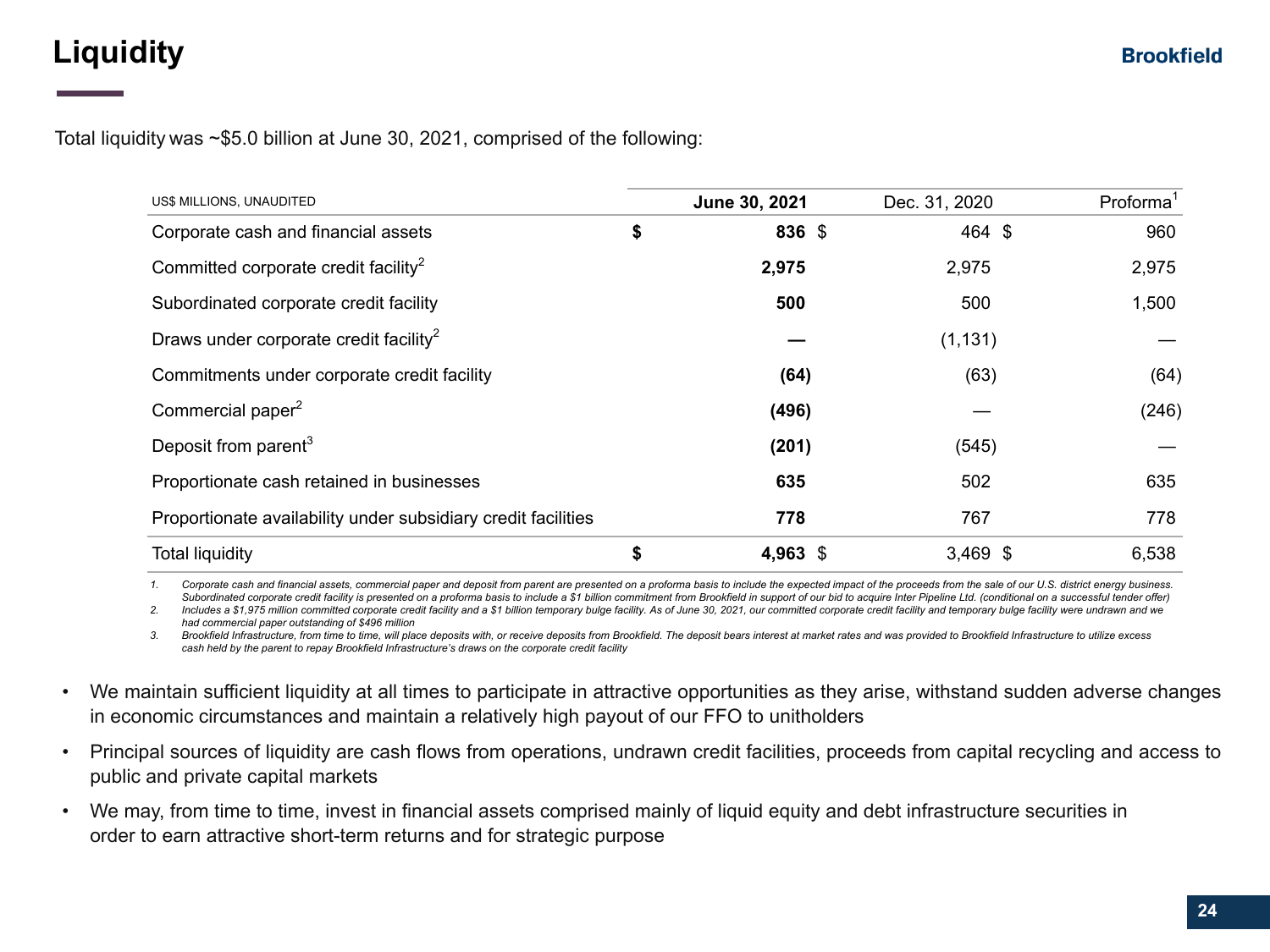## **Maturity Profile**

We finance our assets principally at the operating company level with debt that generally has long-term maturities, few restrictive covenants and no recourse to either Brookfield Infrastructure or our other operations.

On a proportionate basis as of June 30, 2021, scheduled principal repayments over the next five years are as follows:

| <b>Average Term</b> |           |              |             |             |             |               |              |
|---------------------|-----------|--------------|-------------|-------------|-------------|---------------|--------------|
| (years)             | 2021      | 2022         | 2023        | 2024        | 2025        | <b>Beyond</b> | <b>Total</b> |
|                     |           |              |             |             |             |               |              |
| 13                  | \$        | \$           | \$          | \$<br>565   | \$          | \$<br>1,783   | \$<br>2,348  |
| 13                  | —         | —            | —           | 565         |             | 1,783         | 2,348        |
|                     |           |              |             |             |             |               |              |
| 11                  | 70        | 68           | 326         | 161         | 249         | 1,944         | 2,818        |
| 9                   | 43        | 61           | 373         | 275         | 31          | 528           | 1,311        |
| 11                  | 113       | 129          | 699         | 436         | 280         | 2,472         | 4,129        |
|                     |           |              |             |             |             |               |              |
| 3                   | 126       | 176          | 199         | 284         | 172         | 414           | 1,371        |
| 8                   | 71        | 164          | 139         | 156         | 145         | 557           | 1,232        |
| 6                   | 2         | 115          | 235         | 325         | 533         | 1,508         | 2,718        |
| 6                   | 199       | 455          | 573         | 765         | 850         | 2,479         | 5,321        |
| $\overline{7}$      | 1         | $\mathbf{3}$ | 165         | 36          | 318         | 865           | 1,388        |
|                     |           |              |             |             |             |               |              |
| 6                   |           | 200          | 45          | 325         | 77          | 586           | 1,233        |
| 4                   | 34        | 2            | 16          | 17          | 167         | 63            | 299          |
| 6                   | 34        | 202          | 61          | 342         | 244         | 649           | 1,532        |
| 7                   | 347       | 789          | 1,498       | 1,579       | 1,692       | 6,465         | 12,370       |
| 8                   | \$<br>347 | \$<br>789    | \$<br>1,498 | \$<br>2,144 | \$<br>1,692 | \$<br>8,248   | \$<br>14,718 |
|                     | 2%        | 5%           | 10%         | 15%         | 11%         | 57%           | 100%         |
|                     |           |              |             |             |             |               |              |

*1. Total borrowings, recourse borrowings and the average term to maturity are presented on a pro-forma basis to exclude \$496 million of commercial paper and deferred financing fees of \$22 million*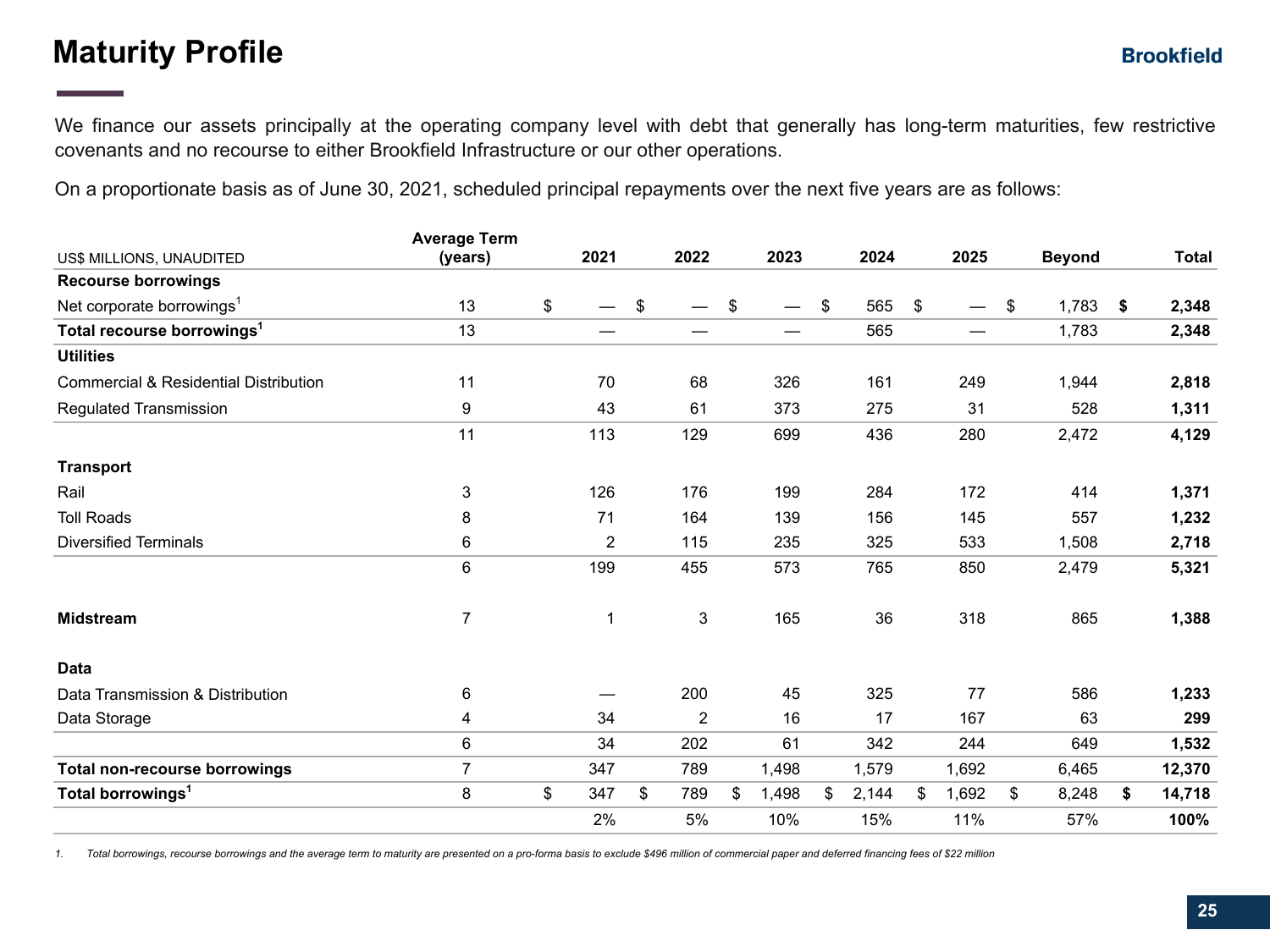The following table presents proportionate net debt by operating segment:

|                             |               | As of         |              |  |  |  |  |  |  |
|-----------------------------|---------------|---------------|--------------|--|--|--|--|--|--|
| US\$ MILLIONS, UNAUDITED    | June 30, 2021 | Dec. 31, 2020 |              |  |  |  |  |  |  |
| Non-recourse borrowings     |               |               |              |  |  |  |  |  |  |
| <b>Utilities</b>            | \$            | 4,129         | \$<br>4,037  |  |  |  |  |  |  |
| Transport                   |               | 5,321         | 5,231        |  |  |  |  |  |  |
| Midstream                   |               | 1,388         | 1,609        |  |  |  |  |  |  |
| Data                        |               | 1,532         | 1,416        |  |  |  |  |  |  |
| Corporate                   |               | 2,822         | 3,158        |  |  |  |  |  |  |
| Total borrowings            | \$            | 15,192        | \$<br>15,451 |  |  |  |  |  |  |
| Cash retained in businesses |               |               |              |  |  |  |  |  |  |
| <b>Utilities</b>            | \$            | 234           | \$<br>119    |  |  |  |  |  |  |
| Transport                   |               | 305           | 285          |  |  |  |  |  |  |
| Midstream                   |               | 25            | 25           |  |  |  |  |  |  |
| Data                        |               | 71            | 73           |  |  |  |  |  |  |
| Corporate                   |               | 836           | 464          |  |  |  |  |  |  |
| Total cash retained         | \$            | 1,471         | \$<br>966    |  |  |  |  |  |  |
| Net debt                    |               |               |              |  |  |  |  |  |  |
| <b>Utilities</b>            | \$            | 3,895         | \$<br>3,918  |  |  |  |  |  |  |
| Transport                   |               | 5,016         | 4,946        |  |  |  |  |  |  |
| Midstream                   |               | 1,363         | 1,584        |  |  |  |  |  |  |
| Data                        |               | 1,461         | 1,343        |  |  |  |  |  |  |
| Corporate                   |               | 1,986         | 2,694        |  |  |  |  |  |  |
| Total net debt              | \$            | 13,721        | \$<br>14,485 |  |  |  |  |  |  |

• The weighted average cash interest rate payable was 4.5% for the overall business, in which our utilities, transport, midstream, data and corporate segments were 4.1%, 4.8%, 5.4%, 4.5% and 4.2%, respectively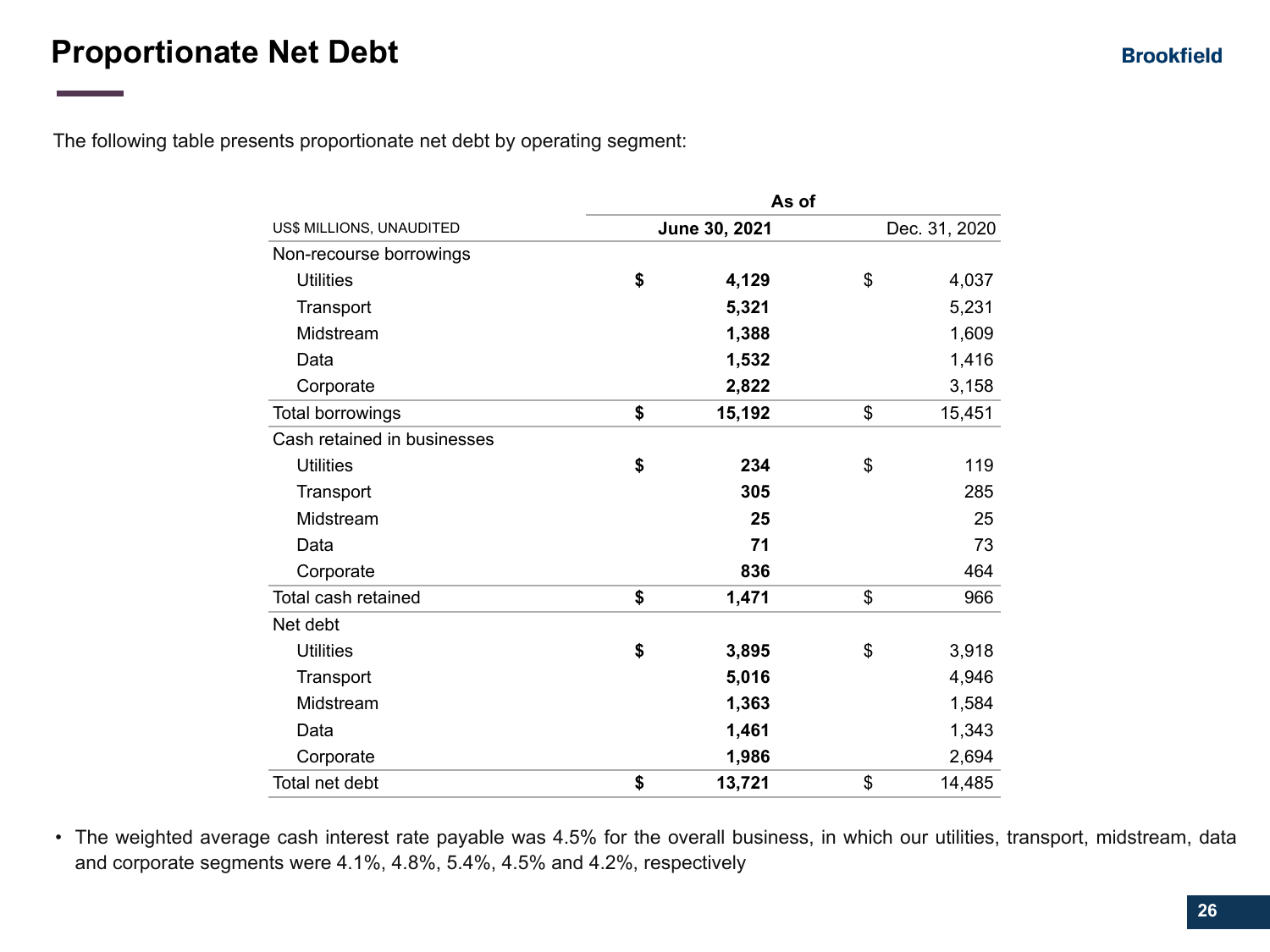## **Supplemental Measures**

The following table presents supplemental measures to assist users in understanding and evaluating the partnership's capital structure:

|                                                                      | As of |               |    |               |  |  |  |  |  |
|----------------------------------------------------------------------|-------|---------------|----|---------------|--|--|--|--|--|
| US\$ MILLIONS, UNAUDITED                                             |       | June 30, 2021 |    | Dec. 31, 2020 |  |  |  |  |  |
| Partnership units outstanding, end of period                         |       | 420.2         |    | 420.1         |  |  |  |  |  |
| Price                                                                | \$    | 55.55         | \$ | 49.40         |  |  |  |  |  |
| Partnership Market Capitalization                                    |       | 23,342        |    | 20,753        |  |  |  |  |  |
| Class A Shares of BIPC outstanding                                   |       | 44.9          |    | 44.9          |  |  |  |  |  |
| Price                                                                | \$    | 75.28         | \$ | 72.30         |  |  |  |  |  |
| <b>BIPC Market Capitalization</b>                                    |       | 3,380         |    | 3,246         |  |  |  |  |  |
| <b>Combined Market Capitalization</b>                                |       | 26,722        |    | 23,999        |  |  |  |  |  |
| Preferred units                                                      |       | 1,396         |    | 1,202         |  |  |  |  |  |
| Proportionate net debt                                               |       | 13,721        |    | 14,485        |  |  |  |  |  |
| Enterprise Value (EV)                                                | \$    | 41,839        | \$ | 39,686        |  |  |  |  |  |
| Proportionate Net Debt to Capitalization (based on market value)     |       | 33 %          |    | 36%           |  |  |  |  |  |
| Proportionate Net Debt to Capitalization (based on invested capital) |       | 59 %          |    | 61%           |  |  |  |  |  |
| Corporate Borrowings to Capitalization (based on invested capital)   |       | 12%           |    | 13%           |  |  |  |  |  |

The following table provides the calculation of one of our performance measures, Return on Invested Capital:

|                                                |    |       | <b>Three Months Ended</b><br>June 30 |             | <b>Six Months Ended</b><br>June 30 |       |
|------------------------------------------------|----|-------|--------------------------------------|-------------|------------------------------------|-------|
| US\$ MILLIONS, UNAUDITED                       |    | 2021  | 2020                                 | 2021        |                                    | 2020  |
| <b>FFO</b>                                     | \$ | 394   | \$<br>333                            | \$<br>825   | \$                                 | 691   |
| Maintenance Capital                            |    | (84)  | (68)                                 | (136)       |                                    | (125) |
| <b>Return of Capital</b>                       |    | (39)  | (30)                                 | (78)        |                                    | (61)  |
| <b>Adjusted AFFO</b>                           |    | 271   | 235                                  | 611         |                                    | 505   |
| Weighted Average Invested Capital              | \$ | 9,410 | \$<br>9,011                          | \$<br>9,386 | \$                                 | 9,010 |
| Return on Invested Capital (ROIC) <sup>1</sup> |    | 12%   | 10%                                  | 13%         |                                    | 11%   |

*1. Return on invested capital is calculated as adjusted AFFO divided by weighted averaged invested capital*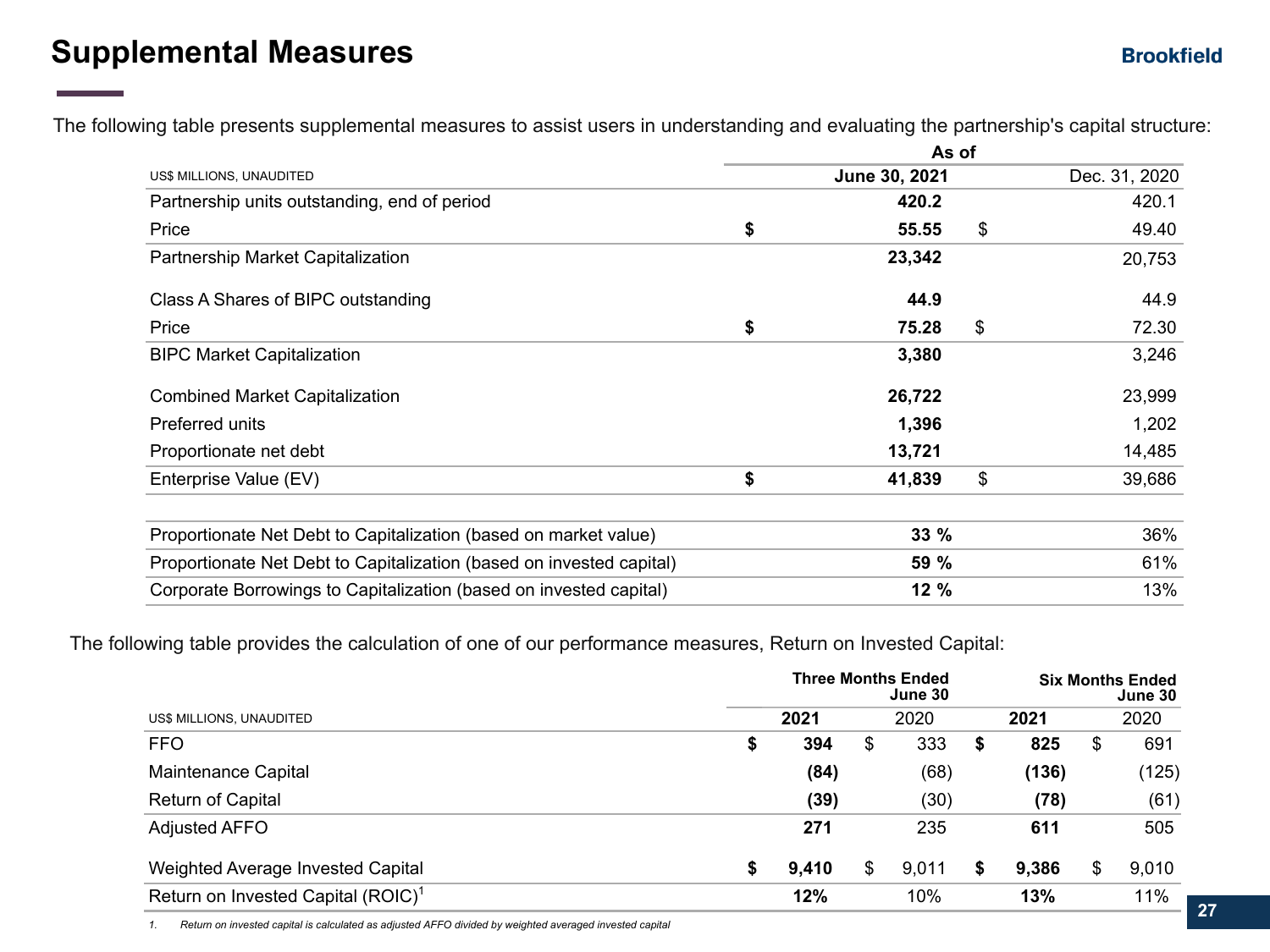## **Supplemental Measures (cont'd)**

We fund growth initiatives with proceeds from capital recycling, capital market issuances and retained operating cash flows

- We target retaining 15% of our operating cash flows (FFO) for the equity component of recurring growth capital expenditures
- We look to fund new investment opportunities and large-scale growth capital expenditure projects with proceeds from capital recycling and capital market issuances

Over the last 3 years, we have deployed \$5.0 billion in acquisitions and organic growth initiatives, of which over \$4.2 billion has been funded through our capital recycling program and capital market issuances

| For the year ended December 31                                   |                  |            |          |             |
|------------------------------------------------------------------|------------------|------------|----------|-------------|
| US\$ MILLIONS, UNAUDITED                                         | 2018             | 2019       | 2020     | 2018 - 2020 |
| Capital deployed in new investments                              | \$<br>$1,040$ \$ | $1,761$ \$ | 976 \$   | 3,777       |
| Growth capital expenditures (net of non-recourse debt financing) | 441              | 372        | 397      | 1,210       |
| Total growth initiatives                                         | 1,481            | 2,133      | 1,373    | 4,987       |
| Cash raised in capital markets                                   | (608)            | (940)      | (502)    | (2,050)     |
| Proceeds from asset sales                                        | (1,033)          | (780)      | (370)    | (2, 183)    |
| Funding from retained cash flows and credit facility draws       | \$<br>$(160)$ \$ | 413S       | $501$ \$ | 754         |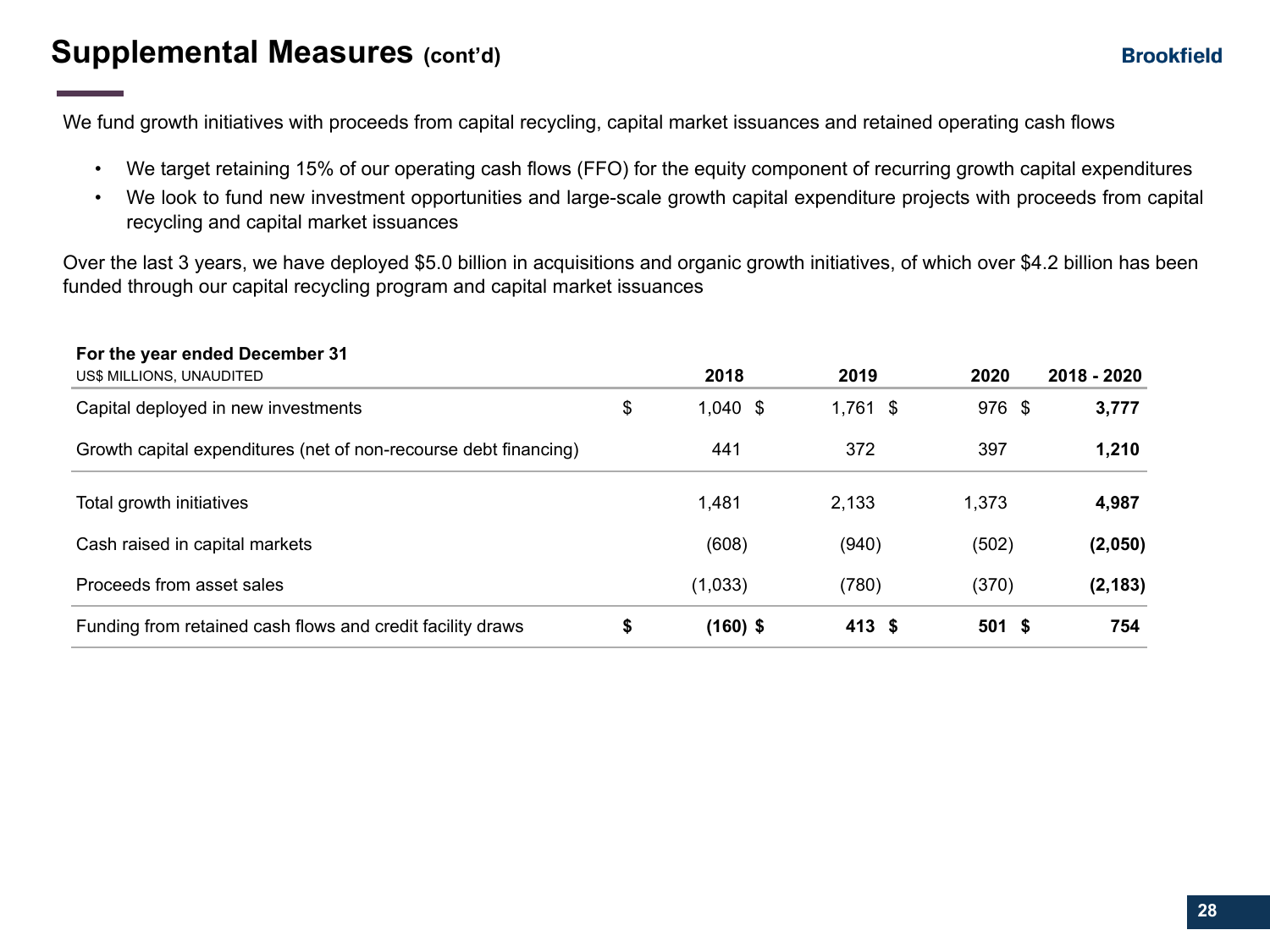## **Foreign Currency Hedging Strategy**

To the extent that it is economic to do so, we hedge a portion of our equity investments and/or cash flows exposed to foreign currencies. The following principles form the basis of our foreign currency hedging strategy:

- We leverage any natural hedges that may exist within our operations
- We utilize local currency debt financing to the extent possible
- We may utilize derivative contracts to the extent that natural hedges are insufficient

The following table presents our hedged position in foreign currencies as at June 30, 2021:

|                                       |    | <b>Net Investment Hedges</b> |            |            |            |                   |                  |            |            |            |              |
|---------------------------------------|----|------------------------------|------------|------------|------------|-------------------|------------------|------------|------------|------------|--------------|
| US\$ MILLIONS, UNAUDITED              |    | <b>USD</b>                   | <b>AUD</b> | <b>NZD</b> | <b>GBP</b> | <b>BRL</b>        | CAD <sup>2</sup> | <b>EUR</b> | <b>PEN</b> | <b>INR</b> | <b>Other</b> |
| Gross equity investment - US\$        | S  | 3,002                        | ,487       | 150        | 1,602      | 1,631             | 1,373            | 865        | 103        | 668        | 128          |
| Corporate Items $-$ US\$ <sup>3</sup> |    | (2,961)                      |            |            |            |                   |                  |            |            |            |              |
| Equity investment                     |    | 41                           | ,487       | 150        | 1,602      | 1,631             | 1,373            | 865        | 103        | 668        | 128          |
| FX contracts – US\$                   |    | 5,154                        | (1, 180)   | (150)      | (1,463)    | $\hspace{0.05cm}$ | (1, 219)         | (865)      | (9)        | (140)      | (128)        |
| Net unhedged - US\$                   | \$ | 5,195                        | 307        |            | 139        | 1,631             | 154              |            | 94         | 528        |              |
| % of equity investment hedged         |    | N/A                          | 79%        | 100%       | 91%        | $-\%$             | 89%              | 100%       | 9%         | 21%        | 100%         |

*1. USD net equity investment excludes \$389 million of preferred units*

*2. CAD net equity investment excludes \$1,007 million of preferred units and preferred shares*

*3. Includes medium-term notes, draws on our revolving credit facility, commercial paper issuances, the deposit from our parent and working capital at the corporate level*

- As at June 30, 2021, 65% of overall net equity is USD functional
- We have implemented a strategy to hedge all of our expected FFO generated in AUD, GBP, EUR, CAD, INR, CLP, COP, PEN and NZD for the next 24 months
- For the three months ended June 30, 2021, 20%, 14%, 18%, 23% and 25% of our pre-corporate FFO was generated in USD, AUD, GBP, BRL, and other, respectively
- Due to our FFO hedging program ~75% of our pre-corporate FFO is effectively generated in USD and the balance in BRL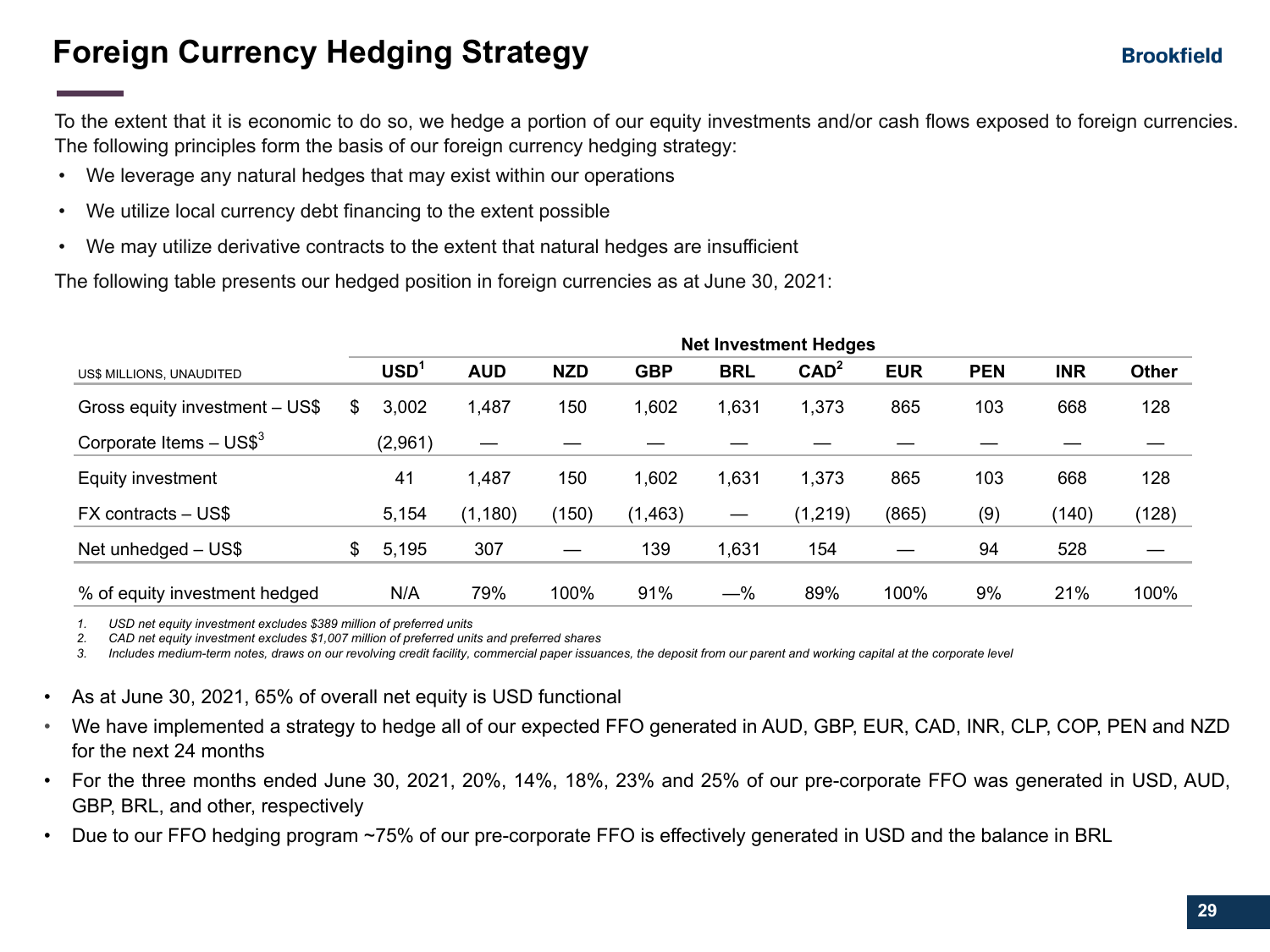## **Capital Reinvestment**

The following table highlights the sources and uses of cash during the year:

|                                                                          |                  | <b>Three Months Ended</b><br>June 30 | <b>Six Months Ended</b><br>June 30 |             |  |
|--------------------------------------------------------------------------|------------------|--------------------------------------|------------------------------------|-------------|--|
| US\$ MILLIONS, UNAUDITED                                                 | 2021             | 2020                                 | 2021                               | 2020        |  |
| Funds from operations (FFO)                                              | \$<br>394 \$     | $333$ \$                             | 825 \$                             | 691         |  |
| Maintenance capital                                                      | (84)             | (68)                                 | (136)                              | (125)       |  |
| Funds available for distribution (AFFO)                                  | 310              | 265                                  | 689                                | 566         |  |
| Distributions paid                                                       | (305)            | (283)                                | (608)                              | (565)       |  |
| Funds available for reinvestment                                         | 5                | (18)                                 | 81                                 | $\mathbf 1$ |  |
| Growth capital expenditures                                              | (237)            | (184)                                | (454)                              | (436)       |  |
| Debt funding of growth capex                                             | 145              | 95                                   | 279                                | 238         |  |
| Non-recourse debt issuances (repayments)                                 | 25               | (14)                                 | 35                                 | 126         |  |
| Proceeds from capital recycling                                          | 802              |                                      | 1,214                              | 258         |  |
| New investments                                                          | (103)            |                                      | (141)                              |             |  |
| Net draws (repayments) on corporate credit facility and commerical paper | 129              | (3)                                  | (635)                              | 391         |  |
| Partnership unit issuances, net of repurchases                           | 3                | 3                                    | 6                                  | 5           |  |
| Proceeds from debt issuances                                             | 244              | 275                                  | 244                                | 275         |  |
| Preferred unit and preferred shares issued, net of repurchases           |                  |                                      | 194                                |             |  |
| Repayment of deposit to parent                                           | (744)            |                                      | (344)                              |             |  |
| Impact of foreign currency movements                                     | 37               | (2)                                  | 17                                 | (52)        |  |
| Changes in working capital and other                                     | 37               | 5                                    | 9                                  | (96)        |  |
| Change in proportionate cash                                             | 343              | 157                                  | 505                                | 710         |  |
| Opening, proportionate cash                                              | 1,128            | 1,232                                | 966                                | 679         |  |
| Closing, proportionate cash                                              | \$<br>$1,471$ \$ | $1,389$ \$                           | $1,471$ \$                         | 1,389       |  |

• Financing plan: We fund recurring growth capital expenditures with cash flow generated by operations, as well as debt financing that is sized to maintain credit profile

• To fund large-scale development projects and acquisitions, we will evaluate a number of capital sources including proceeds from the sale of non-core assets as well as equity and debt financings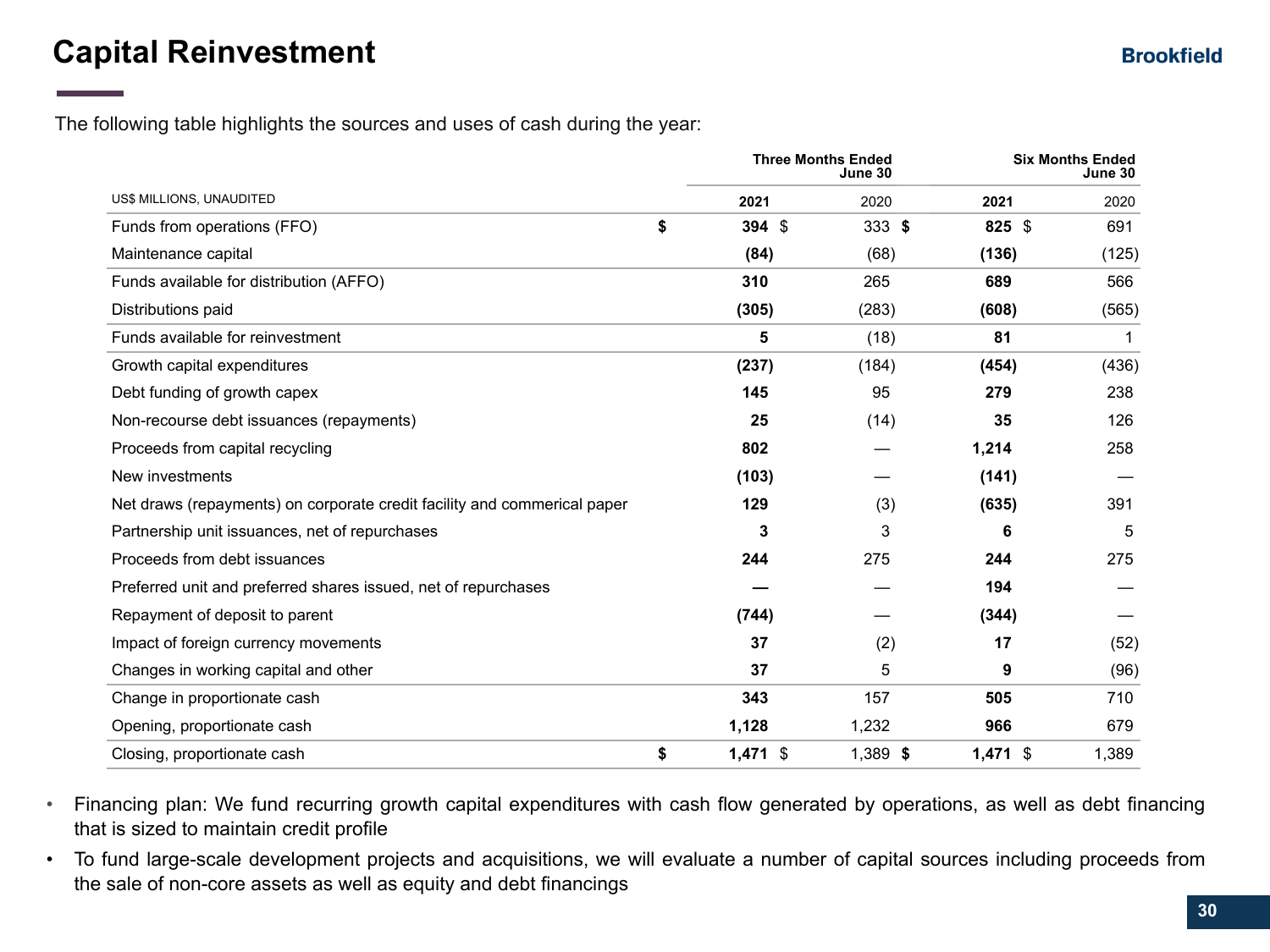The following tables present the components of growth and maintenance capital expenditures by operating segment:

|                                        |    | <b>Three Months Ended</b><br>June 30 |  |                                      | <b>Six Months Ended</b><br>June 30 |  |                                    |  |  |
|----------------------------------------|----|--------------------------------------|--|--------------------------------------|------------------------------------|--|------------------------------------|--|--|
| US\$ MILLIONS, UNAUDITED               |    | 2021                                 |  | 2020                                 | 2021                               |  | 2020                               |  |  |
| Growth capital expenditures by segment |    |                                      |  |                                      |                                    |  |                                    |  |  |
| <b>Utilities</b>                       | \$ | $108$ \$                             |  | $98$ \$                              | $232$ \$                           |  | 238                                |  |  |
| Transport                              |    | 71                                   |  | 24                                   | 119                                |  | 57                                 |  |  |
| Midstream                              |    | 1                                    |  | 36                                   | 4                                  |  | 83                                 |  |  |
| Data                                   |    | 57                                   |  | 26                                   | 99                                 |  | 58                                 |  |  |
| Total                                  | \$ | 237 \$                               |  | $184$ \$                             | 454 \$                             |  | 436                                |  |  |
|                                        |    |                                      |  | <b>Three Months Ended</b><br>June 30 |                                    |  | <b>Six Months Ended</b><br>June 30 |  |  |
| US\$ MILLIONS, UNAUDITED               |    | 2021                                 |  | 2020                                 | 2021                               |  | 2020                               |  |  |
|                                        |    |                                      |  |                                      |                                    |  |                                    |  |  |

Maintenance capital expenditures by segment Utilities **\$ 11** \$ 7 **\$ 16** \$ 16 Transport **38** 31 **67** 63 Midstream **21** 25 **29** 33 Data **14** 5 **24** 13 Total **\$ 84** \$ 68 **\$ 136** \$ 125

• We estimate annual maintenance capital expenditures for the upcoming year will be \$40-45 million, \$155-165 million, \$90-100 million and \$35-40 million for our utilities, transport, midstream and data segments, respectively, for a total range of \$320-350 million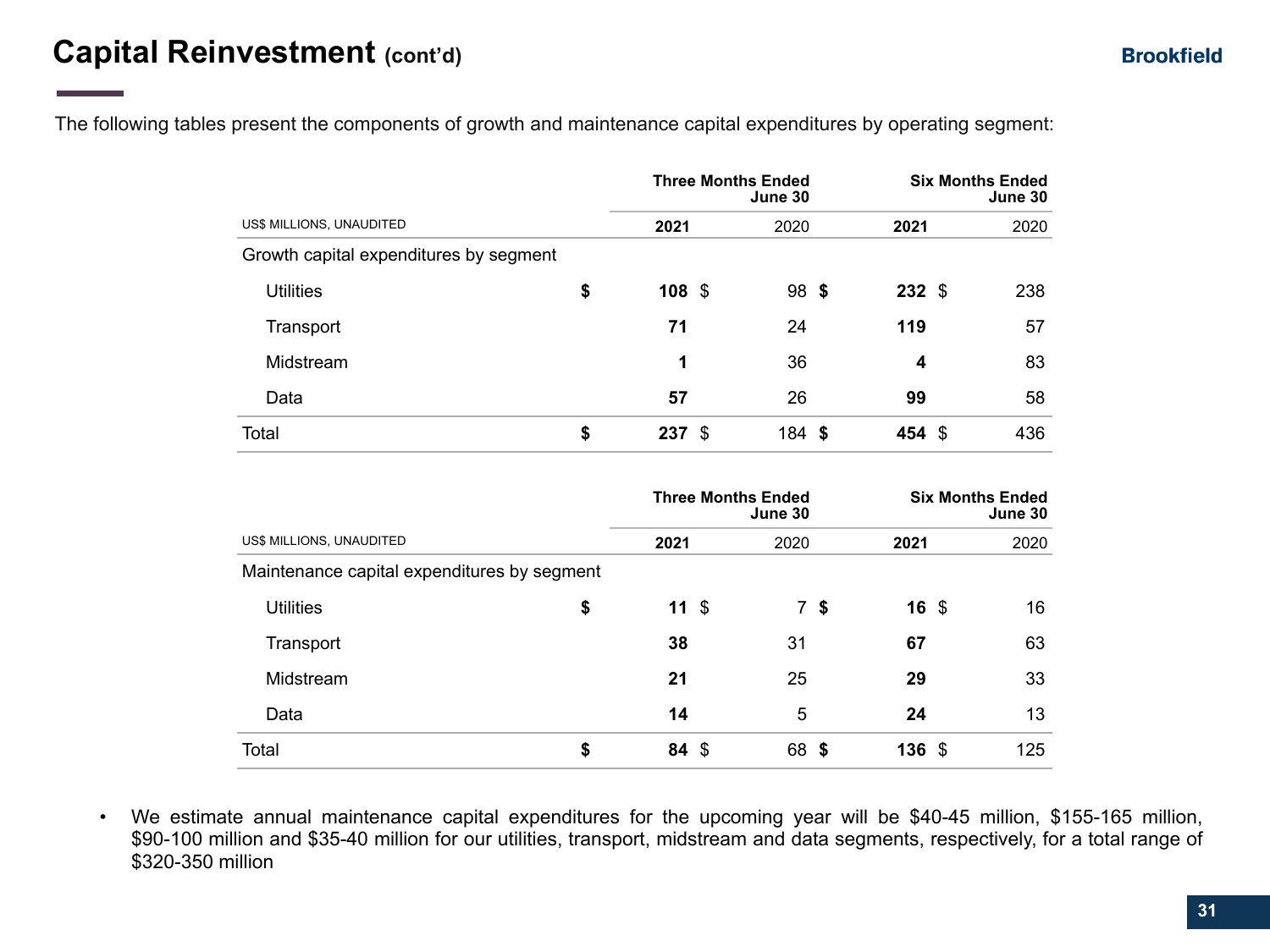## **Partnership Capital**

The total number of partnership units outstanding consisted of the following:

|                                          | As of         |               |  |  |  |  |
|------------------------------------------|---------------|---------------|--|--|--|--|
| MILLIONS OF PARTNERSHIP UNITS, UNAUDITED | June 30, 2021 | Dec. 31, 2020 |  |  |  |  |
| Redeemable partnership units             | 122.0         | 122.0         |  |  |  |  |
| Limited partnership units                | 295.6         | 295.4         |  |  |  |  |
| Exchange LP units <sup>1</sup>           | 1.0           | 1.1           |  |  |  |  |
| General partnership units                | 1.6           | 1.6           |  |  |  |  |
| Class A shares of BIPC                   | 44.9          | 44.9          |  |  |  |  |
| Total partnership units                  | 465.1         | 465.0         |  |  |  |  |

- On March 31, 2020, the partnership completed a special distribution whereby unitholders received one class A exchangeable subordinate voting share for every nine units held
	- On March 31, 2020, 46.3 million class A shares of BIPC were issued; as at June 30, 2021, 1.4 million shares had been exchanged into limited partnership units
- The general partner may be entitled to incentive distribution rights, as follows:
	- $-$  To the extent quarterly distributions on partnership units are greater than \$0.183<sup>2</sup>, the general partner is entitled to 15% of incremental distributions above this threshold until distributions reach \$0.198<sup>2</sup> per unit
	- $-$  To the extent quarterly distributions on partnership units are greater than \$0.198<sup>2</sup>, the general partner is entitled to 25% of incremental distributions above this threshold
- Incentive distributions of \$50 million were paid during the quarter versus \$46 million in the prior year as a result of the 5% increase in our distribution on partnership units
- 70 million preferred units outstanding at June 30, 2021; 54 million were issued at par value of C\$25 per unit, 16 million were issued at par value of US\$25 per unit
	- During the three-months ended June 30, 2021, preferred unit distributions of \$18 million were paid

*<sup>1.</sup> As at June 30, 2021, 4.8 million exchangeable limited partnership units had been exchanged into limited partnership units*

*<sup>2.</sup> Thresholds for incentive distribution have been adjusted to account for the impact of the special distribution*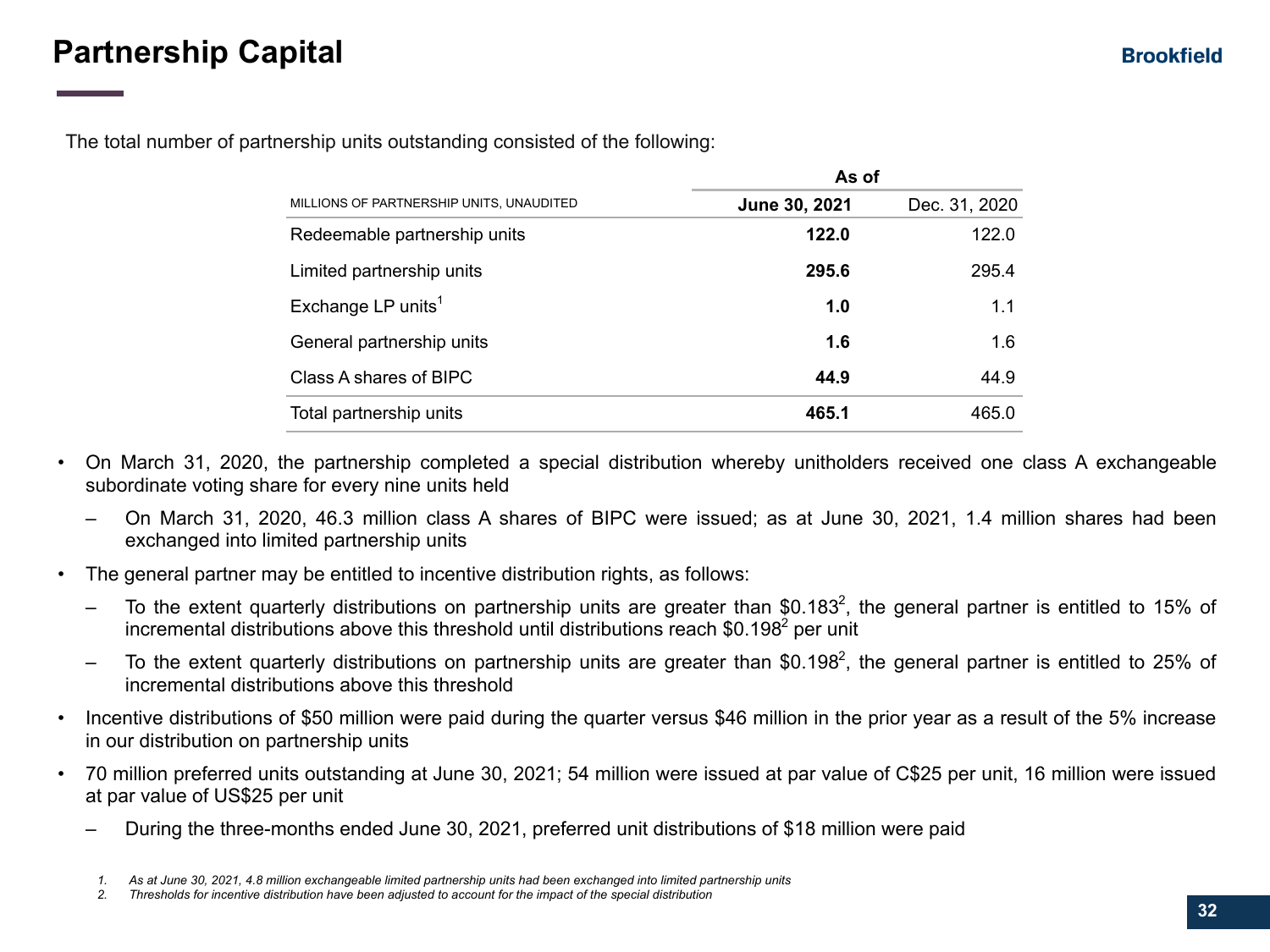### **Brookfield**



## APPENDIX – RECONCILIATION OF NON-IFRS FINANCIAL MEASURES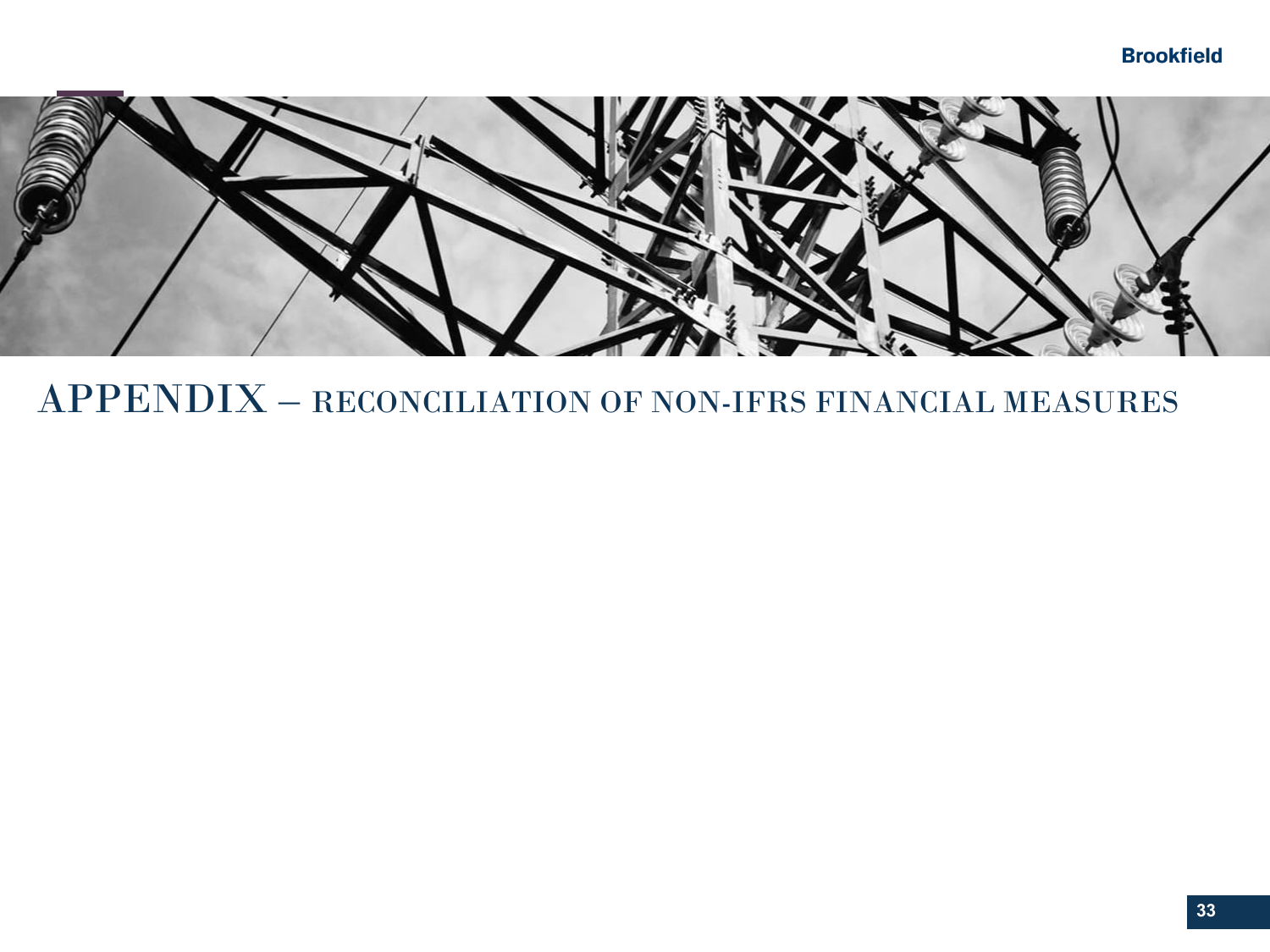### **RECONCILIATION OF NET INCOME TO FUNDS FROM OPERATIONS**

|                                                     | <b>Three Months Ended</b> | <b>Six Months Ended</b><br>June 30 |           |    |       |
|-----------------------------------------------------|---------------------------|------------------------------------|-----------|----|-------|
| US\$ MILLIONS, UNAUDITED                            | 2021                      | 2020                               | 2021      |    | 2020  |
| Net income attributable to partnership <sup>1</sup> | \$<br>352                 | \$<br>(61)                         | \$<br>542 | \$ | 58    |
| Add back or deduct the following:                   |                           |                                    |           |    |       |
| Depreciation and amortization                       | 273                       | 222                                | 553       |    | 469   |
| Deferred income taxes                               | 108                       | (4)                                | 136       |    | 35    |
| Mark-to-market on hedging items and other           | (339)                     | 176                                | (406)     |    | 129   |
| <b>FFO</b>                                          | 394                       | 333                                | 825       |    | 691   |
| Maintenance capital expenditures                    | (84)                      | (68)                               | (136)     |    | (125) |
| <b>AFFO</b>                                         | \$<br>310                 | \$<br>265                          | \$<br>689 | \$ | 566   |

*1. Includes net income attributable to limited partners, the general partner, non-controlling interests—Redeemable Partnership Units held by Brookfield, non-controlling interests— Exchange LP Units, and non-controlling interests—BIPC exchangeable shares*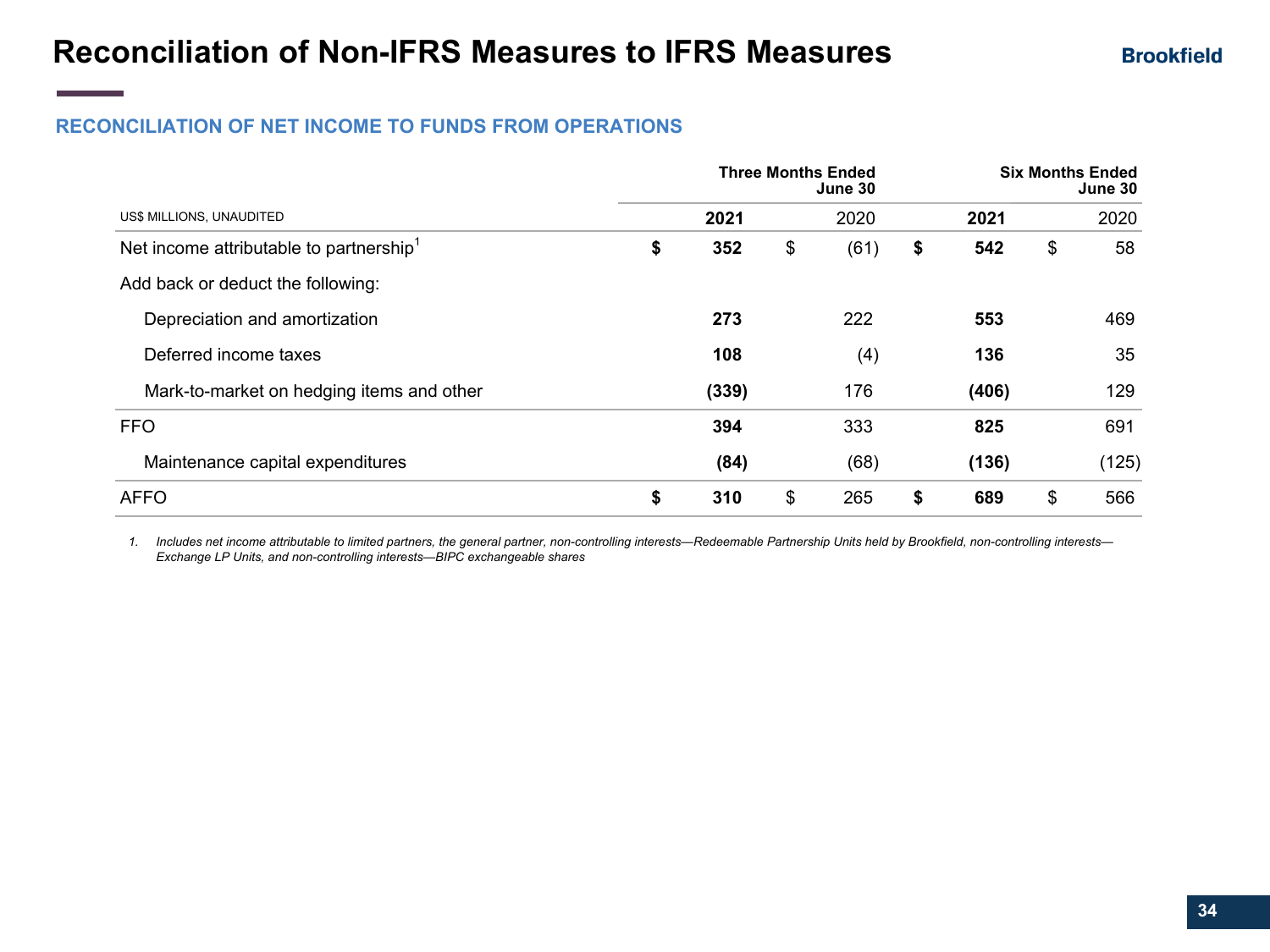### **RECONCILIATION OF NET INCOME TO ADJUSTED EARNINGS**

|                                                                                                             |           | <b>Three Months Ended</b><br>June 30 |      | <b>Six Months Ended</b><br>June 30 |       |    |      |
|-------------------------------------------------------------------------------------------------------------|-----------|--------------------------------------|------|------------------------------------|-------|----|------|
| US\$ MILLIONS, UNAUDITED                                                                                    | 2021      |                                      | 2020 |                                    | 2021  |    | 2020 |
| Net income attributable to partnership <sup>1</sup>                                                         | \$<br>352 | \$                                   | (61) | \$                                 | 542   | \$ | 58   |
| Add back or deduct the following:                                                                           |           |                                      |      |                                    |       |    |      |
| Depreciation and amortization expense due to application of<br>revaluation model and acquisition accounting | 121       |                                      | 111  |                                    | 249   |    | 236  |
| Mark-to-market on hedging items and other                                                                   | 132       |                                      | 89   |                                    | 99    |    | 12   |
| Gain on sale of subsidiaries or ownership changes                                                           | (453)     |                                      |      |                                    | (529) |    | (36) |
| <b>Adjusted Earnings</b>                                                                                    | \$<br>152 | \$                                   | 139  | S                                  | 361   | \$ | 270  |

*1. Includes net income attributable to limited partners, the general partner, non-controlling interests—Redeemable Partnership Units held by Brookfield, non-controlling interests— Exchange LP Units, and non-controlling interests—BIPC exchangeable shares*

- Adjusted Earnings provides a supplemental understanding of the performance of our underlying operations and also gives users enhanced comparability of our ongoing performance relative to peers; defined as net income attributable to our partnership, excluding the following:
	- Incremental depreciation and amortization expense associated with the revaluation of our property, plant and equipment and the impact of purchase price accounting to reflect historical depreciation levels
	- Non-cash fair value changes relating to hedging activities, as we believe these items are not reflective of the ongoing performance of our operations
	- Disposition gains or losses recorded in net income as these items by definition are non-recurring in nature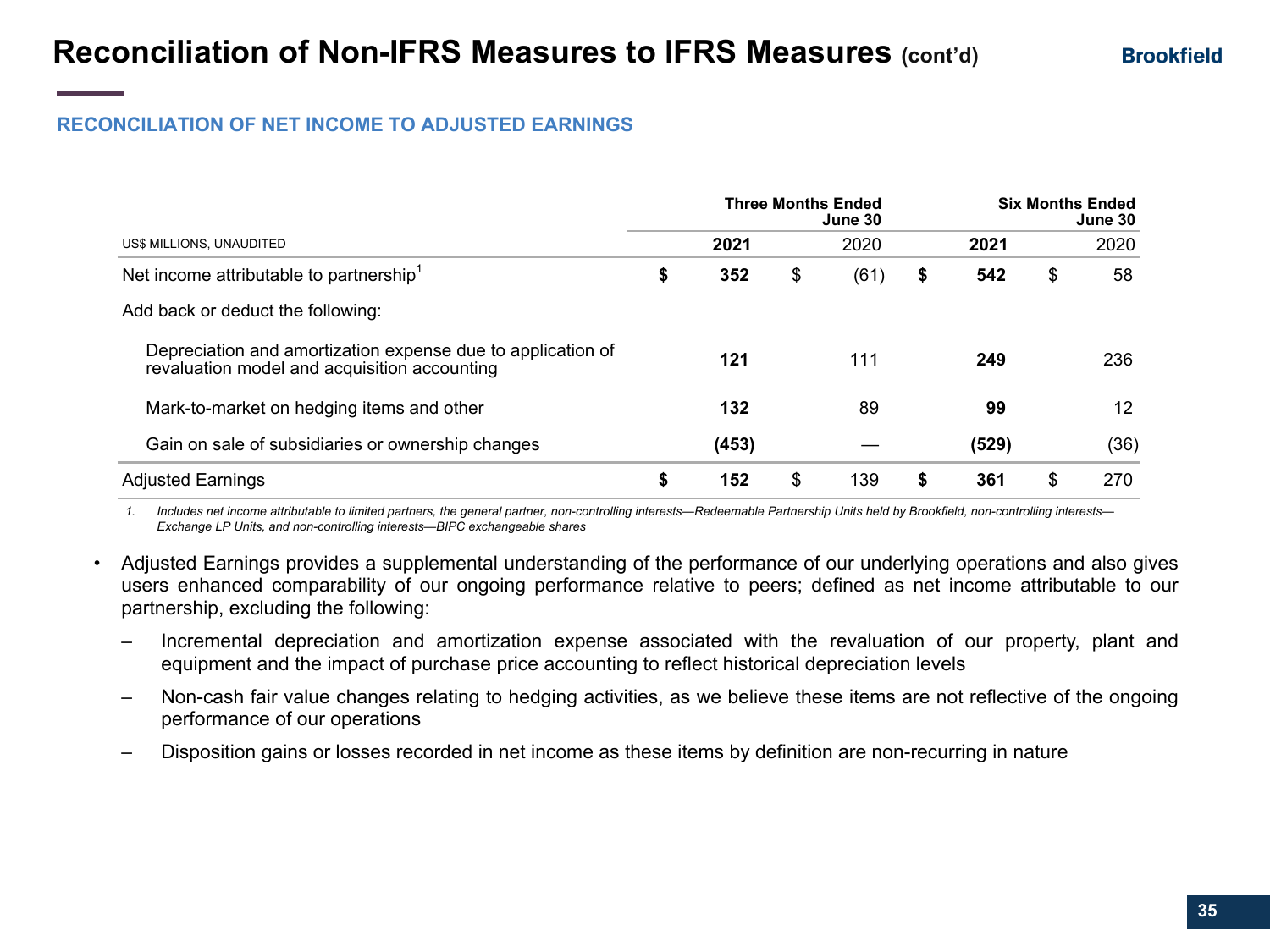#### **RECONCILIATION OF NET INCOME TO ADJUSTED EARNINGS PER UNIT**

|                                                                                                             |    | <b>Three Months Ended</b> |     | June 30 |   |        | <b>Six Months Ended</b><br>June 30 |        |  |
|-------------------------------------------------------------------------------------------------------------|----|---------------------------|-----|---------|---|--------|------------------------------------|--------|--|
| US\$, UNAUDITED                                                                                             |    | 2021                      |     | 2020    |   | 2021   |                                    | 2020   |  |
| Net income per limited partnership unit <sup>1</sup>                                                        | \$ | 0.61                      | \$  | (0.25)  | S | 0.88   | S                                  | (0.12) |  |
| Add back or deduct the following:                                                                           |    |                           |     |         |   |        |                                    |        |  |
| Depreciation and amortization expense due to application of revaluation<br>model and acquisition accounting |    | 0.26                      |     | 0.24    |   | 0.54   |                                    | 0.51   |  |
| Mark-to-market on hedging items and other                                                                   |    | 0.43                      |     | 0.31    |   | 0.50   |                                    | 0.27   |  |
| Gain on sale of subsidiaries or ownership changes                                                           |    | (0.97)                    |     |         |   | (1.14) |                                    | (0.08) |  |
| Adjusted Earnings per unit <sup>2</sup>                                                                     | S  | 0.33                      | \$. | 0.30    |   | 0.78   |                                    | 0.58   |  |

*1. Average limited partnership units outstanding on a time weighted average basis for the three and six-month periods ended June 30, 2021 of 295.5 million and 295.5 million, respectively (2020: 294.7 million and 294.1 million for the three and six-month periods). Loss per limited partnership unit for the six-month period ended June 30, 2020 has been adjusted to reflect the dilutive impact of the special distribution*

*2. Average units for the three and six-month periods ended June 30, 2021 of 465.1 million and 465.0 million, respectively (2020: 464.9 million and 464.8 million for the three and six-month periods, adjusted for the special distribution)*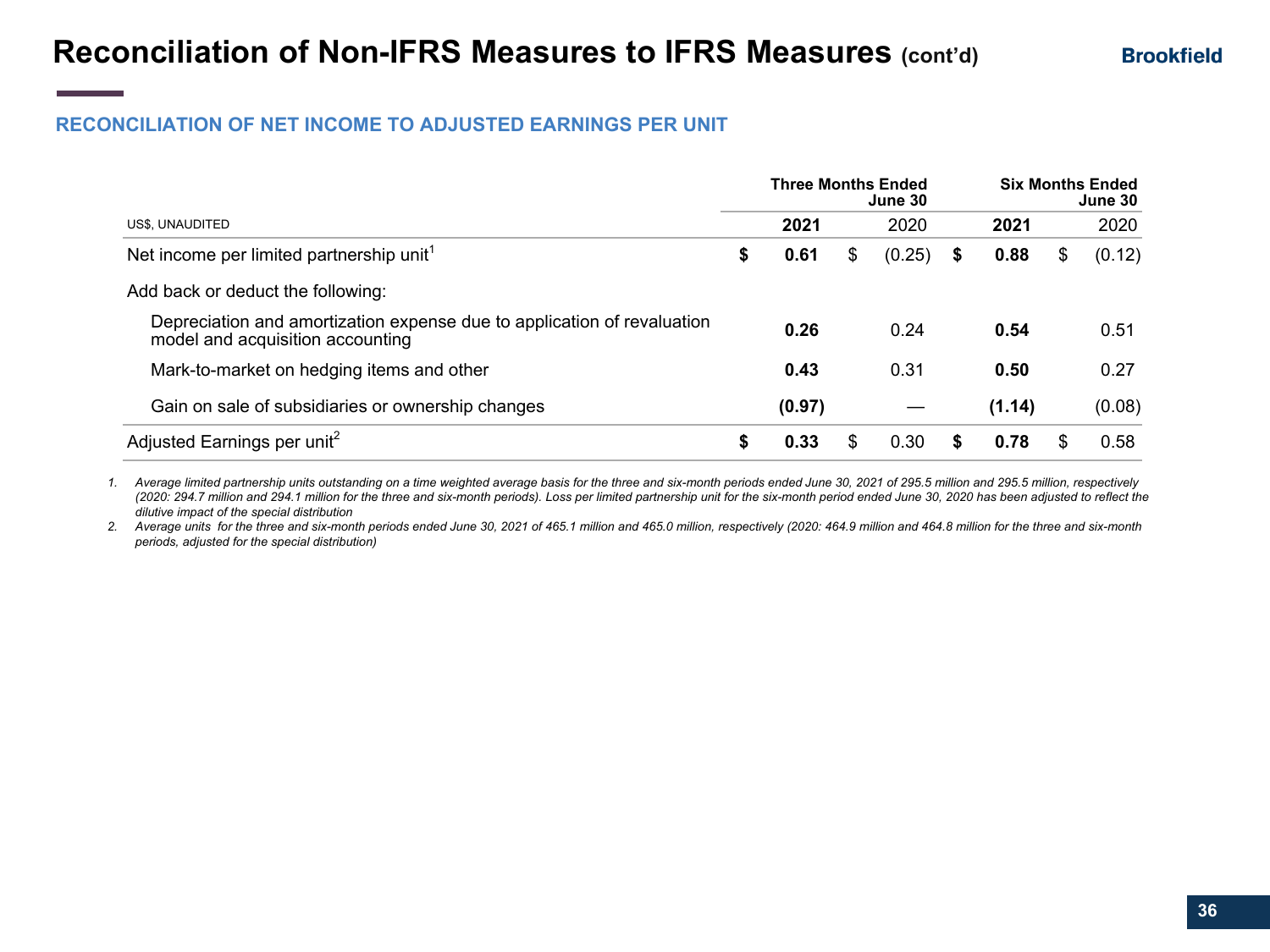| Net income (loss) attributable to<br>partnership <sup>2</sup>       | \$<br>155        | \$<br>6   | S |           | \$<br>(4) | 194<br>S  | S | 352   | \$                                                |   |                                                |   | 352                                    |
|---------------------------------------------------------------------|------------------|-----------|---|-----------|-----------|-----------|---|-------|---------------------------------------------------|---|------------------------------------------------|---|----------------------------------------|
| Net income attributable to non-<br>controlling interest             |                  |           |   |           |           |           |   |       |                                                   |   | (954)                                          |   | (954)                                  |
| Share of earnings from associates                                   |                  |           |   |           |           |           |   |       | 10                                                |   |                                                |   | 10                                     |
| Mark-to-market on hedging items<br>and other                        | 121              | (40)      |   | (28)      | (3)       | 289       |   | 339   | 54                                                |   | 869                                            |   | 1,262                                  |
| Deferred taxes                                                      | (94)             | (9)       |   | 5         | (4)       | (6)       |   | (108) | (14)                                              |   | (90)                                           |   | (212)                                  |
| Depreciation and amortization                                       | (62)             | (118)     |   | (36)      | (57)      | –         |   | (273) | 124                                               |   | (343)                                          |   | (492)                                  |
| <b>FFO</b>                                                          | 190              | 173       |   | 60        | 60        | (89)      |   | 394   | (174)                                             |   | 518                                            |   |                                        |
| Interest expense                                                    | (43)             | (66)      |   | (22)      | (24)      | (23)      |   | (178) | 64                                                |   | (248)                                          |   | (362)                                  |
| Other (expense) income                                              | (18)             |           |   |           |           | 30        |   | 12    | 1                                                 |   | (47)                                           |   | (34)                                   |
| <b>Adjusted EBITDA</b>                                              | 251              | 239       |   | 82        | 84        | (96)      |   | 560   | (239)                                             |   | 813                                            |   |                                        |
| General and administrative costs                                    |                  |           |   |           |           | (96)      |   | (96)  |                                                   |   |                                                |   | (96)                                   |
| Costs attributed to revenues                                        | (177)            | (267)     |   | (48)      | (67)      |           |   | (559) | 235                                               |   | (1, 109)                                       |   | (1, 433)                               |
| Revenues                                                            | \$<br>428        | \$<br>506 | S | 130       | \$<br>151 | S         | S | ,215  | \$<br>(474)                                       | S | 1,922                                          | S | 2,663                                  |
| FOR THE THREE-MONTHS ENDED<br>JUNE 30, 2021<br><b>US\$ MILLIONS</b> | <b>Utilities</b> | Transport |   | Midstream | Data      | Corporate |   | Total | Contribution from<br>investments in<br>associates |   | Attributable to<br>non-controlling<br>interest |   | As per IFRS<br>financials <sup>1</sup> |

#### **Brookfield Infrastructure's Share**

*1. The above tables provide each segment's results in the format that management organizes its segments to make operating decisions and assess performance. Each segment is presented on a proportionate*  basis, taking into account Brookfield Infrastructure's ownership in operations using consolidation and the equity method whereby the Partnership either controls or exercises significant influence over the investment, respectively. The above table reconciles Brookfield Infrastructure's proportionate operating results to consolidated operating results presented on the Partnership's consolidated statements of *operations by removing contributions from investments in associates, reflecting the contributions attributable to non-controlling interests, and adjusting for working capital*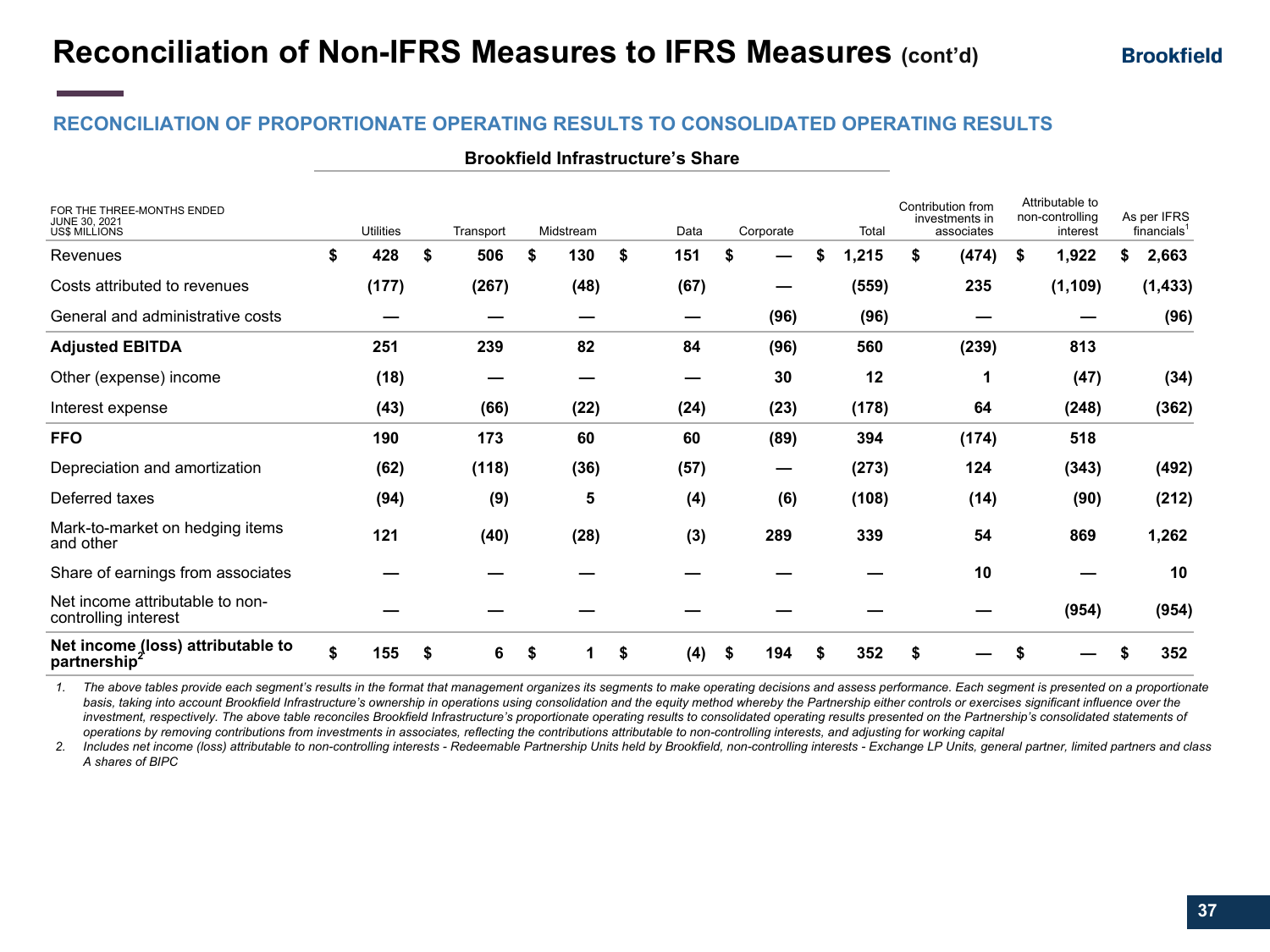| <b>Brookfield Infrastructure's Share</b> |  |  |  |
|------------------------------------------|--|--|--|
|------------------------------------------|--|--|--|

| FOR THE THREE-MONTHS ENDED<br>JUNE 30, 2020<br><b>US\$ MILLIONS</b> | <b>Utilities</b> |    | Transport | Midstream | Data      |                | Corporate   | Total      | Contribution from<br>investments in<br>associates | Attributable to<br>non-controlling<br>interest |    | As per IFRS<br>financials <sup>1</sup> |
|---------------------------------------------------------------------|------------------|----|-----------|-----------|-----------|----------------|-------------|------------|---------------------------------------------------|------------------------------------------------|----|----------------------------------------|
| Revenues                                                            | \$<br>329        | \$ | 340       | \$<br>130 | \$<br>104 |                | \$          | \$<br>903  | \$<br>(298)                                       | \$<br>1,341                                    | \$ | 1,946                                  |
| Costs attributed to revenues                                        | (126)            |    | (166)     | (48)      | (51)      |                |             | (391)      | 130                                               | (802)                                          |    | (1,063)                                |
| General and administrative costs                                    |                  |    |           |           | —         |                | (72)        | (72)       |                                                   |                                                |    | (72)                                   |
| <b>Adjusted EBITDA</b>                                              | 203              |    | 174       | 82        | 53        |                | (72)        | 440        | (168)                                             | 539                                            |    |                                        |
| Other (expense) income                                              | (8)              |    | 7         | —         |           | $\overline{c}$ | 40          | 41         | (7)                                               | (38)                                           |    | (4)                                    |
| Interest expense                                                    | (38)             |    | (54)      | (22)      | (12)      |                | (22)        | (148)      | 46                                                | (145)                                          |    | (247)                                  |
| <b>FFO</b>                                                          | 157              |    | 127       | 60        | 43        |                | (54)        | 333        | (129)                                             | 356                                            |    |                                        |
| Depreciation and amortization                                       | (63)             |    | (79)      | (39)      | (41)      |                | —           | (222)      | 92                                                | (245)                                          |    | (375)                                  |
| Deferred taxes                                                      | (13)             |    | 3         | (1)       | 19        |                | (4)         | 4          | (12)                                              |                                                |    | (8)                                    |
| Mark-to-market on hedging items<br>and other                        | (24)             |    | (37)      | (8)       | (5)       |                | (102)       | (176)      | 38                                                | (16)                                           |    | (154)                                  |
| Share of earnings from associates                                   |                  |    |           |           |           |                |             |            | 11                                                |                                                |    | 11                                     |
| Net income attributable to non-<br>controlling interest             |                  |    |           |           |           |                |             |            |                                                   | (95)                                           |    | (95)                                   |
| Net income (loss) attributable to<br>partnership <sup>2</sup>       | \$<br>57         | S  | 14        | \$<br>12  | \$<br>16  |                | \$<br>(160) | \$<br>(61) | \$                                                |                                                | ß. | (61)                                   |

*1. The above tables provide each segment's results in the format that management organizes its segments to make operating decisions and assess performance. Each segment is presented on a proportionate*  basis, taking into account Brookfield Infrastructure's ownership in operations using consolidation and the equity method whereby the Partnership either controls or exercises significant influence over the investment, respectively. The above table reconciles Brookfield Infrastructure's proportionate operating results to consolidated operating results presented on the Partnership's consolidated statements of *operations by removing contributions from investments in associates, reflecting the contributions attributable to non-controlling interests, and adjusting for working capital*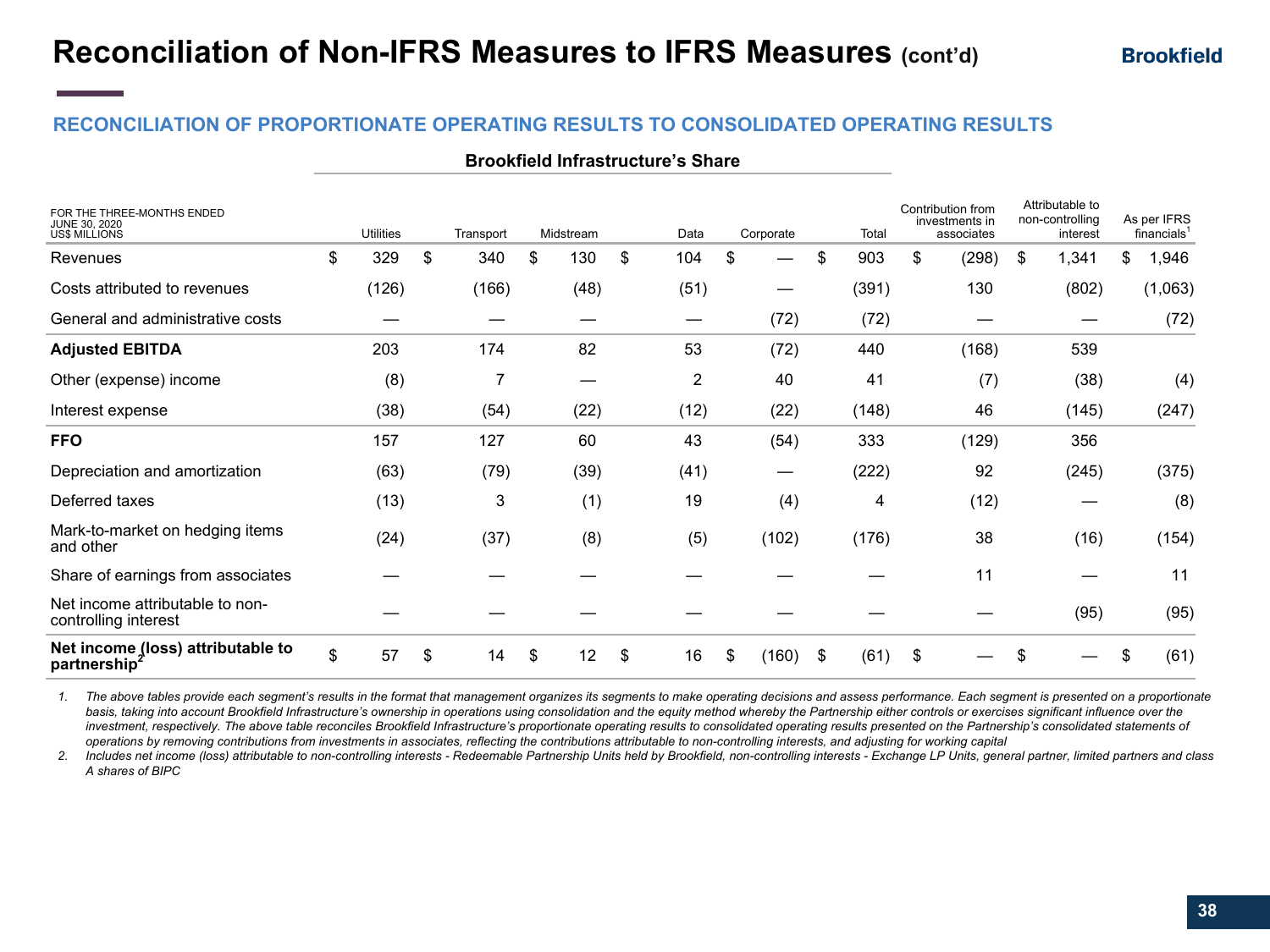| <b>Brookfield Infrastructure's Share</b> |  |  |  |
|------------------------------------------|--|--|--|
|------------------------------------------|--|--|--|

| FOR THE SIX-MONTH PERIOD ENDED<br>JUNE 30, 2021<br><b>US\$ MILLIONS</b> | <b>Utilities</b> |    | Transport | Midstream | Data      |   | Corporate |    | Total    |    | Contribution from<br>investments in<br>associates | Attributable to<br>non-controlling<br>interest |   | As per IFRS<br>financials <sup>1</sup> |
|-------------------------------------------------------------------------|------------------|----|-----------|-----------|-----------|---|-----------|----|----------|----|---------------------------------------------------|------------------------------------------------|---|----------------------------------------|
| Revenues                                                                | \$<br>818        | S. | 1,001     | \$<br>364 | \$<br>319 | S |           | \$ | 2,502    | \$ | (964)                                             | 3,808                                          | S | 5,346                                  |
| Costs attributed to revenues                                            | (344)            |    | (529)     | (97)      | (153)     |   |           |    | (1, 123) |    | 470                                               | (2, 126)                                       |   | (2,779)                                |
| General and administrative costs                                        |                  |    |           |           |           |   | (191)     |    | (191)    |    |                                                   |                                                |   | (191)                                  |
| <b>Adjusted EBITDA</b>                                                  | 474              |    | 472       | 267       | 166       |   | (191)     |    | 1,188    |    | (494)                                             | 1,682                                          |   |                                        |
| Other (expense) income                                                  | (34)             |    | (4)       | (15)      | 5         |   | 49        |    | 1        |    | 1                                                 | (99)                                           |   | (97)                                   |
| Interest expense                                                        | (84)             |    | (133)     | (46)      | (51)      |   | (50)      |    | (364)    |    | 134                                               | (487)                                          |   | (717)                                  |
| <b>FFO</b>                                                              | 356              |    | 335       | 206       | 120       |   | (192)     |    | 825      |    | (359)                                             | 1,096                                          |   |                                        |
| Depreciation and amortization                                           | (129)            |    | (234)     | (78)      | (112)     |   | —         |    | (553)    |    | 252                                               | (660)                                          |   | (961)                                  |
| Deferred taxes                                                          | (106)            |    | (7)       | (5)       |           |   | (18)      |    | (136)    |    | (15)                                              | (101)                                          |   | (252)                                  |
| Mark-to-market on hedging items<br>and other                            | 122              |    | (53)      | (28)      | (10)      |   | 375       |    | 406      |    | 45                                                | 842                                            |   | 1,293                                  |
| Share of earnings from associates                                       |                  |    |           |           |           |   |           |    |          |    | 77                                                |                                                |   | 77                                     |
| Net income attributable to non-<br>controlling interest                 |                  |    |           |           |           |   |           |    |          |    |                                                   | (1, 177)                                       |   | (1, 177)                               |
| Net income (loss) attributable to<br>partnership <sup>2</sup>           | \$<br>243        |    | 41        | 95        | (2)       |   | 165       | S  | 542      | S  |                                                   |                                                |   | 542                                    |

*1. The above tables provide each segment's results in the format that management organizes its segments to make operating decisions and assess performance. Each segment is presented on a proportionate*  basis, taking into account Brookfield Infrastructure's ownership in operations using consolidation and the equity method whereby the Partnership either controls or exercises significant influence over the investment, respectively. The above table reconciles Brookfield Infrastructure's proportionate operating results to consolidated operating results presented on the Partnership's consolidated statements of *operations by removing contributions from investments in associates, reflecting the contributions attributable to non-controlling interests, and adjusting for working capital*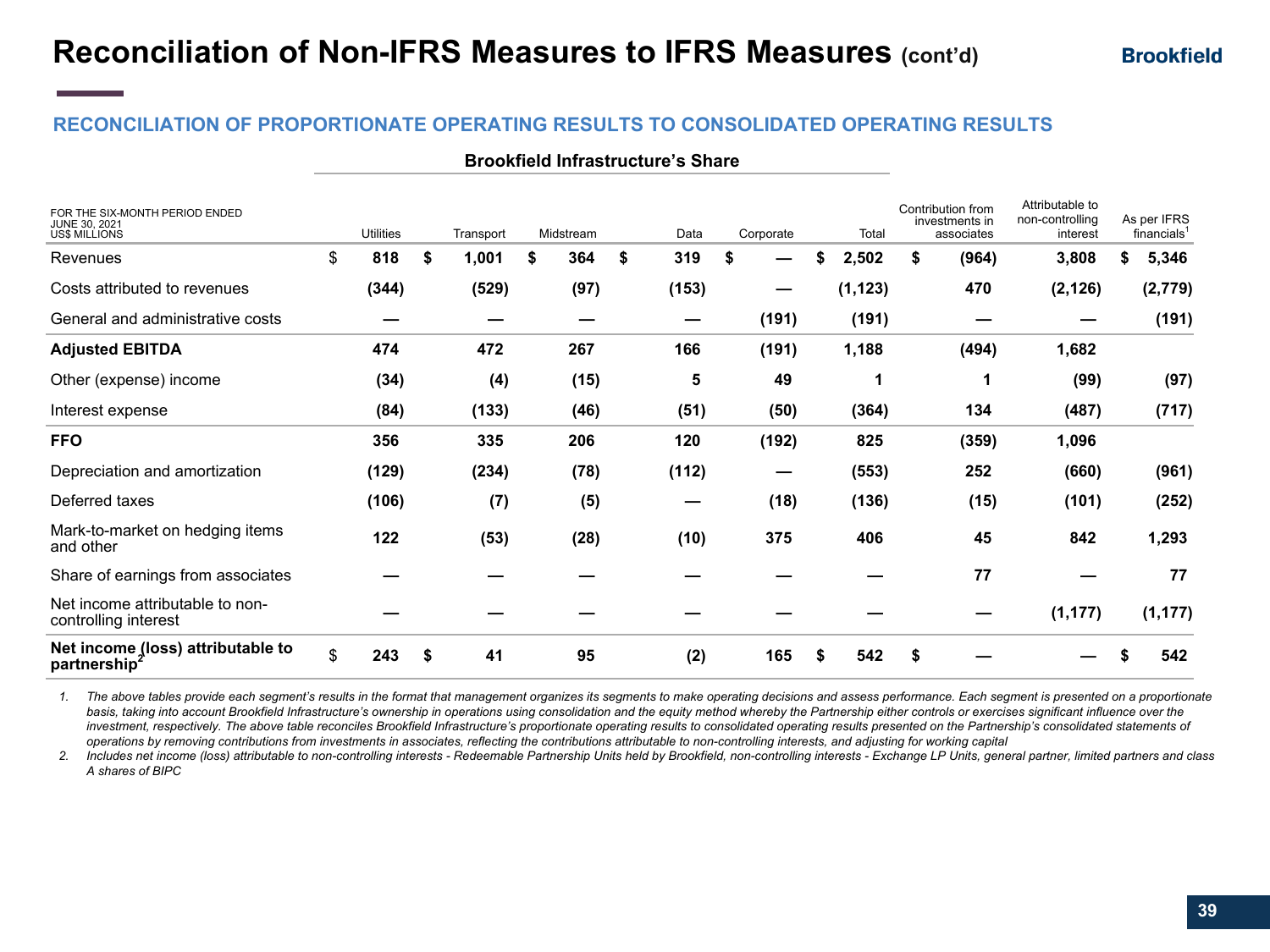|  |  | <b>Brookfield Infrastructure's Share</b> |
|--|--|------------------------------------------|
|--|--|------------------------------------------|

| FOR THE SIX-MONTH PERIOD ENDED<br>JUNE 30, 2020<br><b>US\$ MILLIONS</b> | <b>Utilities</b> | Transport | Midstream | Data      |      | Corporate | Total      | Contribution from<br>investments in<br>associates | Attributable to<br>non-controlling<br>interest |    | As per IFRS<br>financials <sup>1</sup> |
|-------------------------------------------------------------------------|------------------|-----------|-----------|-----------|------|-----------|------------|---------------------------------------------------|------------------------------------------------|----|----------------------------------------|
| Revenues                                                                | \$<br>684        | \$<br>716 | \$<br>278 | \$<br>213 |      | \$        | \$<br>,891 | \$<br>(627)                                       | \$<br>2,878                                    | \$ | 4,142                                  |
| Costs attributed to revenues                                            | (267)            | (347)     | (96)      | (104)     |      | —         | (814)      | 267                                               | (1,755)                                        |    | (2, 302)                               |
| General and administrative costs                                        |                  |           |           |           |      | (133)     | (133)      |                                                   |                                                |    | (133)                                  |
| <b>Adjusted EBITDA</b>                                                  | 417              | 369       | 182       | 109       |      | (133)     | 944        | (360)                                             | 1,123                                          |    |                                        |
| Other (expense) income                                                  | (18)             | 4         |           |           | —    | 59        | 46         | (3)                                               | (65)                                           |    | (22)                                   |
| Interest expense                                                        | (77)             | (107)     | (46)      |           | (24) | (45)      | (299)      | 88                                                | (318)                                          |    | (529)                                  |
| <b>FFO</b>                                                              | 322              | 266       | 137       |           | 85   | (119)     | 691        | (275)                                             | 740                                            |    |                                        |
| Depreciation and amortization                                           | (130)            | (173)     | (77)      |           | (89) |           | (469)      | 203                                               | (509)                                          |    | (775)                                  |
| Deferred taxes                                                          | (52)             | 10        | (5)       |           | 19   | (7)       | (35)       | (2)                                               | (19)                                           |    | (56)                                   |
| Mark-to-market on hedging items<br>and other                            | (44)             | (108)     | (18)      |           | (23) | 64        | (129)      | 15                                                | (88)                                           |    | (202)                                  |
| Share of earnings from associates                                       |                  |           |           |           |      |           |            | 59                                                |                                                |    | 59                                     |
| Net income attributable to non-<br>controlling interest                 |                  |           |           |           |      |           |            |                                                   | (124)                                          |    | (124)                                  |
| Net income (loss) attributable to<br>partnership <sup>2</sup>           | \$<br>96         | (5)       | 37        |           | (8)  | (62)      | \$<br>58   | \$                                                |                                                | ß. | 58                                     |

*1. The above tables provide each segment's results in the format that management organizes its segments to make operating decisions and assess performance. Each segment is presented on a proportionate*  basis, taking into account Brookfield Infrastructure's ownership in operations using consolidation and the equity method whereby the Partnership either controls or exercises significant influence over the investment, respectively. The above table reconciles Brookfield Infrastructure's proportionate operating results to consolidated operating results presented on the Partnership's consolidated statements of *operations by removing contributions from investments in associates, reflecting the contributions attributable to non-controlling interests, and adjusting for working capital*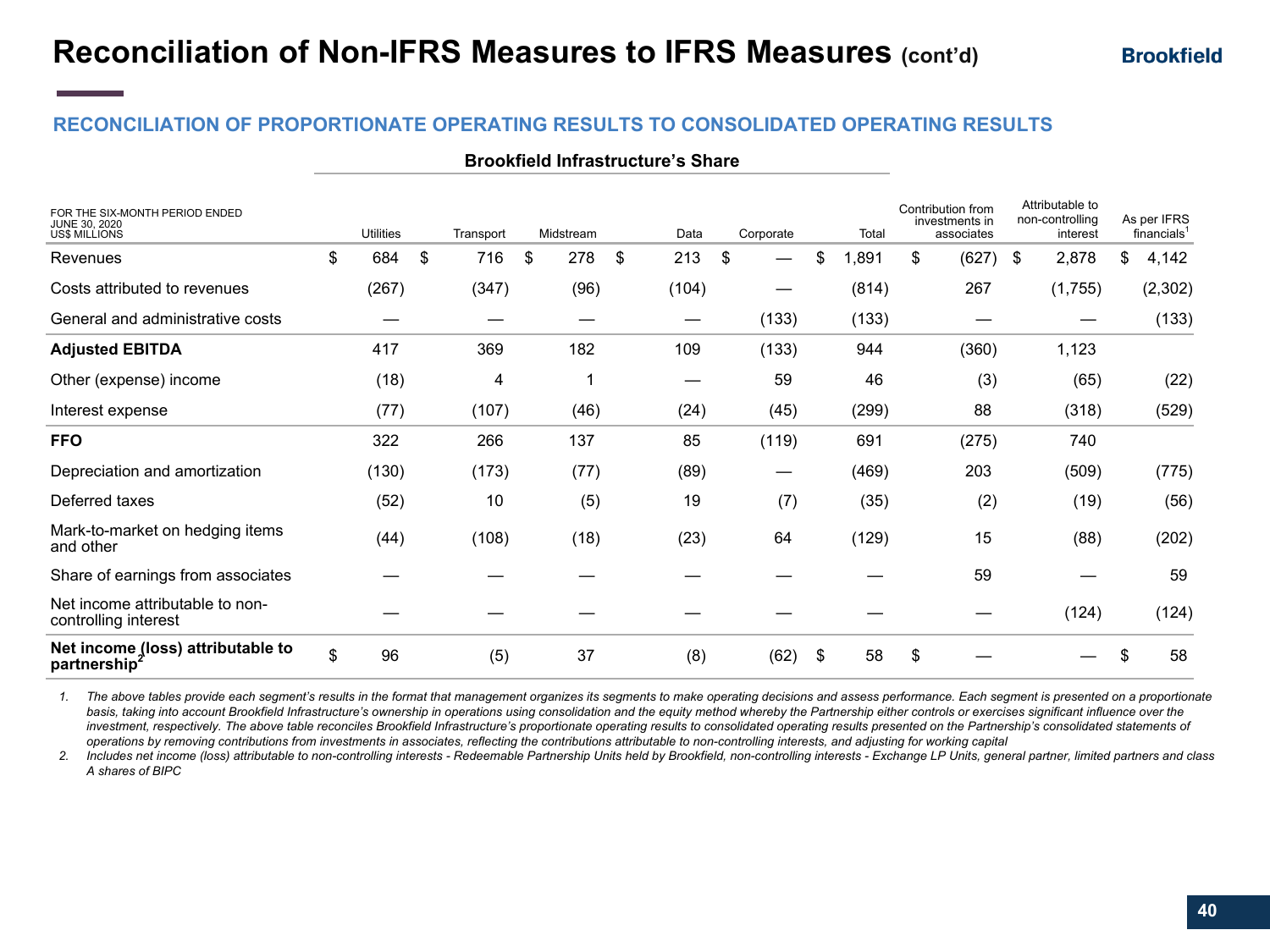### **RECONCILIATION OF PARTNERSHIP CAPITAL TO INVESTED CAPITAL**

|                                     |             |                            |      | For the Three Months Ended June 30 |                         | For the Six Months Ended June 30 |       |    |                            |    |       |    |                         |
|-------------------------------------|-------------|----------------------------|------|------------------------------------|-------------------------|----------------------------------|-------|----|----------------------------|----|-------|----|-------------------------|
|                                     |             | <b>Partnership Capital</b> |      |                                    | <b>Invested Capital</b> |                                  |       |    | <b>Partnership Capital</b> |    |       |    | <b>Invested Capital</b> |
| US\$ MILLIONS, UNAUDITED            | 2021        | 2020                       |      | 2021                               | 2020                    |                                  | 2021  |    | 2020                       |    | 2021  |    | 2020                    |
| Opening balance <sup>1</sup>        | \$<br>6,424 | \$<br>6,272                | - \$ | 9,410                              | \$<br>9,011             | \$                               | 6,589 | \$ | $7,129$ \$                 |    | 9,213 | \$ | 9,009                   |
| Items impacting Partnership Capital |             |                            |      |                                    |                         |                                  |       |    |                            |    |       |    |                         |
| Net income                          | 352         | (61)                       |      |                                    |                         |                                  | 542   |    | 58                         |    |       |    |                         |
| Other comprehensive loss            | 210         | 17                         |      |                                    |                         |                                  | 155   |    | (818)                      |    |       |    |                         |
| Ownership changes and other         | (32)        |                            |      |                                    |                         |                                  | (32)  |    | 139                        |    |       |    |                         |
| Distributions to unitholders        | (305)       | (283)                      |      |                                    |                         |                                  | (608) |    | (565)                      |    |       |    |                         |
| Items impacting Invested Capital    |             |                            |      |                                    |                         |                                  |       |    |                            |    |       |    |                         |
| Preferred unit issuances, net       |             |                            |      |                                    |                         |                                  |       |    |                            |    | 194   |    |                         |
| Items impacting both metrics        |             |                            |      |                                    |                         |                                  |       |    |                            |    |       |    |                         |
| Equity issuances, net               | 3           | 3                          |      | 3                                  | 3                       |                                  | 6     |    | 5                          |    | 6     |    | 5                       |
| Ending balance                      | \$<br>6,652 | \$<br>$5,948$ \$           |      | 9,413                              | \$<br>9,014             | \$                               | 6,652 | \$ | 5,948                      | \$ | 9,413 | \$ | 9,014                   |
| Weighted averaged Invested Capital  | \$          |                            |      | 9,410                              | \$<br>9,011             | \$                               |       | S  |                            | S  | 9,386 | \$ | 9,010                   |

*1. Invested Capital includes a cumulative opening balance difference of \$2,986 million and \$2,624 million for the three and six-month period ended June 30, 2021 (2020: \$2,739 million and \$1,880 million for the three and six-month period) due to preferred units, maintenance capital expenditures, other comprehensive income and non-cash statement of operating results items since inception of the partnership*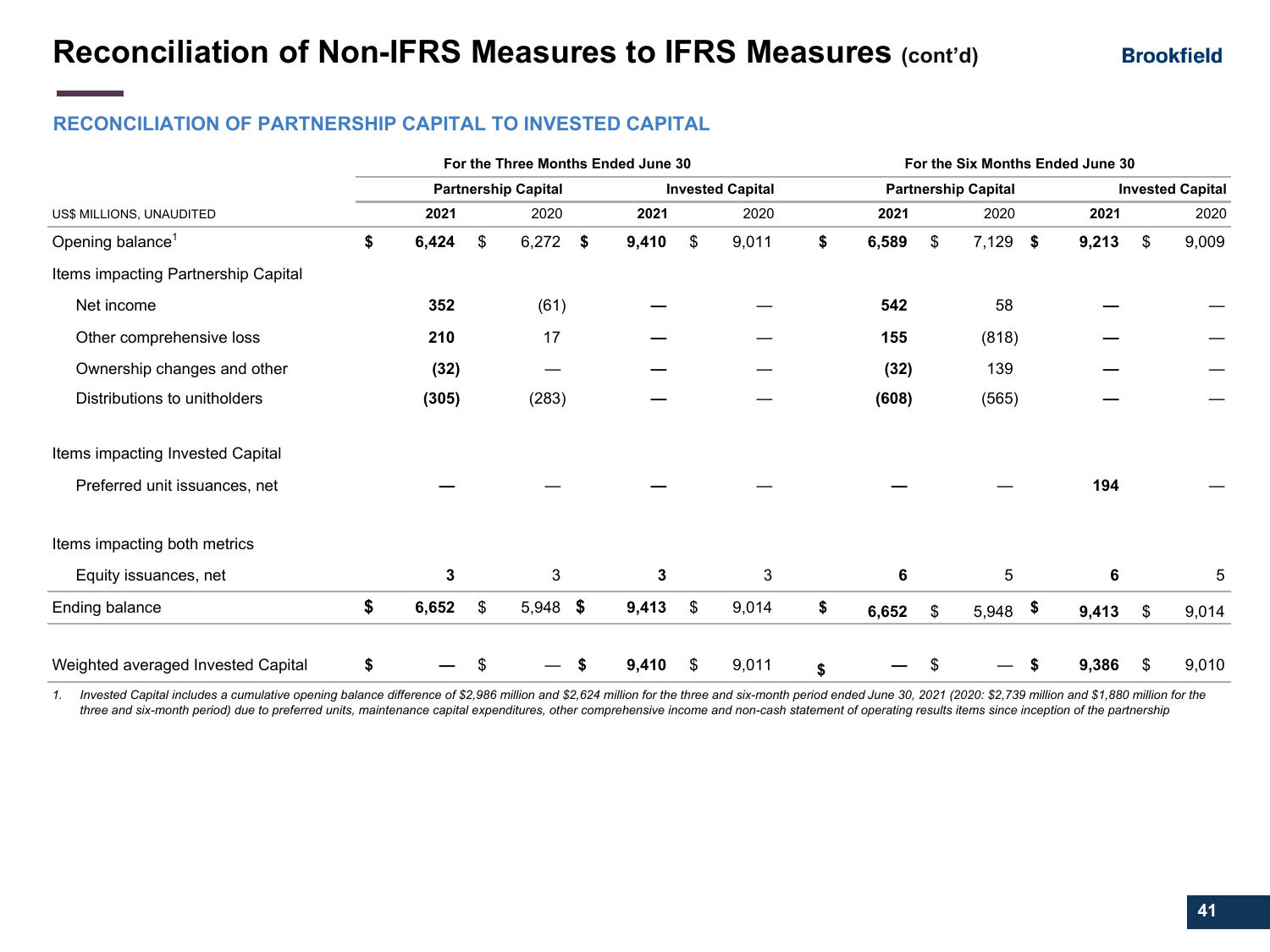### **RECONCILIATION OF PROPORTIONATE ASSETS TO CONSOLIDATED ASSETS – AS OF JUNE 30, 2021**

|                          |           |           |           | Total Attributable to Brookfield Infrastructure |           |                                            |                                                     |                                                       |                                  |                           |
|--------------------------|-----------|-----------|-----------|-------------------------------------------------|-----------|--------------------------------------------|-----------------------------------------------------|-------------------------------------------------------|----------------------------------|---------------------------|
| US\$ MILLIONS, UNAUDITED | Utilities | Transport | Midstream | Data                                            | Corporate | <b>Brookfield</b><br><b>Infrastructure</b> | Contribution<br>from<br>investment in<br>associates | <b>Attributable to</b><br>non-controlling<br>interest | Working<br>capital<br>adiustment | As per IFRS<br>financials |
| <b>Total assets</b>      | \$6.414   | \$9,188   | \$3,245   | \$3,355                                         | \$(1,829) | \$20,373                                   | \$(4,832)                                           | \$36,993                                              | \$7,744                          | \$60,278                  |

#### **RECONCILIATION OF PROPORTIONATE ASSETS TO CONSOLIDATED ASSETS – AS OF DECEMBER 31, 2020**

|                          |                  |           | <b>Total Attributable to Brookfield Infrastructure</b> |         |           |                                     |                                                     |                                                |                                  |                           |
|--------------------------|------------------|-----------|--------------------------------------------------------|---------|-----------|-------------------------------------|-----------------------------------------------------|------------------------------------------------|----------------------------------|---------------------------|
| US\$ MILLIONS, UNAUDITED | <b>Utilities</b> | Transport | <b>Midstream</b>                                       | Data    | Corporate | <b>Brookfield</b><br>Infrastructure | Contribution<br>from<br>investment in<br>associates | Attributable to<br>non-controlling<br>interest | Working<br>capital<br>adiustment | As per IFRS<br>financials |
| <b>Total assets</b>      | \$6.814          | \$9.155   | \$3,829                                                | \$3,338 | \$(2,062) | \$21,074                            | \$(4,895)                                           | \$37,851                                       | \$7,301                          | \$61,331                  |

*1. The above tables provide each segment's assets in the format that management organizes its segments to make operating decisions and assess performance. Each segment is presented on a proportionate basis,*  taking into account Brookfield Infrastructure's ownership in operations using consolidation and the equity method whereby the Partnership either controls or exercises significant influence over the investment respectively. The above table reconciles Brookfield Infrastructure's proportionate assets to total assets presented on the Partnership's consolidated statements of financial position by removing net liabilities contained *within investments in associates, reflecting the assets attributable to non-controlling interests, and adjusting for working capital assets which are netted against working capital liabilities*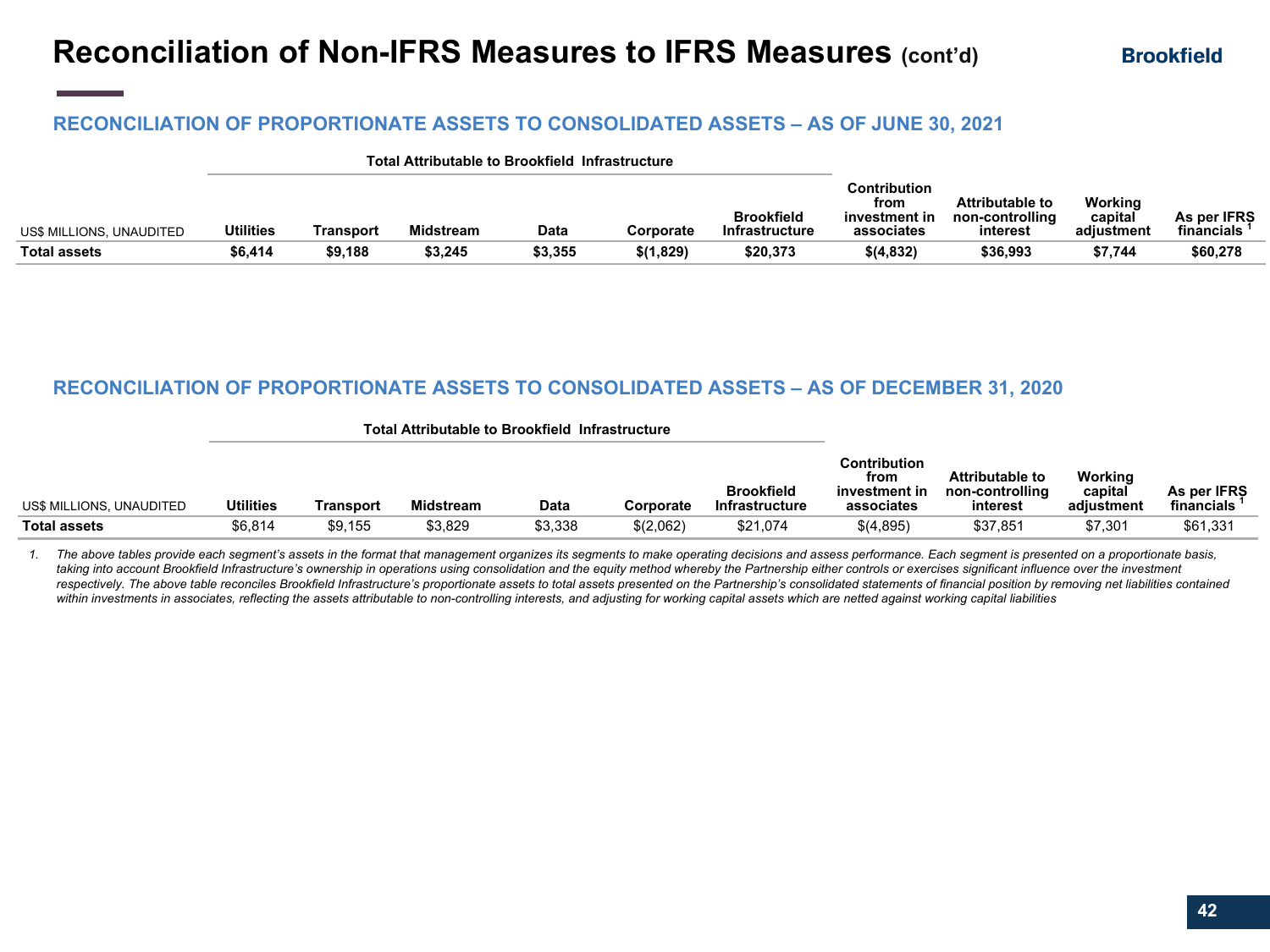### **RECONCILIATION OF CONSOLIDATED DEBT TO PROPORTIONATE DEBT**

|                                                                                | As of         |    |               |
|--------------------------------------------------------------------------------|---------------|----|---------------|
| US\$ MILLIONS, UNAUDITED                                                       | June 30, 2021 |    | Dec. 31, 2020 |
| Consolidated debt                                                              | \$<br>22,821  | \$ | 23,178        |
| Add: proportionate share of debt of investment in associates                   |               |    |               |
| <b>Utilities</b>                                                               | 470           |    | 491           |
| Transport                                                                      | 3,223         |    | 3,247         |
| Midstream                                                                      | 720           |    | 968           |
| Data                                                                           | 777           |    | 769           |
| Add: proportionate share of debt directly associated with assets held for sale | 188           |    |               |
| Less: debt attributable to non-controlling interest <sup>1</sup>               | (12, 935)     |    | (12, 876)     |
| Premium on debt and cross currency swaps                                       | (72)          |    | (326)         |
| Proportionate debt                                                             | \$<br>15,192  | \$ | 15,451        |

*1. Includes draws made under Brookfield's private funds credit facility used to bridge acquisitions over period-end. Borrowings made under the facility are secured by limited partner commitments and are non-recourse to the Partnership*